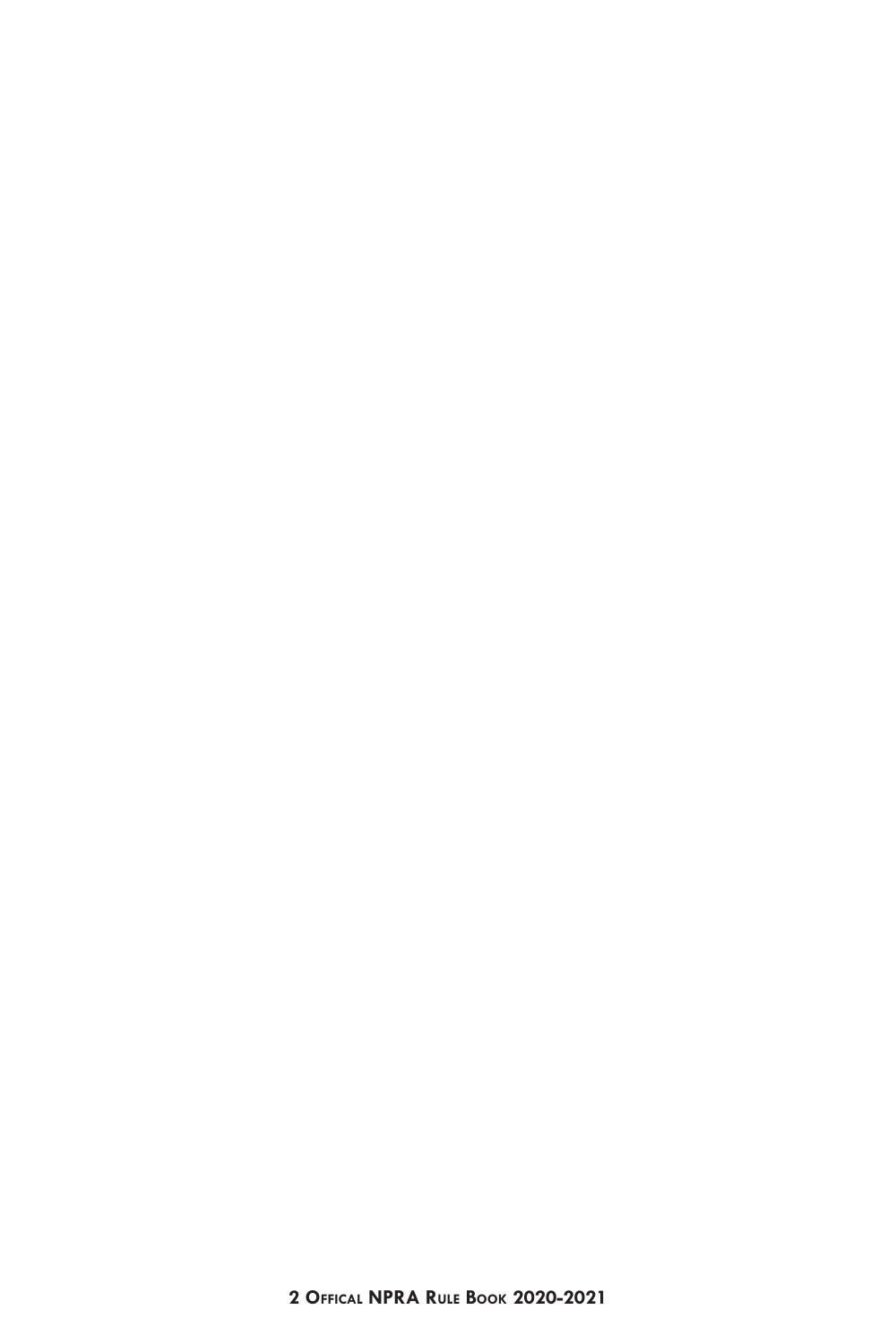#### **2020-21 Official NPRA Rulebook**

*REVISED January 2020*

#### **Northwest Professional Rodeo Association** 35988 S. Sawtell Rd ~ Molalla, OR 97038 | 503-829-8868 **NPRARodeo.org**

#### **NPRA OFFICIAL CODE OF CONDUCT**

The NPRA Board of Directors is committed to maintaining behavior standard for any member or non-member participant. All participants will conduct themselves in accordance with this rulebook. These rules apply to sanctioned rodeos, NPRA hosted events and anytime a member or non-member is representing the NPRA in any way. All participants/members are subject to reprimand, fine, ineligibility, suspension of NPRA privileges or expulsion pursuant to the penalties set forth in the rulebook. Penalties shall be determined by the Board of Directors or any committee to whom the Board of Directors has delegated such authority to. Any fine over \$500 and/or suspension/expulsion must be decided by the Board of Directors.

All participants will conduct themselves in a professional manner, with fairness, honesty and respect. Participants in or out of the arena who engage in quarreling, using excessive foul language, speaking in an abusive or threatening manner, attempting to cheat or displaying any conduct that is or could be detrimental to the public image of the NPRA will be subject to discipline as described in previous paragraph. Participants drinking alcohol or showing signs of intoxication in the arena during rodeo performance or slack are subject to discipline as well.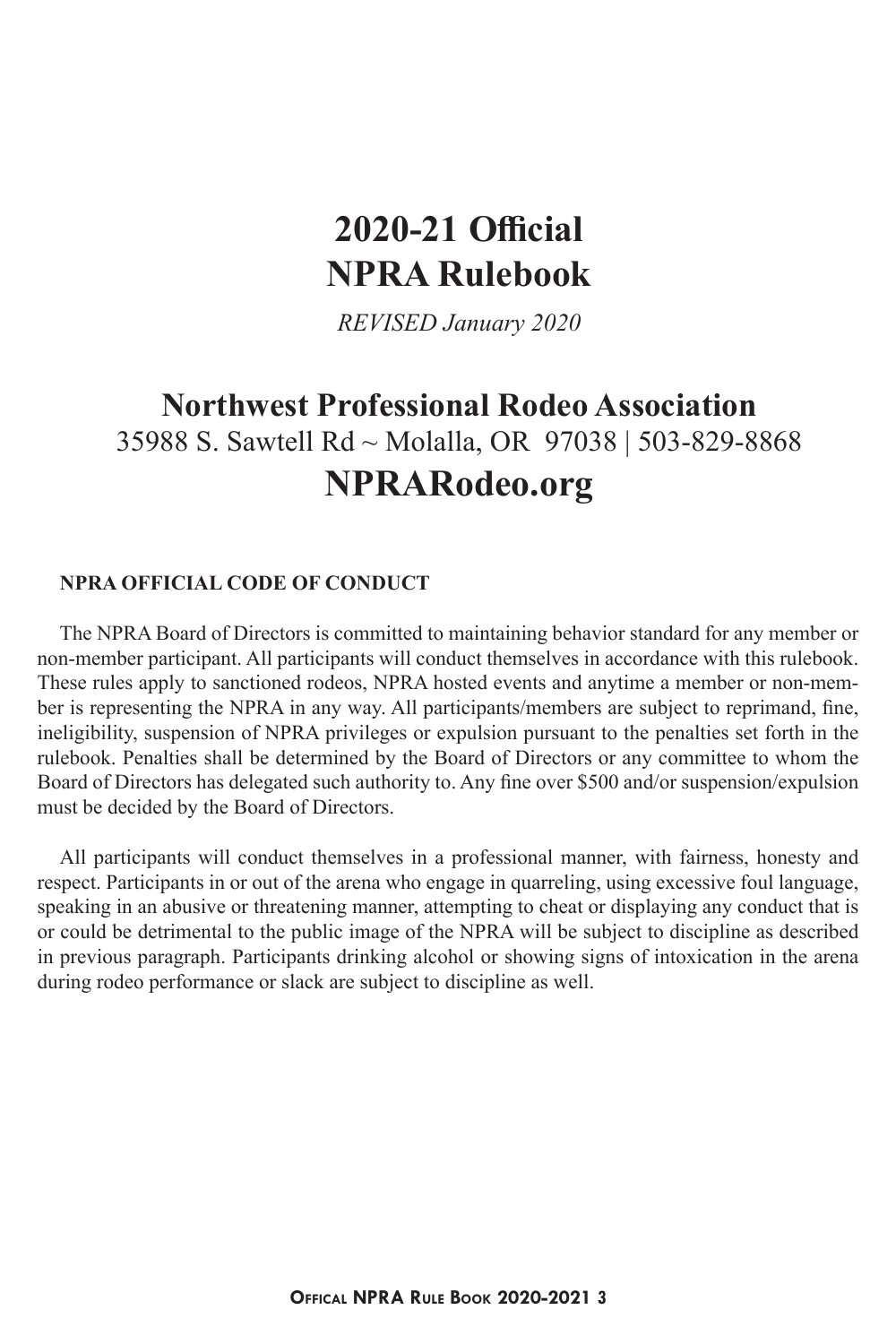### **TABLE OFCONTENTS**

| Chapter 1  | Membership & Dues                                                  | 5  |
|------------|--------------------------------------------------------------------|----|
| Chapter 2  | <b>Rodeo Committees</b>                                            | 8  |
| Chapter 3  | <b>Stock Contractors</b>                                           | 9  |
| Chapter 4  | Judges, Secretaries, and Timers                                    | 11 |
| Chapter 5  | <b>Secretaries and Timers</b>                                      | 15 |
| Chapter 7  | <b>Contract Acts</b>                                               | 17 |
| Chapter 8  | <b>Awards/Points</b>                                               | 18 |
| Chapter 9  | <b>Official NPRA Rodeo Rules</b>                                   | 19 |
| Chapter 10 | Rodeo Connection                                                   | 21 |
| Chapter 11 | <b>Entry Fees</b>                                                  | 25 |
| Chapter 12 | <b>Fines or Suspension</b>                                         | 27 |
| Chapter 13 | Payoff                                                             | 30 |
| Chapter 14 | <b>Stock Draw</b>                                                  | 31 |
| Chapter 15 | <b>Rough Stock General Rules</b>                                   | 32 |
| Chapter 16 | <b>Bareback Riding</b>                                             | 33 |
| Chapter 17 | Saddle Bronc Riding                                                | 34 |
| Chapter 18 | <b>Ranch Bronc Riding</b>                                          | 35 |
| Chapter 19 | <b>Bull Riding</b>                                                 | 36 |
| Chapter 20 | Re-rides                                                           | 37 |
| Chapter 21 | <b>Timed Event General Rules</b>                                   | 38 |
| Chapter 22 | Tie Down Roping                                                    | 41 |
| Chapter 23 | <b>Team Roping</b>                                                 | 42 |
| Chapter 24 | <b>Steer Wrestling</b>                                             | 43 |
| Chapter 25 | Wild Cow Milking                                                   | 44 |
| Chapter 26 | <b>Breakaway Roping</b>                                            | 45 |
| Chapter 27 | Women's Barrel Racing                                              | 46 |
| Chapter 28 | Human Treatment of Livestock<br>4 OFFICAL NPRA RULE BOOK 2020-2021 | 48 |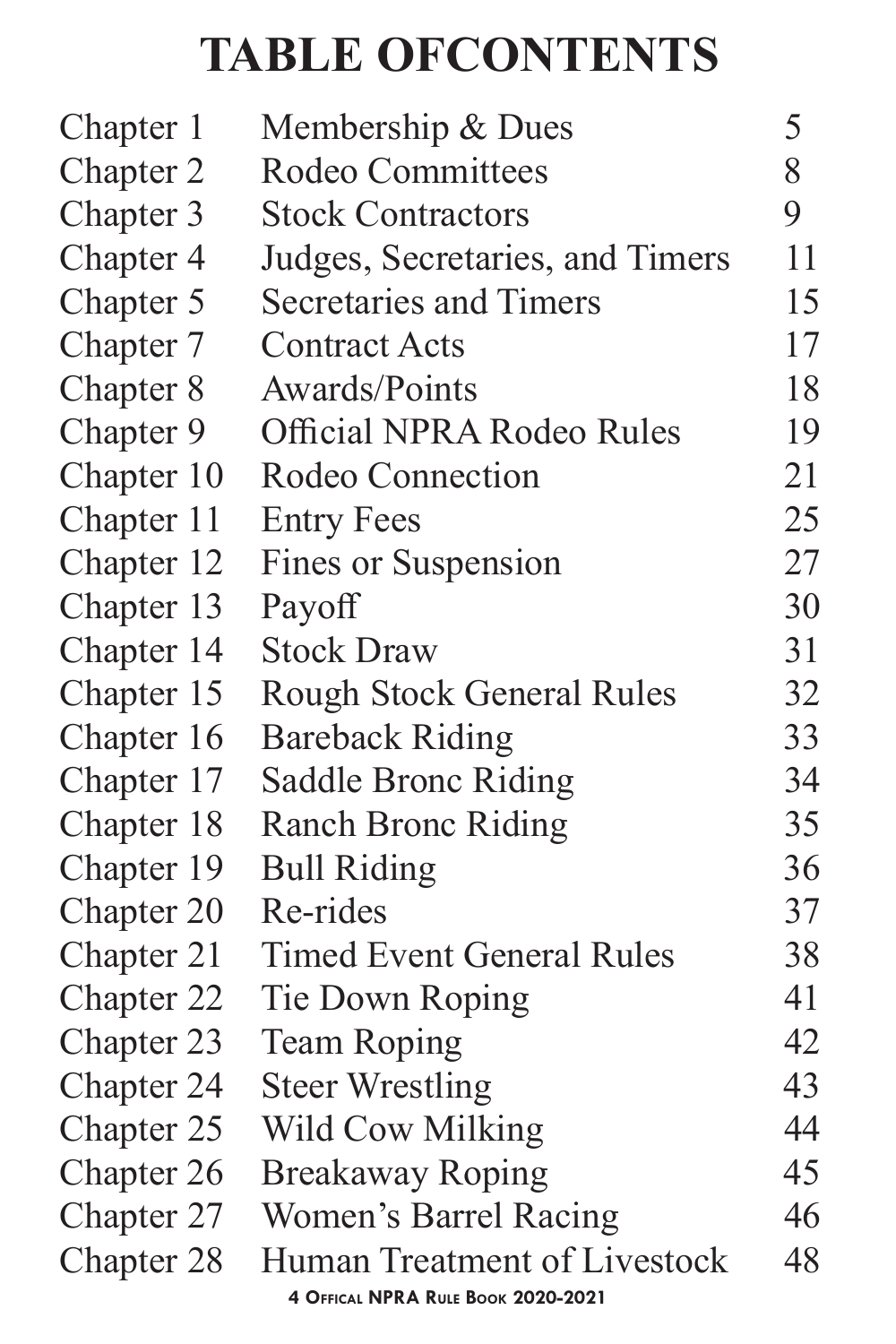#### **1. Membership and Dues**

#### General Rules

1.Dues for all memberships will considered delinquent if not paid in full by January 1 of each year. Dues less than thirty (30) days delinquent will result in a \$5 assessment. Dues more than thirty (30) days delinquent will result in a \$10 assessment.

2.Membership card numbers must be used when entering NPRA-approved rodeos. It is mandatory that contestants entering an NPRA-approved rodeo must have a membership number from the secretary/treasurer.

3.A member who competes/works in more than one (1) membership category must have a card for each category: Contesting, Non-contesting, and/or Contracts Acts. The membership fees will be the cost of the highest card plus \$20 for each additional category.

4.Contract acts and non-contesting personnel hired by a rodeo committee or stock contractor in connection with a NPRA approved rodeo may need to be approved by the NPRA Board of Directors or other association and must have a non-contesting or contract acts membership card or a one-time personnel card. Membership dues for a one-time non-contesting or contracts acts card will be \$35. One-time non-contesting or contracts acts card-holder will not be qualified for the finals rodeo or for year-end awards. Non-contesting or contracts acts personnel must purchase an appropriate card before working any other NPRA rodeo. A rodeo committee, rodeo producer or stock contractor who hires (regardless if paid or not) non-member contract personnel will be subject to a \$100 fine per rodeo, per individual hired. At each rodeo all contract acts and non-contesting personnel will check in with the rodeo secretary to verify membership.

5.All NPRA directors will receive a Director Membership card at no cost. Any additional cards/ memberships will be charged regular dues rate.

6.No membership renewal of any membership category will be processed/accepted if the applicant for renewal has any delinquent financial obligations due to the NPRA.

#### Contesting Members

1.Membership dues for "contesting members" will be \$110100(submitted by NPRA Office 2018) annually, payable January 1 or before entering any rodeo held after the annual meeting. For rodeos that are held between the finals rodeo and awards presentation, members may enter on their current card but points will not count if dues are not paid by January 1. If dues are not paid by January 1, members will not be permitted to enter any NPRA approved rodeo until a membership card is secured from the secretary/treasurer.

2.All first year members will be on a probation period of one year, during which time they are required to pay entry fees in cash.

#### Permits

1.Non-members may purchase, from the NPRA office, a permit to contest at association-approved rodeos for \$8070(submitted by NPRA Office 2018). Permits must be renewed yearly.

2.If a permit holder wins over \$500 within a season they may complete the season on the permit but must buy a "competing member" card the following season.

3.A permit will not be issued to a former member unless he/she has not been a member for the three preceding years, and has no delinquencies for fees or fines.

4.Permit applications must meet membership qualifications.

5.Permit holders are automatically bound by all association rules while competing at association rodeos.

6.If a permit holder wishes to become an association member, the permit must be returned to the association office before membership card can be purchased.

7.Committees have the right to limit entries from permit holders in certain events but the information must be published in the long listings.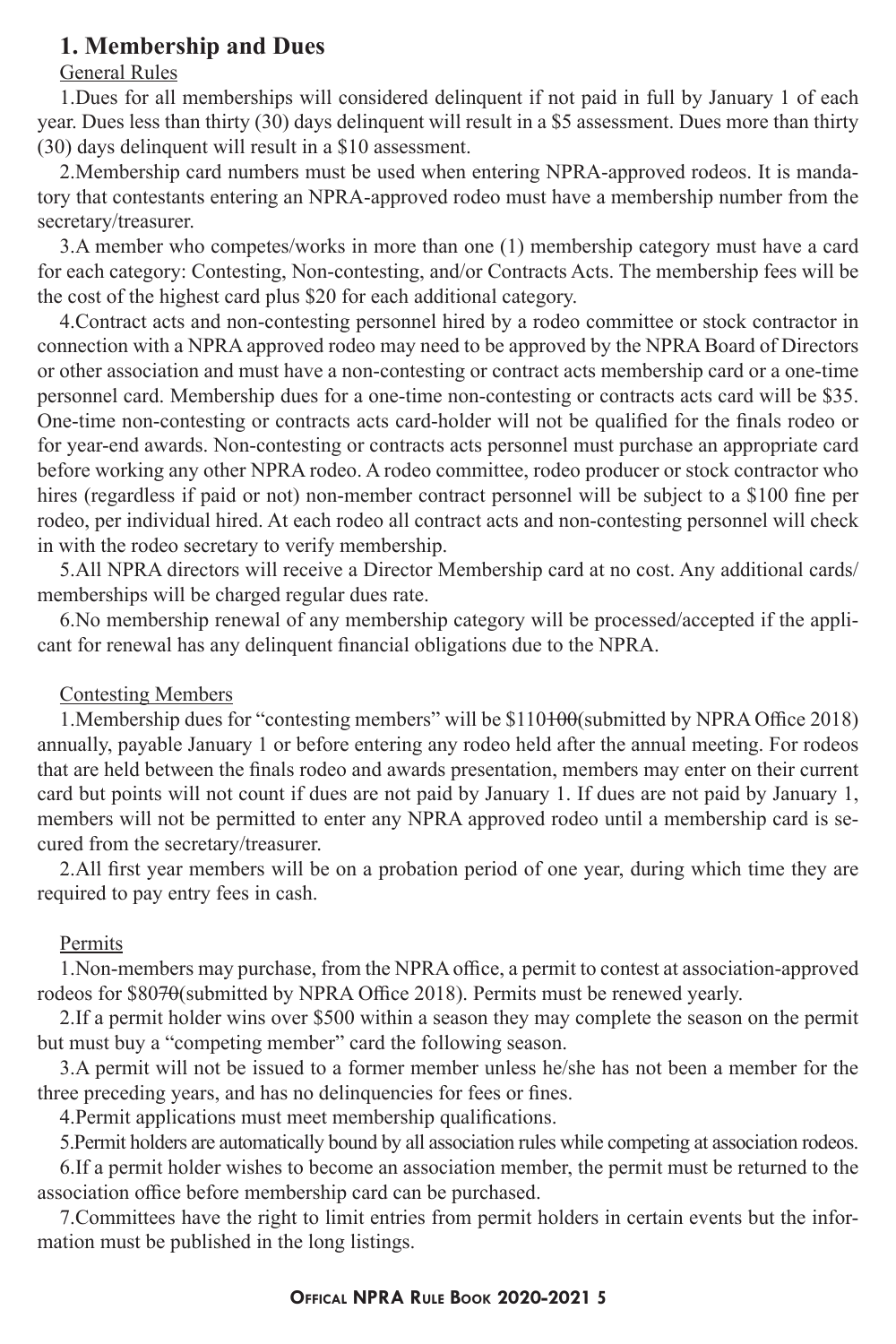8.Money won by a permit holder does not count toward year-end standings or awards. High School Rodeo Members

1.Qualifiers to the previous year's National High School Finals Rodeo in any event sanctioned by the NPRA may receive a membership card at no cost.

2.Qualifiers are those Oregon, Washington, western Idaho and northern California national high school rodeo members placing 1st – 4th in their state's year-end standings.

3.Qualifiers may request a "contesting member" card or a "permit" for the rodeo year following the National High School Finals Rodeo in which they competed or qualified

4.Verification of qualification is required.

#### Day-Permit

1.A non-member may use a day-permit to enter NPRA approved rodeos.

2.Day-permit contestants will pay an additional \$40 fee.

3.Day-permit contestants must meet membership qualifications.

4.Money won by a day-permit contestant does not count towards year-end standings or awards.

#### Local Contestant

1.Contestants may enter one (1) NPRA approved rodeo per year anywhere as a "local" without joining the NPRA or obtaining a permit. There will be a \$10 local fee in addition to their entry fees. After using the one (1) time local status, they will be required to buy a \$40 day permit per rodeo entered, if they choose not to buy a NPRA membership.

Local contestants may enter one rodeo per season without joining the NPRA or obtaining a permit. Local must live within a 50-mile radius of the rodeo and may enter only one rodeo per year as a "local". After they have won \$500 they must join the NPRA.(Submitted by D. Bain 2018)

2.One-time contestants will pay an additional \$10 fee.

3.One-time contestants must meet membership qualifications.

4.Money won by a one-time contestant does not count towards year-end standings or awards.

5.Local contestants will draw last and run first in all timed events except barrel racing where they will be last in position. Local entries will draw last in rough stock events and compete when called/ announced.

#### Non-contesting Members

1.Membership dues for "non-contesting members" will be \$8070(Submitted by NPRA Office 2018)annually, payable from January 1 or before working any rodeo held after the annual meeting. For rodeos that are held between the finals rodeo and awards presentation, members may work on their current card but points will not count if dues are not paid by January 1. If dues are not paid by January 1, members will not be permitted to enter any NPRA approved rodeo until a membership card is secured from the secretary/treasurer. Non-contesting members will include secretaries, timers, judges, committees, photographers, and contractors.

2.Membership cards for a "lessor" – who provides stock to a stock contractor or rodeo committee must purchase a \$70 lessor card.

3.In order to be qualified for the finals rodeo and year-end awards, non-contesting members must have purchased their membership card by March 1st, be in their second year of non-contesting membership and have at least three (3) NPRA rodeos that year in that position.

#### Contract Acts

1.Membership dues for "contract acts" will be \$9585(submitted by NPRA Office 2018) annually, (\$15 of which will go toward year-end awards) payable from January 1 or before working any rodeo held after the annual meeting. For rodeos that are held between the finals rodeo and awards presentation, members may work on their current card but points will not count if dues are not paid by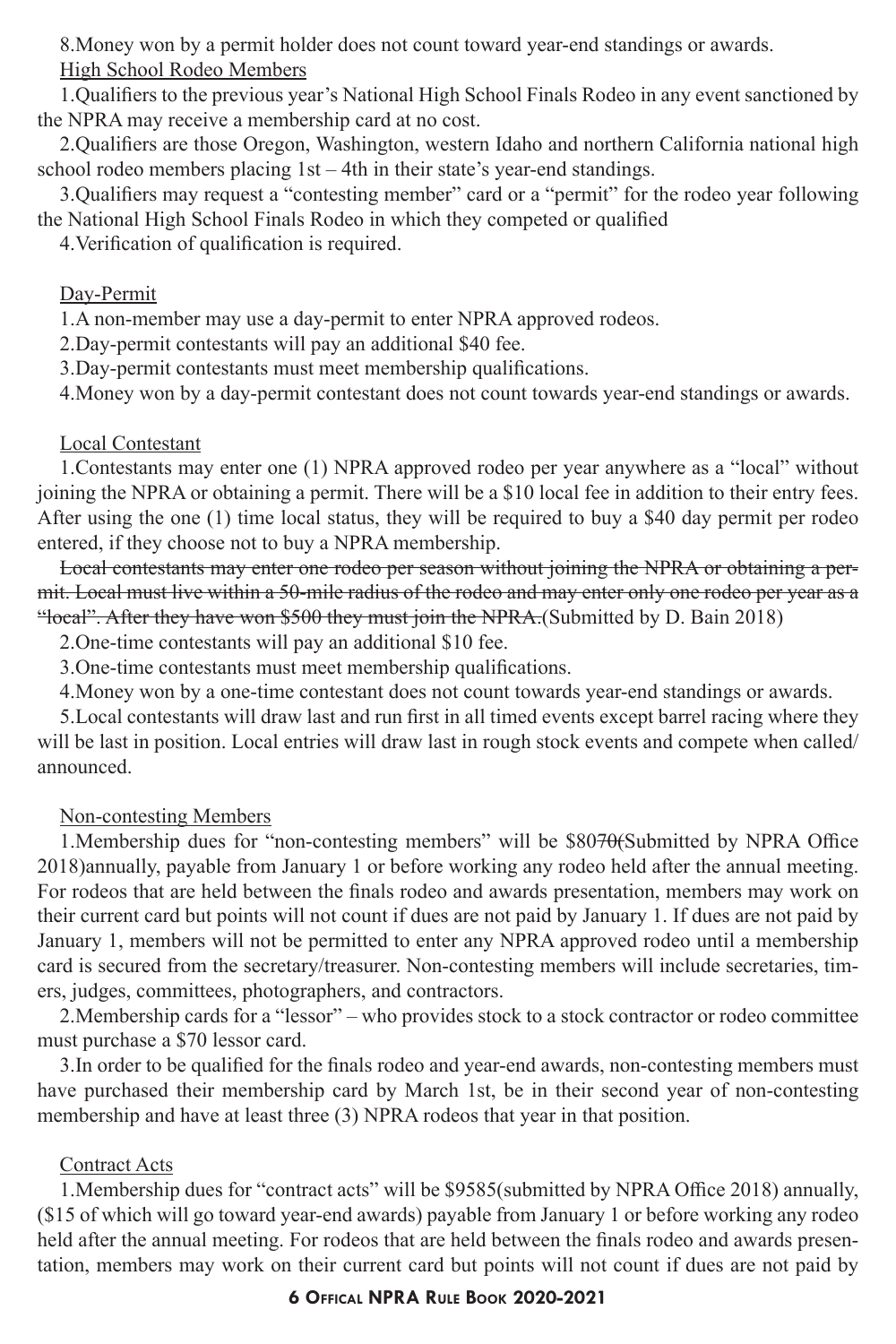January 1. If dues are not paid by January 1, members will not be permitted to enter any NPRA approved rodeo until a membership card is secured from the secretary/treasurer. Contact acts members will include announcers, clown/barrelman, bullfighters, pickup men, trick riders, drill teams, etc.

2.In order to be qualified for the finals rodeo and year-end awards, contract acts members must have purchased their membership card by March 1st, be in their second year of contract acts membership and have at least three (3) NPRA rodeos that year in that position.

#### Gold Card Members

Guidelines: Any NPRA member or past member that is fifty (50) years of age or older and that is NOT on the Association ineligible list may be considered for a gold card.

Normally a person to be nominated for a gold card has been, or was a member of the NPRA for several years, usually at least ten (10) years and has attained an age of fifty (50) or more. However, the length of a person's NPRA membership may become insignificant upon consideration of their overall contribution to the Association.

Contribution to the NPRA: There are two (2) main areas that are considered when evaluating a nominee for an NPRA gold card. The first is the ability and the number of event championships that were won by a competing member. An important consideration in this area is NOT only the number of year-end championships associated with a person's career in the NPRA, but also the degree to which a nominee reflected a positive image on the NPRA and the sport of rodeo in general. The quality of a champion may more than make up for the number of year-end championships won.

The second area is the overall contribution to the NPRA and the support of rodeo. Nominees in this area will generally fall into categories of officers/directors and contract personnel such as secretaries, timers, judges, announcers, clowns, bullfighters, stock contractors, committee members, sponsors, etc. Contributions may be in many forms such as monetary, personal time, influencing advancement/growth of the NPRA or a specific activity such as the finals rodeo, etc.

Selection of NPRA Gold Card Members: Any person to be considered for a gold card must be nominated by a current NPRA member. Nominations shall be in the form of a written list indicating length of membership and identifying the significant contributions of the nominee during the person's association with the NPRA. The Board of Directors shall review the written nomination and a majority vote of the board shall be required to award a gold card.

Privileges of NPRA Gold Card Members: Nominees that are judged worthy of gold cards by the NPRA Board of Directors shall have the same privileges and rights as both active competing and non-competing members of the Association including voting rights. Gold card members will be provided their membership cards free of charge to them each year. Gold card members and one dependent shall be admitted to any NPRA rodeo without cost to them. From time to time, the Board of Directors may decide to provide other privileges to gold card members. Gold Card members must adhere to the by-laws and rules of the Association to the same standards and expectations as active members.

Duration of NPRA Gold Cards: Gold cards shall be awarded for the lifetime of the recipients. Gold cards are not transferrable and become inactive when recipients become deceased.

#### Associate Members

Membership dues for Associate Member shall be \$5545(submitted by NPRA Office 2018) annually. This a non-voting membership, not to be used by contestants, contract acts, and/or non-contesting members. It is open to individuals interested in supporting the sport of rodeo. Every Associate Member will receive a membership card. The Associate member agrees to abide by all rules and regulations of the NPRA.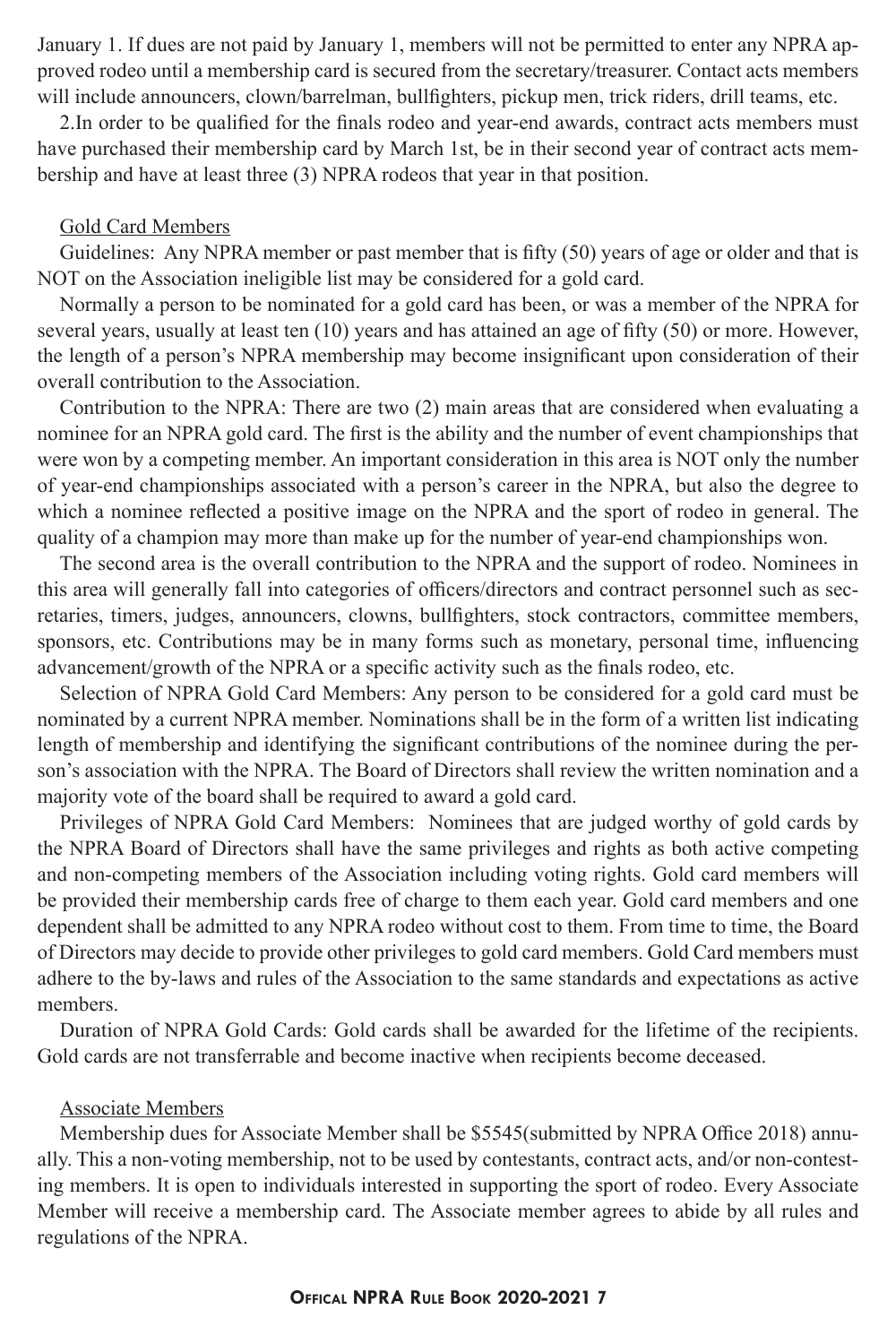#### **2.RODEO COMMITTEES**

#### Rodeo Approval

1.All Committees sponsoring or contracting association rodeos will be required to join the association as non-contesting member.

2.Rodeo approval forms for existing NPRA rodeo shall be into the NPRA office at least ninety(90) days prior to rodeo dates or a \$100 late charge will be assessed. All NPRA rodeos must be approved by the NPRA rodeo approval committee providing they do not make any changes from the previous year's approval. Any existing NPRA rodeo that submits approval forms with changes must be approved by the NPRA Board of Directors. New NPRA Rodeos must have an affirmative note of directors present during a directors meeting for approval.

3.There will be a \$25 charge (per submission) for any change to the approval form made after the rodeo information in the long listings. Changes to performance and/or slack times or dates must be submitted at least three (3) weeks before the first draw of the rodeo.

4.No rodeo will be approved without the following major events: Bareback Riding, Saddle Bronc Riding, Bull Riding, Tie Down Roping, Steer Wrestling, Team Roping, Barrel Racing, and Breakaway Roping. Wild Cow Milking is an optional event.Wild Cow Milking, Novice Saddle Bronc Riding, Novice Bareback Riding and Ranch Bronc Riding are optional events. (submitted by D. Bain 8/2019)

5.All NPRA rodeos must have a minimum \$300 added money per event with \$600 minimum in the Team Roping. The added money must be the same in all timed events with the amount being the same for the header and heeler in Team Roping.

6.Committees choosing to limit entries from permit holders in certain events must provide notice into the NPRA office so that it can be posted in the long listing two weeks prior to entry open date.

7.Approved rodeos shall not jackpot a major event during the rodeo unless it is advertised as a local event.

8.Committees have the option to require contestants to head mug the cows during the Wild Cow Milking. It must be stated as a ground rule on the approval form and published in the official NPRA long listings.

9.The order of events is set by the committee. The normal order of events is BB, TD, BKR, SB, SW, TR, WBR, and BR. Any change from the normal order must be published. Order of slack is the same as order of the rodeo except barrels run last unless posted in the different order. Slack may not be held after last performance.

10.Stock contractor, producer, or committee must notify Rodeo Connection and the NPRA office at least fourteen (14) days prior to canceling their rodeo. A \$250 fine will be assessed for the first offense and a \$500 fine for each additional offense.

11.Committees may request that neighboring associations co-approve NPRA prime rodeos.

12.The NPRA may co-approve neighboring association rodeos that have over \$800 added per event.

13.Rodeos with less than the required amount of events may be co-sanctioned with the approval of the NPRA Board of Directors. Money won would not count for All Around. (Submitted by J. Jardine 2018)

#### NPRA Personnel

1.Contract acts and non-contesting personnel hired by a rodeo committee or stock contractor in connection with a NPRA approved rodeo may need to be approved by the NPRA Board of Directors or other association and must have a non-contesting or contract acts membership card or a one-time personnel card. A rodeo committee, rodeo producer or stock contractor who hires (regardless if paid or not) non-member or non-approved contract personnel will be subject to a \$100 fine per rodeo,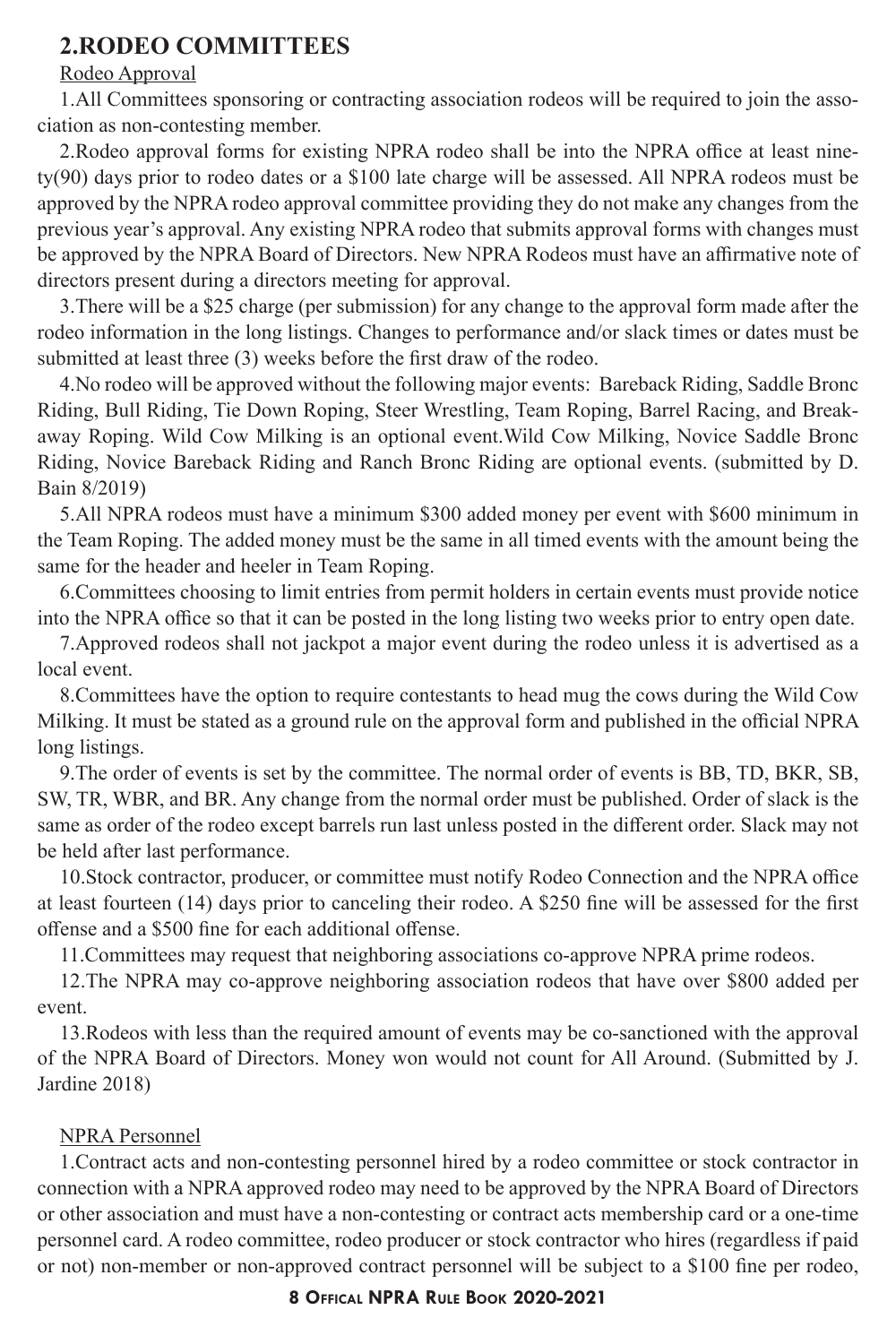per individual hired for the first offense, fine doubled thereafter. Contract Acts personnel include the following: Announcer, Clown/barrelman, Bullfighters, Pickup men, Trick Riders, Drill Teams, etc. Non-contesting personnel include the following: Stock Contractor, Secretary, Timer, Judge, and Photographer.

2.Two (2) bullfighters are required at all approved rodeos.

3.A three-judge system – two (2) rough stock and one (1) flagger is mandatory and judges are assigned by the NPRA judges committee. The rodeo committee or contractor is responsible to pay two (2) of the judges and the third judge is paid by the contestants.

4.Contractor and/or committee will pay judges a minimum of \$175 and timers a minimum of \$125 per performance. \$200 per performance is to be paid to judges and \$150 per performance for timers if the rodeo chooses to not have a slack when the number of contestants would warrant slack. The third judge is paid by monies received from the cowboys. Payment for slack also comes from monies collected from the cowboys. The association has no set prices for salaries for rodeo secretaries, contract performers, announcers, labor, etc. but the association expects the rodeo to pay a fair salary in keeping with the size of the rodeo for these positions.

#### Grounds

1.The arena shall be free of rocks, holes, and obstacles.

2.Since the ground is of the utmost importance to all events, the ground must be worked prior to slack.

3.Barriers must be a side-pull with pulley and neck rope pulling from the side of the chute.

4.Panel boxes shall have adequate backing behind box pad, either plywood or plank boards to a minimum height of 48" and width of 48". Pipe rail boxes are exempt.

5.Committees will make sure the standard box pads furnished by the stock contractor are used in each timed event box.

6.Chutes must be constructed as to prevent injury to stock. Maintenance men and equipment shall be stationed at chutes to assist in removal of any animal should it become caught.

7.Committees are requested to arrange, ahead of time, to have the phone number posted in the rodeo office of a vet that may be reached during that rodeo in case of emergency.

8.A conveyance must be available to remove animals from the arena in case of injury.

9.Adequate medical care must be available for contestants and spectators.

#### **Other**

1.NPRA officers and directors will be admitted to all NPRA rodeos on their NPRA director cards. Gold card members and one dependent shall be admitted to any NPRA rodeo without cost to them.

2.Contestants entered in a rodeo performance are to receive passes for their spouse and children for that performance. Passes are limited to the number of dependents indicated on the contestant's membership card with a minimum of one (1) companion pass. Children must be accompanied by the contestant or contestant's spouse. A minor contestant will receive two (2) dependents on their membership card.

Barrier Equipment and Timed Event Chute Help

Committee or stock contractor will ensure adequate neck ropes and barrier equipment and timed event chute help. The fine for not having adequate neck ropes and barrier equipment will be one hundred fifty (\$150) dollars per performance. Fine will be assessed to the stock contractor. (Submitted by John Schoorl 2017)

#### Slack Announcer

Rodeo Committees will be required to have an adequate announcer for slack. Timers will not announce slack and time at the same time. (Submitted by John Schoorl 2017)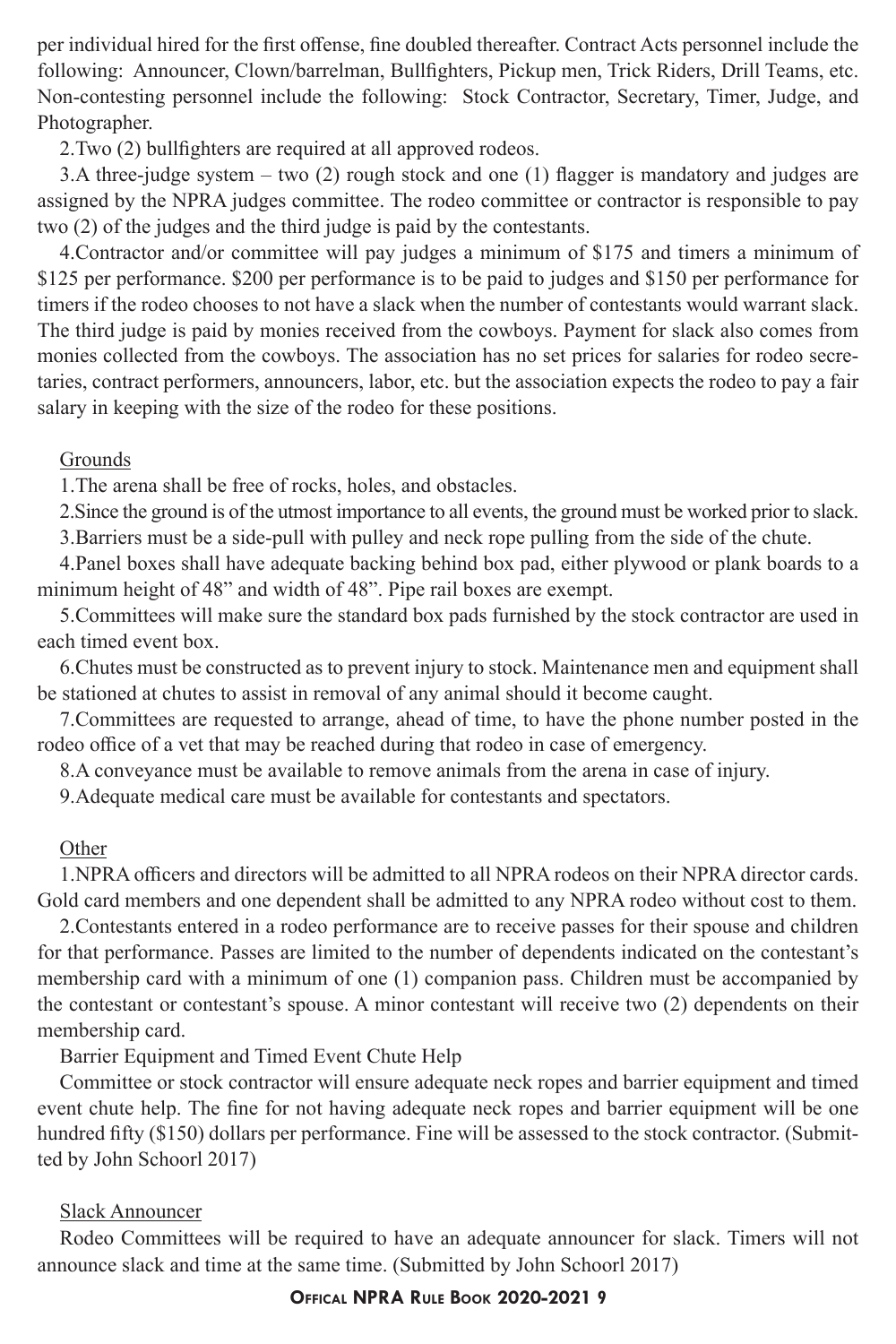#### **3.STOCK CONTRACTORS**

#### General Rules

All stock contractors must join the association before their first association approved rodeo.

A stock contractor must produce and maintain three (3) NPRA rodeos, with a minimum of \$300 added, for a period of two (2) years to acquire status as an NPRA approved stock contractor. At the end of the two (2) year probationary period the contractor will be declared an NPRA approved stock contractor subject to board approval. If contractor does not have three (3) prime rodeos per year they will go back to probationary contractor status. Contractors that are probationary status are not eligible to bid on existing NPRA rodeos.

NPRA stock contractors must have sole ownership of and maintain the following minimum amount of rodeo stock year round:

•Twenty-five (25) head of proven bucking bulls

•Thirty-five (35) head of proven bucking horses

•The minimum amount of stock must bear permanent identification, numbers, and registered brand of owning stock contractor.

•Stock contractors will supply a current list of rough stock by description of brand to the NPRA office upon request.

•Inspection of stock may be made by giving ten (10) days' notice to the stock contractor. Inspection will be conducted by a director designated by the Board of Directors to verify amount of stock owned.

•All animals in riding events must have been tried by the NPRA contractor or lessor at least once as a bucking animal before being put in the draw.

•No sharp or cutting objects in cinch, saddle girth, or flank straps shall be permitted. Only sheepskin-lined flank straps shall be used on bucking horses and shall be of quick-release type. Sheepskin-lined flank straps shall be placed on the animal so the sheepskin covered portion is over both flanks, and the belly of the animal. Any stock contractor found using remote control on flanks of rodeo stock will be fined \$100.

•The stock contractor must provide the required amount of livestock necessary to meet NPRA rules.

•The contractor shall contact the event director within forty-eight (48) hours of rodeo when adding fresh cattle.

•The contractor shall run the livestock through the arena at least twice.

•The contractor shall be aware of all NPRA livestock rules and regulations.

#### New Stock Contractors

1.Before a membership card can be issued to a new stock contractor, information regarding applicant's ability to provide sufficient stock and equipment to put on a full-scale NPRA rodeo must be received by the NPRA board of directors. The following must be provided:

•Two (2) letters of reference from rodeo committees of previous or current affiliation; and

•One (1) letter of reference from a rodeo association of previous or current affiliation.

2.First year stock contractors cannot produce an already established NPRA rodeo through their first year unless by special action of the board of directors.

3.When stock contractor/lessor is assessed a fine, the fine must be paid in full to the NPRA office before said stock contractor is allowed to bring stock to another rodeo. If fine is appealed by board to a different amount, fine will be reimbursed to stock contractor.

#### Finals Rodeo Stock/Awards

1.In order to qualify to bring stock to the NPRA finals rodeo, contractors must meet all NPRA approved stock contractor requirements.

.<br>2.In order to be qualified for the finals rodeo and year-end awards, contractor members must have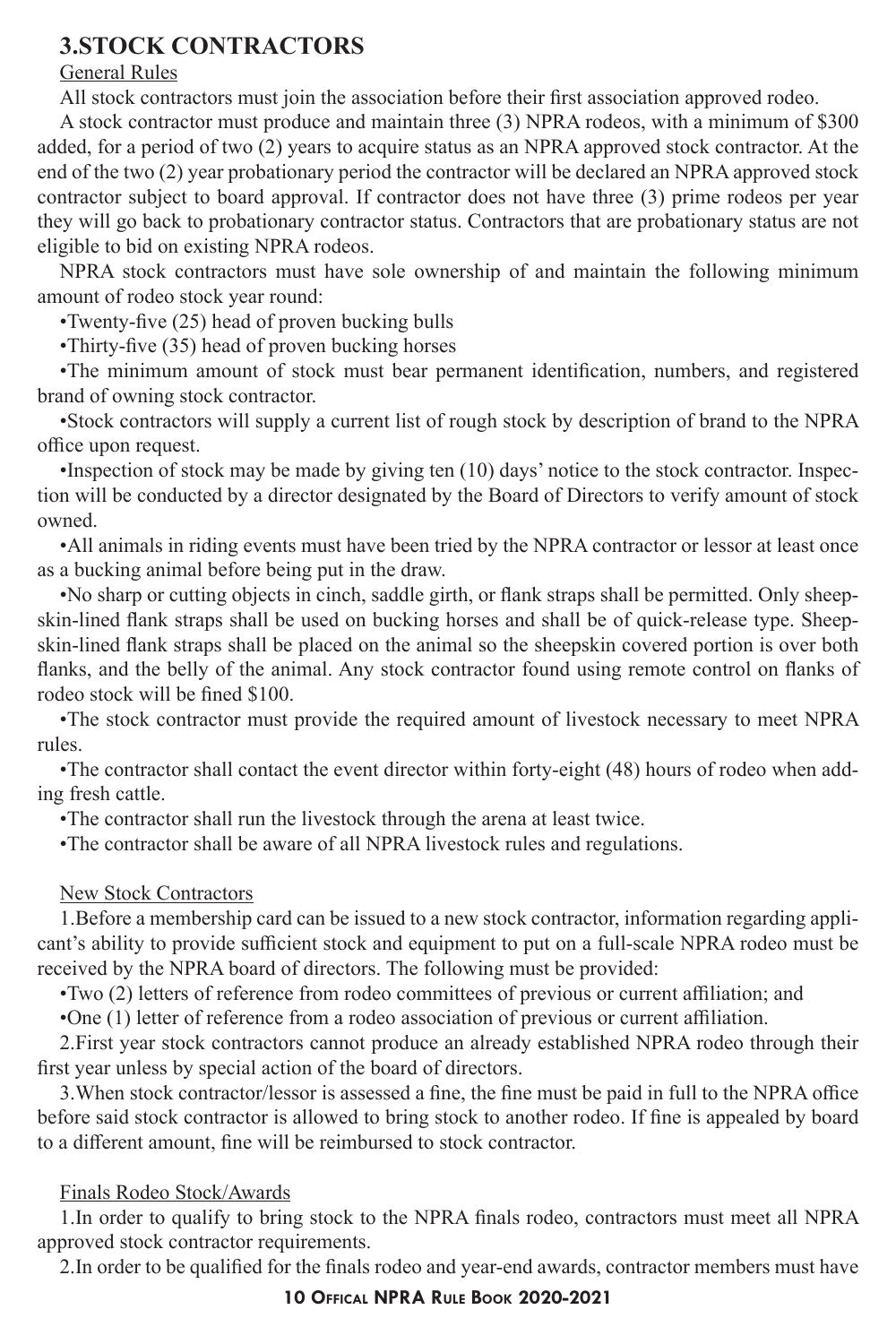purchased their membership card by March 1st, be in at least their second year of membership and have at least three (3) NPRA rodeos that year to be approved by special board of directors action.

3.In order for a bareback horse, saddle bronc, or bull to be eligible for year-end awards, the animal must be drawn into an NPRA rodeo performance six (6) times.

4.Any approved NPRA stock contractor qualified to bring stock to the NPRA finals must own and have their registered (hair-overed) brand on animals that are nominated for the finals.

5.No animal unless owned and branded by NPRA contractor will be eligible, nor can be nominated for NPRA finals or year-end awards. If the animal has a fresh brand, the contractor must provide a bill of sale for the animal.

#### Lessors

1.Anyone who leases stock to a NPRA stock contractor or rodeo committee must purchase a lessor card.

2.Lessors may submit bids to qualified stock contractors or by invitation to rodeo committees.

#### Barrier Equipment and Timed Event Chute Help

1.Committee or stock contractor will ensure adequate neck ropes and barrier equipment and timed event chute help. The fine for not having adequate neck ropes and barrier equipment will be one hundred fifty (\$150) dollars per performance. Fine will be assed assessed to the stock contractor. (Submitted by John Schoorl 2017)

#### **4.JUDGES, SECRITARIES AND TIMERS**

The Board of Directors shall maintain a list of members of the Association Judges Committee who are qualified rodeo judges.

#### Judges Committee

The Non-Contesting Director shall select a Judges Committee which will be responsible to assign judges to all NPRA approved rodeos. The Judges Committee shall include the following nine (9) members:

•Non-contesting director;

•One (1) rough stock director;

•One (1) timed event director;

•The at-large director;

•One (1) contractor director;

•One (1) committee director; and

•Three (3) "A" list judges selected by the non-contesting director.

#### Rodeo Assignments

1.The Judges Committee shall develop procedures to insure that the assignment of judges is consistent with the interests of all contestants, contractors, committees and judges.

2.A three-judge system consisting of two (2) rough stock and one (1) flagger is mandatory.

3.Judges shall be assigned to all NPRA rodeos of the current season. Judges with the most experience will be given seniority as to the number and size of rodeos assigned.

4.Notice of assignments shall be sent to all judges and to the NPRA office as soon as they have been made. A list will be sent to the stock contractors and committees of assigned judges for their rodeos. Changes to the list will be made available to appropriate people.

5.Judges shall contact the non-contesting director within fifteen (15) days of notification for reassignment if they are unable to fulfill any assignment.

6.Any emergency situations will be handled at the discretion of the non-contesting director.

7.In the event three (3) qualified judges are not present at an association approved rodeo, judges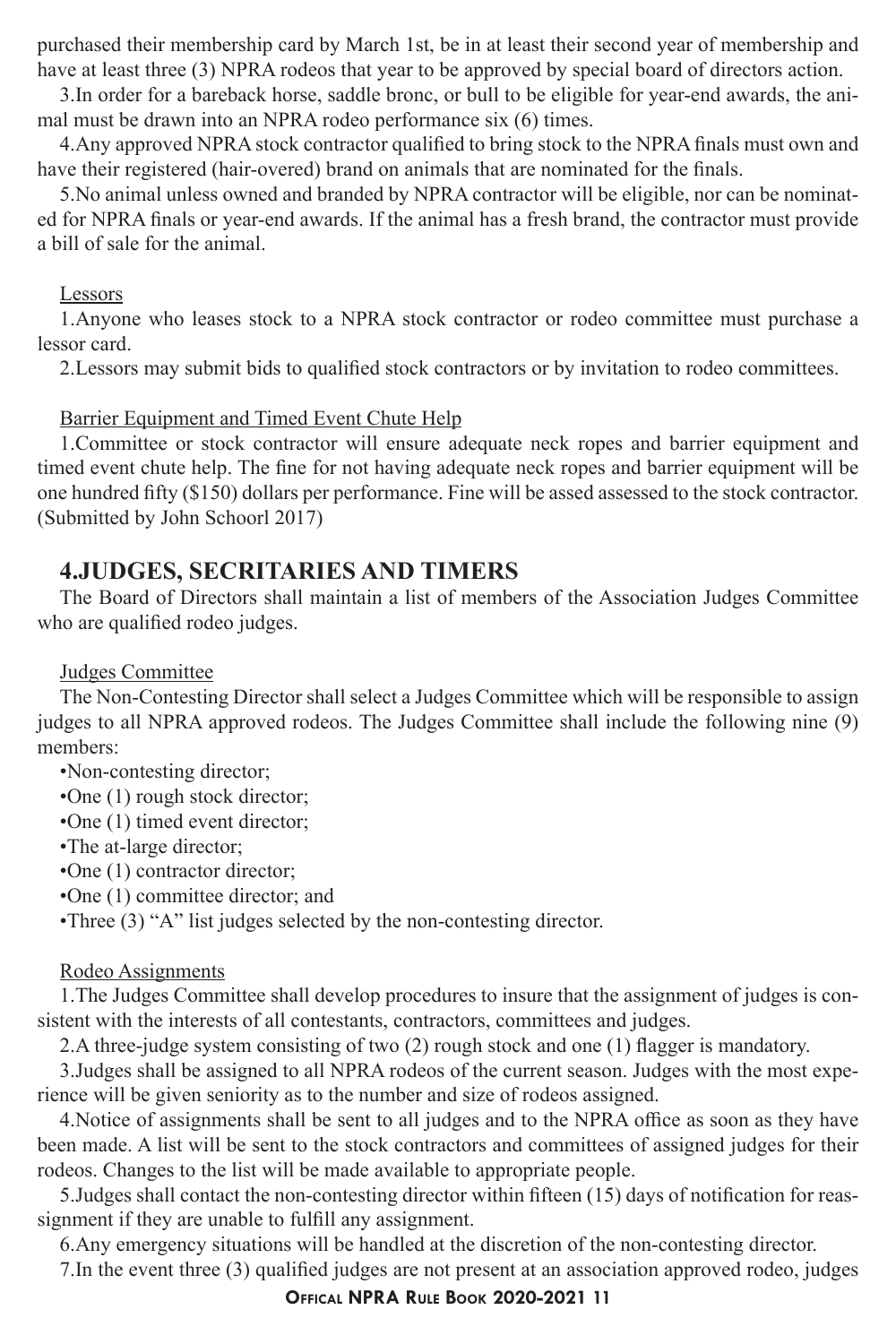will be selected by association contestants at the rodeo and selected judges' decisions will be final in all matters relating to the contest in which they are called to officiate or the judges committee may waive the "Three-Judge Rule."

8.Judges at association approved rodeos cannot judge events which they enter, but they can hire a qualified member out of their pay to judge as a substitute, provided the substitute is not entered in that event.

9.When someone is hired to judge or flag he must complete each go-round. Failure to comply will mean a fine, the amount set at the discretion of the board of directors with a minimum of \$25.

10.In order to be qualified for the finals rodeo, a judge must have purchased a non-contesting membership card by March 1st, be an "A" judge, be in at least his/her second year of membership and have worked at least three (3) NPRA rodeos in that position that year.

#### Judges Qualifications

1.Judges must be NPRA members and association approved.

2.Attendance, one out of every two years at an NPRA judges seminar (or a seminar of equal quality) is a mandatory requirement.

3.To be eligible to attend an NPRA judges seminar:

•Must previously be a recognized NPRA judge, or;

•The following criteria must be met. Meeting this criteria and attending an approved judge's clinic does not sanction someone to become an NPRA judge. The judges committee must sign off on all applicants before being approved as a prospective judge.

•Two (2) event directors, two (2) judges, one (1) secretary, one (1) timer and one (1) stock contractor are to sign as to the competency of a prospective judge to attend a seminar.

•Must have a minimum of two (1) years' experience connected to rodeo.

•A letter of recommendation from various rodeo entities should be sent to the non-contesting director, along with phone numbers so references can be checked.

4.Upon receiving acceptance to attend an NPRA judging clinic and being signed off by the judges committee as a prospective judge, the applicant must back-up judge at three (3) rodeos with at least six paid performances before being considered to advance as an approved judge.

#### Judges Salary

1.A three-judge system, two (2) rough stock, one (1) flagger, is mandatory.

2.The association expects all judges to be paid a fair salary consistent with the size of the rodeo. Contractor and/or committee will pay two (2) of the judges a minimum of \$175 per performance each. The third judge will be paid a minimum of \$175 per performance or \$200 if no slack when the number would warrant slack.

3.Performance by the contestants. Each judge will receive the cowboy split of \$.20 per contestant paid by the contestants. \$175 per performance is to be paid if the rodeo chooses to not have slack when the number of contestants would warrant slack. The number of contestants to warrant slack would be over ten (10) in an event (12 in WBR) with at least fifteen (15) extra runs in the performances.

4.In addition to being paid for each performance, judges will be paid the following for slack – each team roping team will count as one (1) run:

 $\cdot$ 1 – 69 runs – each judge additional \$125

 $•70 - 125$  runs – each judge additional \$175

•Over 125 runs in slack – each judge will receive  $$175 + $1$  per run over 125

•Slack on separate day from any performance – each judge additional \$175 minimum

#### Judges Competency

1.Decisions of the judges will be final and may not subsequently be overturned by action of the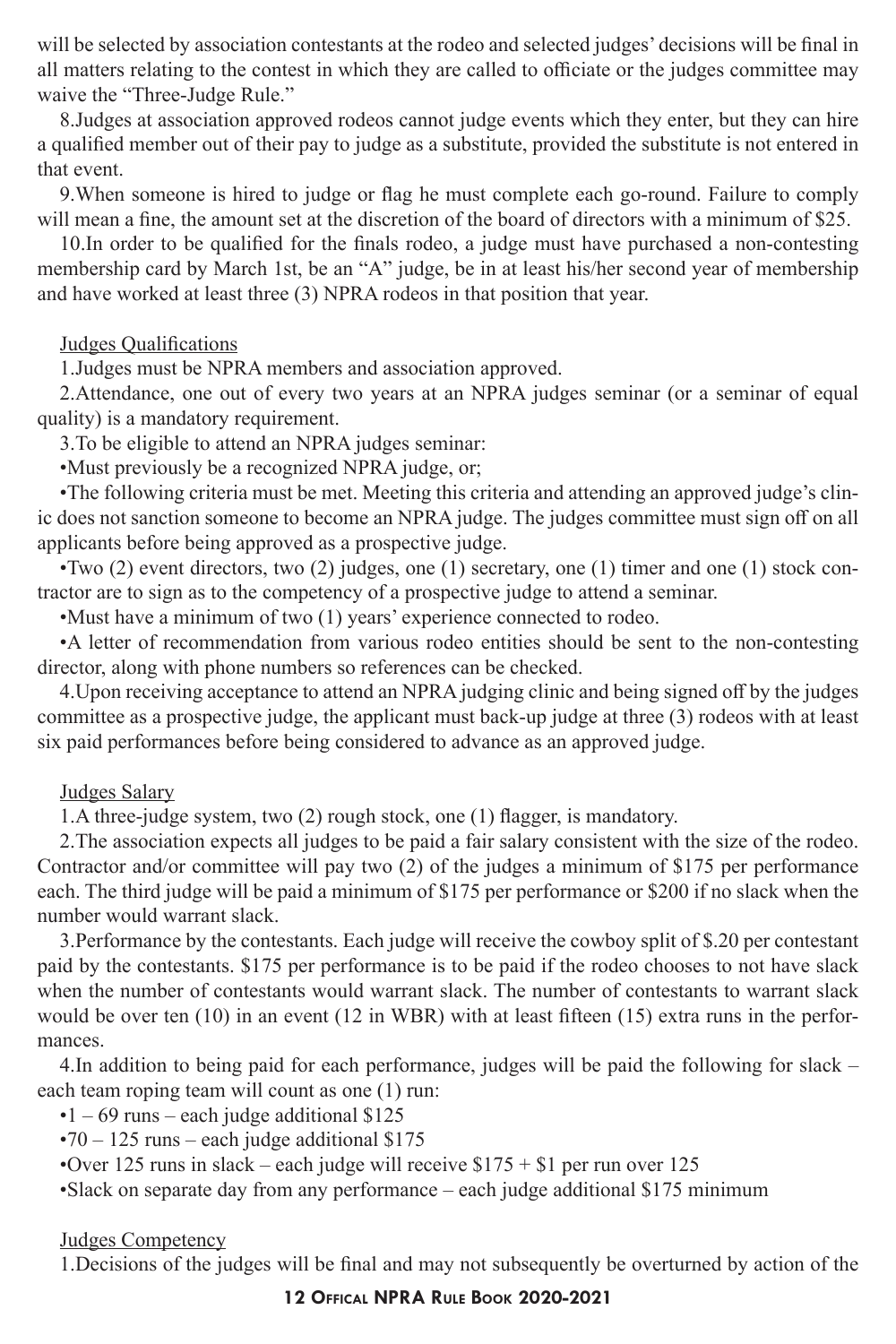NPRA, its officers or directors, or any other party, subject to the procedures set forth in the Contestant Grievance or Director Grievance sections.

2.Any judge, who does not perform his duties in compliance with these rules, or who otherwise abuses his position, will be subject to disciplinary action by the NPRA. Penalty for such improper conduct shall be a minimum fine equal to the judge's pay for one performance of that rodeo and/or ineligibility to judge.

3.In the event a judge is shown to be incompetent, his name may be removed from the list by a majority vote of the Board of Directors.

#### Grievance Procedure against Judges

In the event a NPRA member has a grievance against a judge, it may be filed as follows:

1.A letter detailing the complaint shall be prepared and signed by the aggrieved party within fifteen (15) days of the incident.

2.This letter shall then be circulated among contestants, stock contractors, and/or committee members who may join in the complaint by adding their signatures and NPRA membership numbers. The minimum number of required signatures shall be five (5) and they must have witnessed the incident.

3.The complaint shall then be sent to the NPRA office with a \$50 deposit no later than thirty (30) days following the judge's actions.

4.The association secretary will immediately mail a copy of the complaint to the Judge, NPRA President and Non-Contesting Director.

5.A hearing will then be set within thirty (30) days before by Board of Directors. The judge, as well as the aggrieved party and signatories to the complaint will be invited to attend.

6.In the event the grievance is sustained, the Board of Directors shall take whatever action is justified, including a fine, suspension or both. The \$50 deposit will then be returned to the complainant. In the event the grievance is denied, the \$50 deposit shall be retained by the NPRA and be deposited into the general fund.

7.In the event that a contestant, contractor or committee feels an assigned judge fails to perform his duties adequately, a written complaint may be submitted to their representative on the Judges Committee.

8.The Judges Committee representative is responsible to investigate the circumstances of the complaint, and submit in writing the information about the incident. This submission may or may not contain the names of the affected contestant, contractor, or committee, at the discretion of those involved.

9.The Judges Committee representative shall not submit a written complaint unless he/she feels the complaint has merit and warrants further action.

10.When a written complaint is received by the Non-Contesting Director, the Judges Committee shall conduct a hearing with the judge as soon as practical. At the conclusion of the hearing, the judge shall be dismissed from the meeting and the Judges Committee shall determine the appropriate action and inform the judge in writing of its decision.

11.This written decision shall include information detailing what is required of the judge to correct the deficiencies in his/her performance. He/she will not be eligible to perform further judging assignments until the requirements are met.

#### Judges Duties

1.Judges will be required to arrive at the rodeo and check in with the rodeo secretary at least four (4) hours prior to the first performance or slack, whichever occurs first, of the rodeo. Rodeo secretary is to record time of arrival on the judge's report and submit it to the NPRA office. Extenuating circumstances will be considered upon notification to rodeo secretary or fellow judge. Failure to comply will result in a \$50 fine.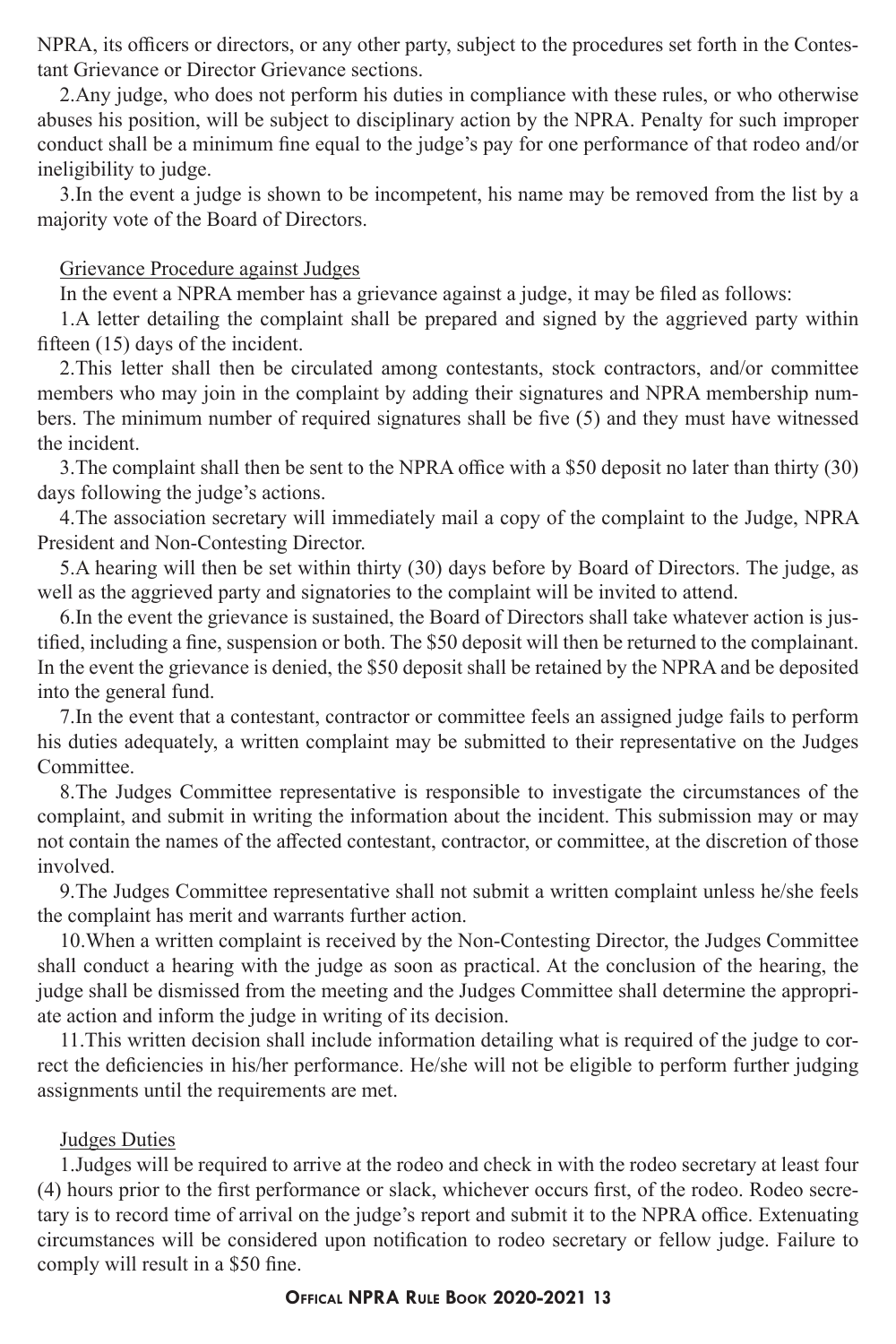#### Drawing Stock

1.Rough stock shall be drawn no more than two-and-a-half (2.5) hours prior to a performance, at least two (2) judges, the rodeo secretary, and contractor, but no less than two (2) hours before the performance.

2.No more than two (2) hours prior to the performance or slack, judges must draw for all timed event cattle at the rodeo office, or post where the draw will take place in case of inclement weather.

#### Judges Equipment and Use

1.Judge shall provide own equipment – stop watch, flags, pencils, flagging horse, etc.

2.Judges and field flag judge shall be required to carry a stop watch and time the bareback riding, saddle bronc riding, and bull riding for eight (8) seconds, the tie down roping for six (6) seconds, and the cow milking for five (5) seconds.

#### Judging Rough Stock Events

1.In rough stock events, animal and rider are scored separately on a basis of 1–25 points on rider and 1-25 points on the animal using the full spread. The points of both animal and rider to be added together thus indicate the final score.

2.Rough stock judges shall throw brightly colored flags to indicate disqualifications.

3.The field flagger shall be behind the bucking chute during the bareback riding, saddle bronc riding and bull riding to watch for fouls and field violations by riders. The field flagger will also flag the start, if needed.

4.Judges are required to make and post duplicate copies of their score sheets.

#### Judging Timed Events

1.Animals for timed event will be inspected for ear tag number and appropriate brands, (right side for team roping cattle and left side for steer wrestling cattle), and that team roping cattle and steer wrestling cattle are the same sex herds – steers or heifers.

2.Rough stock judges shall serve as a barrier judges during timed events.

3.Brightly colored flags shall be thrown to indicate barrier penalties.

4.Flag judge positions:

•Tie Down Roping – Down the arena to the roper's left

•Breakaway Roping – Down the arena on the side of the roper from which the rope is fed so the flag is clearly visible when the rope breaks away

•Steer Wrestling – On the steer wrestler's side near the barrier

•Team Roping – On the header's side near the barrier

•Cow Milking – In the finish circle

5.Barrier and third judge positions:

•Calf Roping – Barrier judge on pin side and third judge point line

•Breakaway Roping – Barrier judge on pin side of barrier and third judge down arena across from flagger to watch for clean head catches

•Steer Wrestling – Barrier judge on pin side and third judge on hazer's side

•Team Roping – Barrier judge on pin side and third judge on heeler's side

•Cow Milking – Barrier judge at barrier and third judge down arena across from flagger to watch for field violations.

#### Judging Barrel Racing

1.Judges shall learn to operate the electric eye. They shall be at the rodeo at least two hours before the rodeo to set barrels and timer markers. Markers shall be set to be as permanent as possible.

2.Judges will be required to re-measure the barrel markers if there is a question about the course.

3.During the barrel racing event, rough stock judges shall be available to determine any irregular-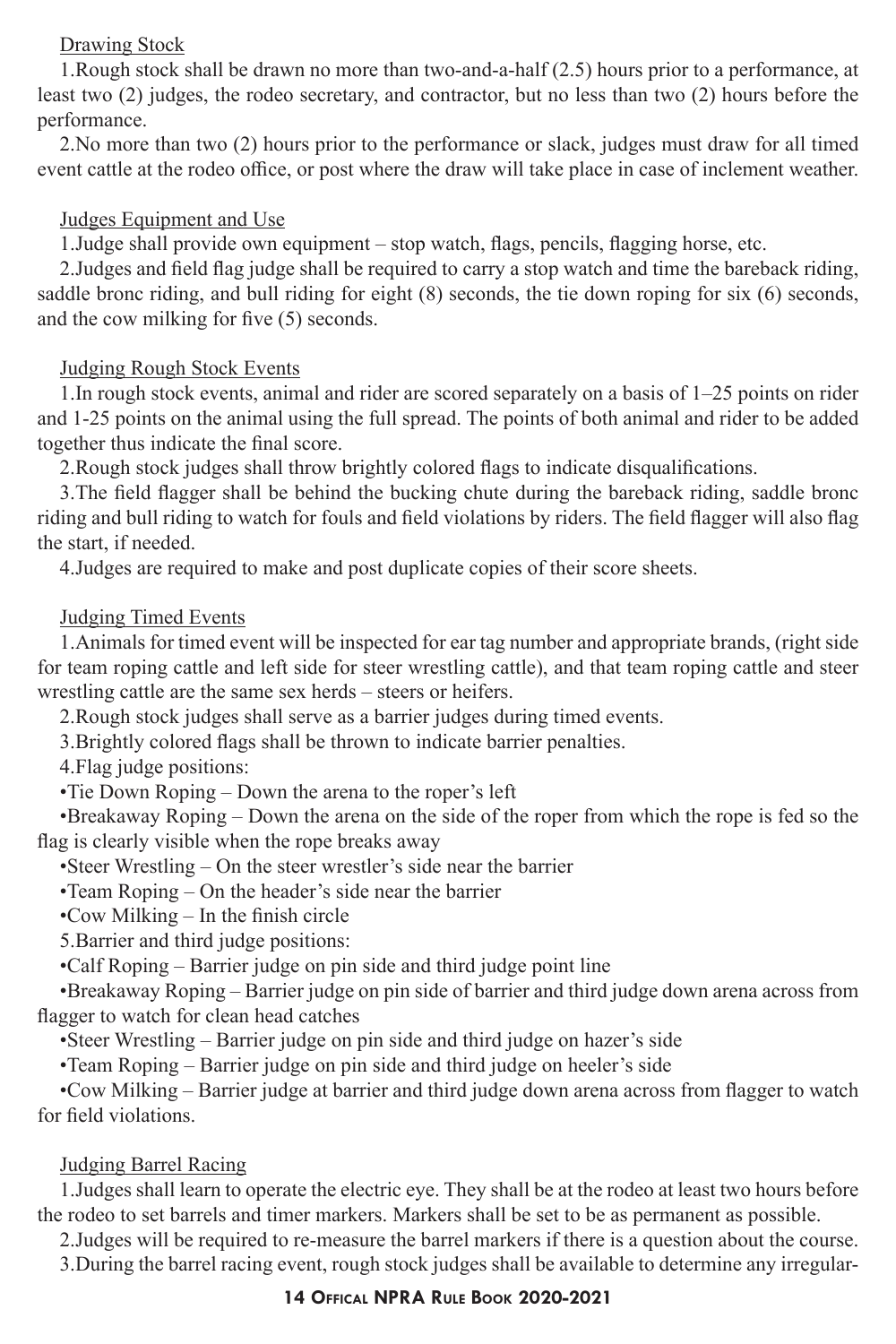ities in pattern or arena, set up barrels as needed, keep pattern clean (pick-up hats, bell boots, etc.) and verify contestants at gate.

4.Contestants may not loose hat in arena. "Hat fine" must be recorded by the judge in order that a fine may be assessed.

5.If a barrel racing is hand flagged, field judge will stand opposite flagger or some other visible marker will be posted.

6.Any local barrel event scheduled during a performance must be placed in schedule of events after the NPRA barrel race event. Barrels must be placed a minimum of fifteen (15) feet (if possible, twenty (20) feet) from NPRA barrel markers. It is the judges' responsibility to assure that this is done.

#### Rule Clarification

1.If rules are not in the NPRA rulebook, judges must refer to the PRCA/WPRA rulebook.

2.In the event a situation arises during a rodeo which is not covered by the NPRA rulebook, judges are authorized to use common sense to arrive at a conclusion and rule on the situation. Two of the other judges must agree on the ruling and their decision must not conflict with written NPRA rules.

#### **5.SECRETARIES AND TIMERS**

1.The secretary and timers must be members of the NPRA and association approved to work a NPRA Rodeo. Fines will be assessed to stock contractors or committees who hire non-member personnel.

2.A Secretary or Timers seminar must be attended before contracting a NPRA rodeo. Once a certified, seasoned secretary/timer you will be required to attend a secretary/timer clinic or take an updated correspondence review test every other year through the NPRA office. must take an update course yearly either by attending a seminar or completing the update correspondence course through the NPRA Office.(submitted by D. Howell 8/2019) If you are consistently having problems with your secretary/timers duties and paperwork then you must attend a seminar and the correspondence course is not an option to recertify. This is a mandatory requirement to remain on the NPRA approved list. The fine for not updating your certification and working a NPRA rodeo will be \$250 per rodeo and suspension until recertification.

3.In order to be qualified for the finals rodeo, a secretary or timer must have purchased a non-contesting membership card by March 1st, be in at least his/her second year of membership and have worked at least three (3) NPRA rodeos in that position that year.

4.The association has no set prices for salaries of rodeo secretaries but the association expects the committee or contractor to pay a fair salary in keeping with the size of the show for these positions.

5.Contractor and/or committee will pay timers a minimum of \$125 per performance. \$150 per performance is to be paid if the rodeo chooses to not have slack when the number of contestants would warrant slack. Each timer will receive the cowboy split of \$.20 per contestant paid by the contestants.

6.In addition to being paid for each performance, timers will be paid the following for slack – each team roping team will count as one (1) run:

•1-69 runs – each timer additional \$100

•70-125 runs – each timer additional \$125

•Over 125 runs – each timer will receive \$125 plus \$.75 per run over 125 runs.

•Slack on a separate day from any performance – each timer additional \$125.

#### Rodeo Secretary

1.To become an approved secretary:

•Must attend an approved secretary's seminar.

•Must assist an approved secretary at three (3) NPRA rodeos with at least six paid performances.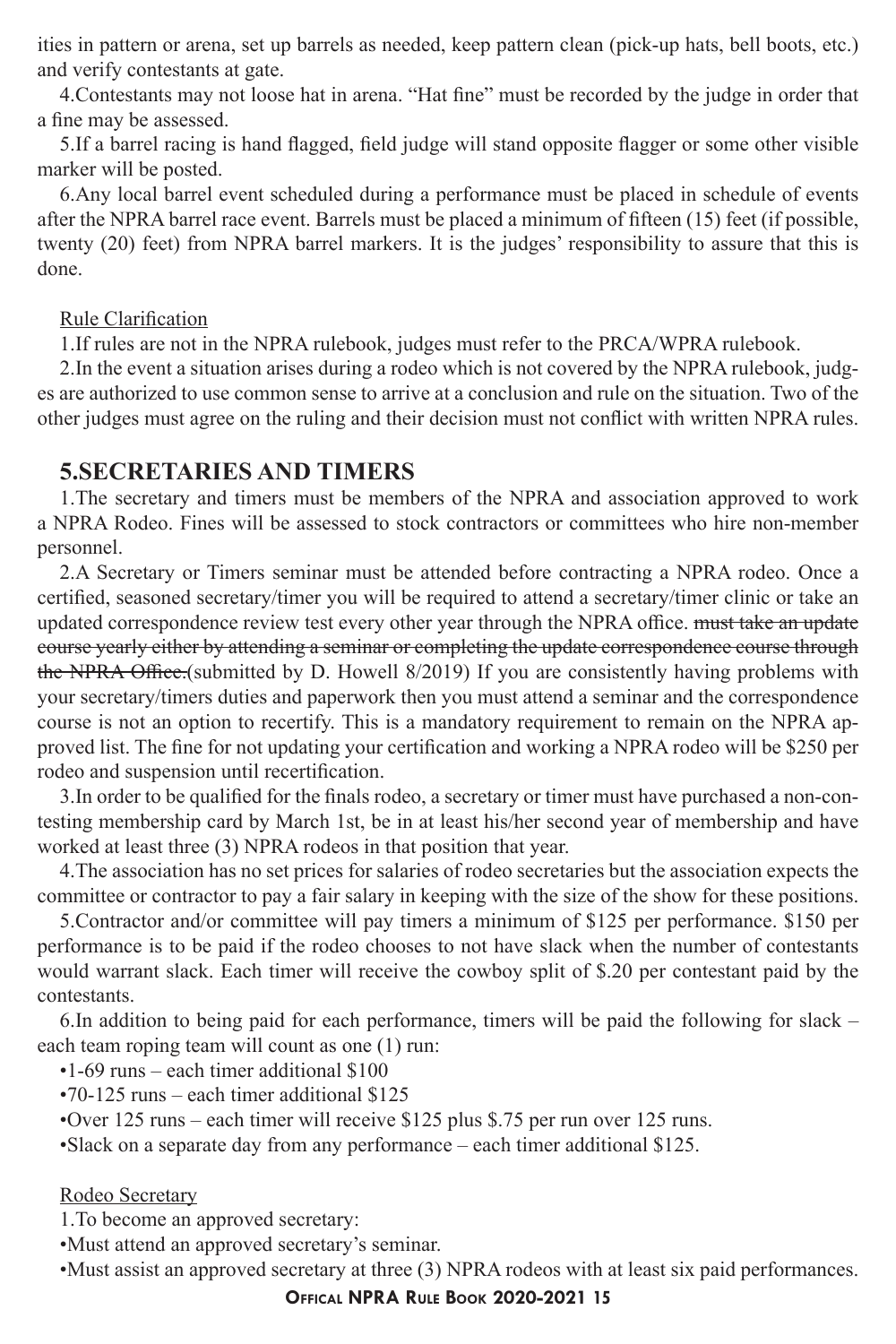•Must have a minimum of two (2) years' experience. Experience can be gained at junior or high school rodeos, jackpot events, etc., and

•A letter of recommendation from one (1) NPRA stock contractor, one (1) NPRA approved secretary, and one (1) NPRA judge must be submitted to the NPRA board of directors.

2.Must have workable knowledge of the NPRA rulebook.

3.Cooperate with local committee by providing information necessary for day sheets and provide results for committee's records and publicity.

4.Work with Rodeo Connection in receiving entries and turnouts. Rodeo Connection judges/timers sheets must be posted at all NPRA rodeos with changes marked and explained.

5.Late entries may be taken by the rodeo secretary prior to the draw of a performance to fill a performance. Late entries will not be taken in slack.

6.Rodeo secretaries are required to call Rodeo Connection for turnouts.

7.Assist judges with draw and see that draw is posted promptly.

8.Accept entry fees; assign placings and complete payoff.

9.See that scores and times are posted promptly.

10.Rodeo results and turnout sheet and any other fines assessed are due by 2:00 p.m. the day following the last performance. All reports and records will be mailed to the NPRA office the second business day following the last performance. The fine for late results and/or reports, turned into the NPRA office and/or Rodeo Connection office, will be \$25 for the first infraction.

11.If the rodeo secretary's books are not returned to the NPRA secretary in complete form, i.e. (personnel verified, stock verification, lessor verification, contestant checks, and judges reports) in the designated time line per NPRA Rulebook, the Rodeo Secretary will be liable to a fine not to exceed \$1000.

#### Timers

1.New applicants must submit an application signed by one (1) NPRA timer, one (1) NPRA arena secretary and one (1) NPRA judge. Application will be presented to the Judges Committee for approval.

2.An intern timer must back-up behind a qualified timer at three (3) approved NPRA rodeos. (He) She must turn the timer's sheets into the office at the end of the rodeo to be sent to the NPRA office for evaluation of correctness and accuracy.

3.While timers are in official duty they are required to wear western attire. That includes a long sleeve blouse and long pants. Choice of footwear and hat are optional.

4.Timers must prove satisfactory at any show to members contesting at that show. In case the timers prove incompetent they can be removed.

5.All times in the timed events with the exception of the barrel racing shall be obtained and recorded to the 1/10th of a second by each timer using hand-held digital watches. The two (2) timers' times shall then be averaged with no digits being ignored to obtain the final time. Each timer's sheet shall be signed, dated, and turned into the rodeo secretary to be sent to the NPRA office. If one of the timers does not obtain an accurate time, a line shall be entered for her time and the other timer's time shall be used as the final time. All final average times shall be posted by the two timers after verifying penalties with the judges.

6.All electronic equipment used to time events must be approved by the NPRA Judges Committee and operated by approved NPRA timers.

7.It shall be the timers' responsibility to assure the electronic eye is available and ready for the barrel racing event.

8.The timers are responsible for their times and final official average times and have the right to use or not use the equipment paid for by the committees. If the reader board is not official, a sign should be posted with the timer's sheets – READER BOARD NOT OFFICIAL TIME.

9.The timers shall signal by buzzer or whistle indicating "no-time" at the end of the following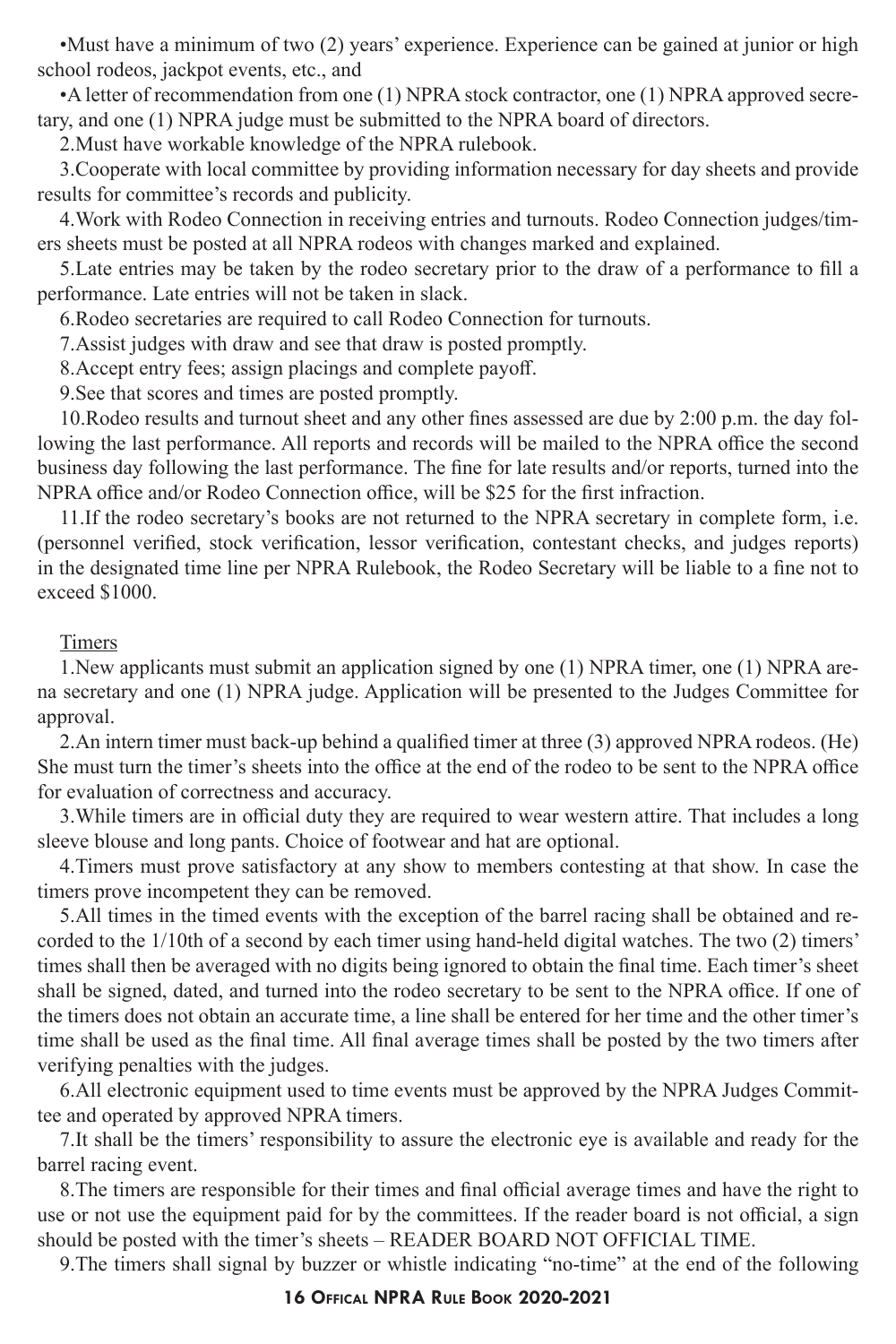time limits: Tie Down Roping—30 seconds; Steer Wrestling—60 seconds; Team Roping—30 seconds; Breakaway Roping—30 seconds. In the Wild Cow Milking, there will be a 60 second time limit, to be signaled by a buzzer, after which the contestants must release the cow. In a "head mug" only rodeo there will be a 90 second time limit, to be signaled by buzzer, after which the contestants must release the cow. Timers shall be required to signal by a buzzer if the time has exceeded the sixth (6th) place time.

10.In the barrel racing: electronic timer must be backed up by the flagman who will stand directly behind one electric eye in the arena. One (1) timer will record the times in 100th's that appear on the electric-eye-controlled readout, the second timer will operate the backup manual watch and record the time in 10th's which is shown thereon. The back-up timer will operate from the flagman's signals. When using an electric eye and it fails to operate correctly for more than half of the total contestants, use the back-up recorded times in the 10th's for the rodeo or go-round. If the electric eye fails to work during the first performance, every attempt should be made to have any electric timer for the remainder. (Electric eye time stands, back up to 10ths.) Rodeo which is hand flagged in its entirety is timed to the tenths (10ths).

#### **7.CONTRACT ACTS**

#### General Rules

1.All contract acts---announcers, clowns/barrel men, bull-fighters, pickup men, trick riders, drill teams, etc. must be NPRA members in order to work an NPRA rodeo. Fines will be assessed to stock contractors or committees who hire non-member personnel.

2.Except in the case of an emergency, a contract acts member who fails to appear as contracted will be fined. To avoid a fine, a minimum two (2) week notice to committee and/or stock contractor of inability to fulfill contract will be required. Failure to do so will result in a fine in the amount of the contract plus \$100 for the first violation and doubling for each offense thereafter. The board of directors will suspend, for a minimum of one (1) rodeo season anyone found guilty of the same infraction more than three (3) times. Fines to be imposed even though "last minute replacement" is found.

#### Bullfighters

1.Bullfighters seeking approval for full membership in the NPRA must bring letter of recommendation from two (2) of four (4) sources: NPRA stock contractors, bull riding director, contract acts director, NPRA bullfighter. Approval for full membership will be considered and granted by the NPRA board of directors.

2.Bullfighters with NPRA cards may be used on a probationary status until approval or denial by the NPRA Board of Directors if two letters of recommendation are on file in the NPRA office.

#### Clowns/Barrelman

Clowns/barrel men are not to abuse stock in any fashion.

#### Awards

1.Year-end awards will be given to the outstanding contract acts in the following categories: announcer, bullfighter, clown/barrel man and pick-up man.

2.In order to be qualified for finals rodeo and year-end awards, contract acts members must have purchased their membership card by March 1st, be in their second year of membership and have at least three (3) NPRA rodeos that year in that position.

3.The Announcer and Clown/barrel man Of the Year shall be selected by a separate ballot from the finals selection ballot by a vote of the general membership by a date determined by the NPRA board. The ballot will be published and returned to the NPRA office. The announcer and clown/ barrel man for the finals shall be selected as stated in the NPRA Finals Rules and Procedures.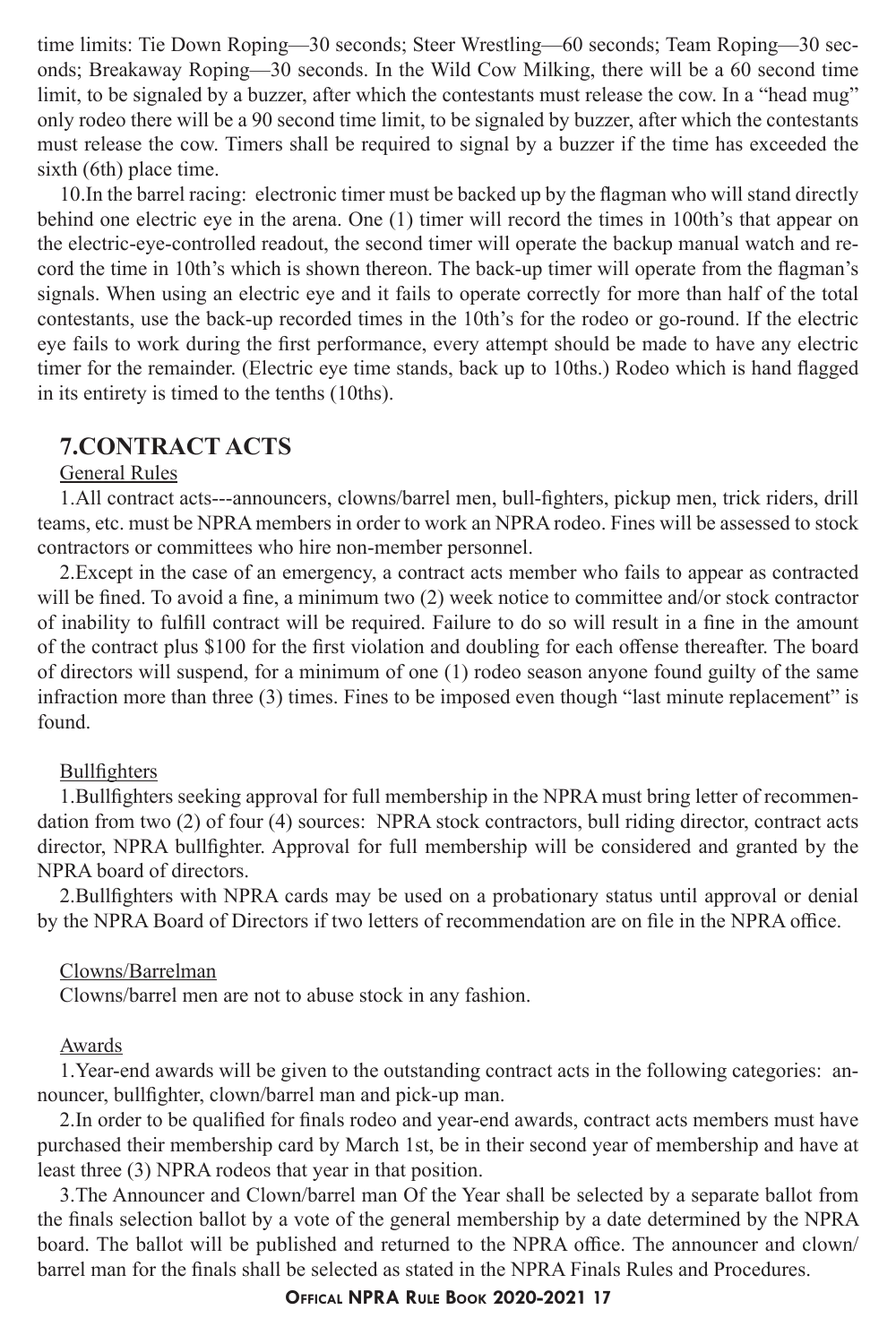4.The bullfighters for the finals rodeo and year-end award shall be selected by ballot of the top (number as stated in the NPRA Finals Rules and Procedures) bull riders and the stock contractors providing stock for the finals rodeo. Each bullfighter selected for the finals will each receive a finals buckle.

5.The pickup men for the finals rodeo and year-end awards shall be selected by ballot of the top (number as stated in the NPRA Finals Rules and Procedures) rough stock riders in the bareback riding and in the saddle bronc riding and the stock contractors providing stock for the finals rodeo. Each pickup man selected for the finals will each receive a finals buckle.

#### **8.AWARDS/POINTS**

The association will present awards to the winners of each of the nine main events for the rodeo season determined by money won at NPRA rodeos. Awards presented to the Men's All Around winner, the Women's All Around winner and Rookie awards will be determined by the point system.

#### General Rules

1.All money earned at NPRA prime rodeos and co-sanctioned rodeos will count towards year-end standings and toward finals qualifications.

2.Members shall receive one point for every dollar won including short-go monies and day monies. All-Around and Rookie points will be based on the long-go only.

3.Point earnings toward championship awards will be tabulated beginning with the first rodeo after membership has been established.

4.Late entry winnings will not be tabulated in the standings.

5.Money won in local events that do not follow NPRA rules will not count toward year-end awards.

6.In order to receive year-end awards, recipient must either be present at the convention or send a letter of appreciation and have a representative of his/her choice pick up the award. If neither of these are done the award will be shipped to the recipient COD with a \$50 shipping and handling charge to be paid before next year's membership or competition.(submitted by D. Bain 2018)

7.Money won heading will count toward the heading standings, and money won healing will count toward the healing standings.

#### All-Around Cowboy and All-Around Cowgirl

1.A contestant must place in at least two  $(2)$  events to be eligible for an All-Around Championship.

2.Point System:

**One go-round rodeo under \$500 added**:1st  $-24$  points;  $2nd - 21$  points;  $3rd - 18$  points;  $4th -$ 15 points;  $5th - 12$  points;  $6th - 9$  points;  $7th - 6$  points;  $8th - 3$  points;  $9th - 2$  points;  $10th - 1$  point.

**\$500 or more added in one go-round rodeo is:**1st – 34 points; 2nd – 31 points; 3rd – 28 points;  $4th - 25$  points;  $5th - 22$  points;  $6th - 19$  points;  $7th - 16$  points;  $8th - 13$  points;  $9th - 12$  points;  $10th - 10$  point.

**Two or more go-rounds:**1st – 8 points;  $2nd - 7$  points;  $3rd - 6$  points;  $4th - 5$  points;  $5th - 4$ points; 6th – 3 points.

3.Points awarded for the NPRA finals rodeo will be awarded per go-round and the average as follows:  $1st - 24$  points;  $2nd - 21$  points;  $3rd - 18$  points;  $4th - 15$  points;  $5th - 12$  points;  $6th - 9$  points.

#### Rookie Awards

Qualifications for Rough Stock Rookie of the Year, Timed Event Rookie of the Year and Barrel Racer Rookie of the Year are as follows:

1.First year member, in good standing, with the most points for the current year.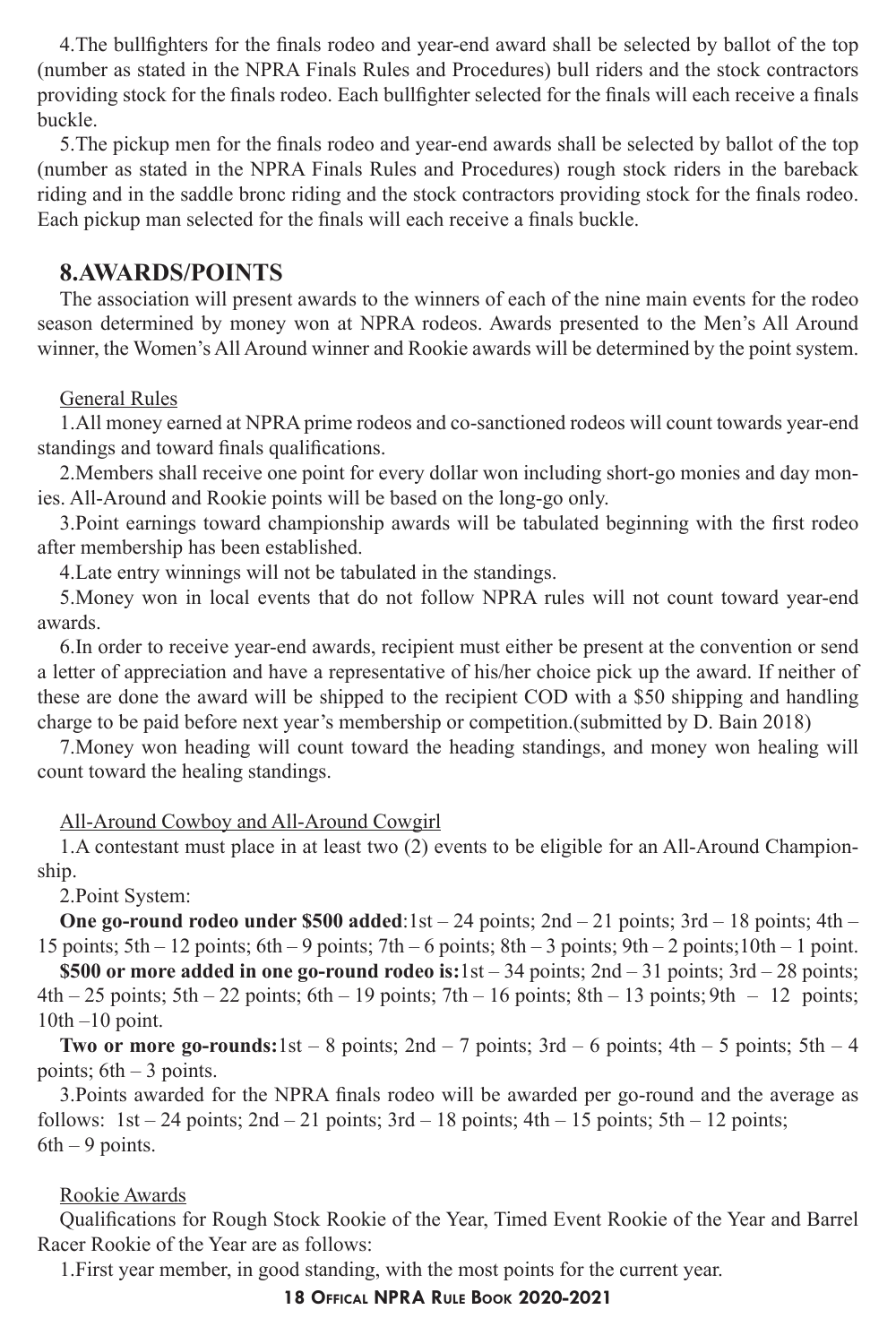2.Contestant cannot have belonged to any other rodeo association or an association co-approving rodeos other than Junior, High School or College associations.

#### Contract Acts and Non-contesting Member Awards

In order to be qualified for the finals rodeo and year-end awards, contract acts and non-contesting members must have purchased their membership card by March 1st, be in their second year of membership in that role and have at least three (3) NPRA rodeos in that year in that position or be approved by special board of directors action.

#### Rodeo Committee Recognition

1.Six rodeo committees will be recognized by the members in the following categories:

a.One (1) fair rodeo and one (1) independent rodeo with under \$500 added money,

b.One (1) fair rodeo and one (1) independent rodeo with \$500 up to \$900 added money, and

c.One (1) fair rodeo and one (1) independent rodeo with over \$900 added money.

d.The general membership will vote on the best rodeo recognition at a time determined by the board.

e.Awards given will be selected by the awards committee.

Rodeo Stock Awards

In order for a bareback horse, saddle bronc, or bull to be eligible for year-end awards, the animal must be drawn into an NPRA rodeo performance six (6) times.

#### **9.OFFICIAL NPRA RODEO RULES**

1.All contestants are required to read the rules carefully, particularly those relating to the contest or events in which they enter. Failure to understand rules will not be accepted as an excuse.

2.NPRA members and permit holders acknowledge that rodeos are dangerous activities and that participation in a rodeo as a competitor, an independent contractor, or volunteer, exposes the participant to a substantial and serious risk of property damage, personal injury or death. NPRA members and permit holders acknowledge that participation in NPRA-sanctioned rodeos will involve such a hazard. Being fully aware that participation in NPRA-sanctioned rodeos will expose said member or permit holder to substantial and serious risk of property damage and/or personal injury or death, said member or permit holder hereby releases the NPRA, NPRA sponsors, any NPRA-sanctioned rodeo production entity, their affiliates, related or subsidiary companies, and the officers, directors, employees, and agents of each entity or organization from liability for any and all property damage, personal injuries or death or other claims arising from participation in NPRA-sanctioned rodeos, including claims that are known and unknown, foreseen and unforeseen, future, or contingent. NPRA members and permit holders shall not now, or at any time in the future directly or indirectly, commence or prosecute any action, suit or other proceeding against the before-mentioned arising out of or related to the actions, causes of actions, claims and demands hereby waived, released or discharged by NPRA member or permit holder. This provision shall be binding upon each NPRA member or permit holder, his or her spouse, legal representatives, heirs, successors and assignees.

3.The NPRA reserves the right to reject the entry of any contestant who has violated the rules, been dishonest in competition, or has proven to be undesirable in any recognized rodeo contest.

4.Late entries may be accepted before the draw to fill a paid performance only. If late entries are accepted in timed-events, late entries will run after local entries and prior to Rodeo Connection's draw entries, except in the barrel racing where local entries will run last and late entries will run after the last Rodeo Connection drawn contestant for the performance.

5.Contestants entered in a rodeo performance are to receive passes for their spouse and children for that performance. Passes are limited to the number of dependents indicated on the contestant's membership card. Children must be accompanied by the contestant and/or contestant's spouse. A minor contestant will receive two (2) dependents on their membership card.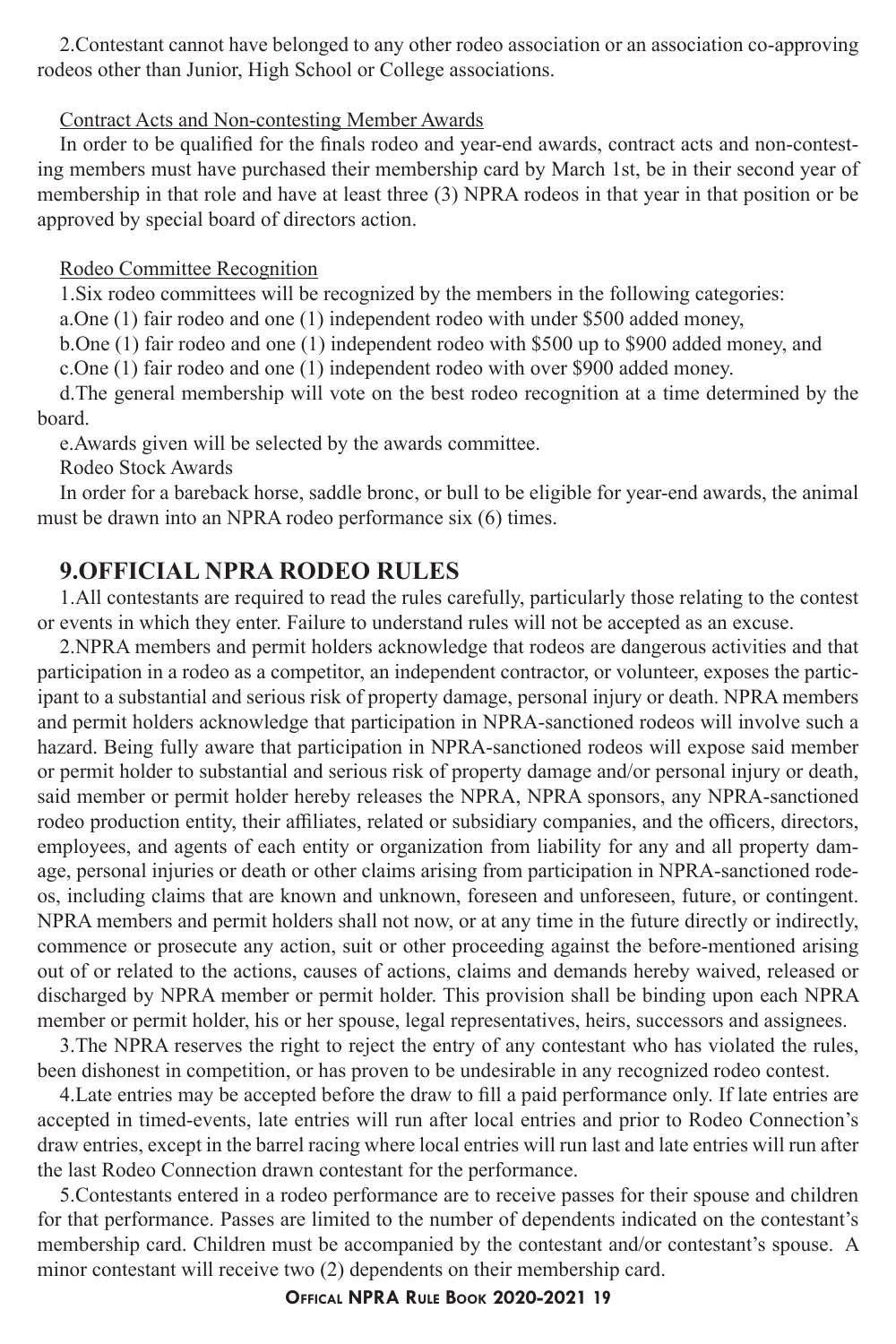6.All NPRA officers and directors will be admitted to all NPRA rodeos on their NPRA director's card.

7.All contestants and personnel must wear a western hat, western boots and long sleeved shirt with collar (exception—barrel racer's shirt—see WBR rules)(exception – timers are required to wear long sleeve blouse and long pants; choice of footwear and hat are optional – see Timers Section Rule 3) while in the arena (including the announcer's stand) one hour before a performance and while competing in a performance or slack. Anyone violating this rule will be subject to a fine, disqualification or both.

8.All mounted contestants shall be required to ride in the grand entry if requested by the committee. Notice shall be posted at the rodeo office and published prior to the rodeo.

9.Contestants must compete on the stock drawn for them in order assigned by Central Entry. Any of the judges may delay this order for the benefit of a contestant who has notified the rodeo secretary or a judge that he/she is unable to arrive in time to compete. However, no timed event stock can be held beyond the end of that event in a performance or end of a draw in slack. Judges retain the authority to arrange splits.

10.A go-round must be finished before the next go-round starts, except for re-rides, reruns, or except for those events when a go-round finishes and the next one starts in the same section of a performance.

11.Contestants must be on hand to contest at the request of the arena director and must comply with all rules of the association, including ground rules. When, in the opinion of the arena director, sufficient numbers of contestants are present for an event, there will be no delay because others are not present. However, if the event is started prior to the scheduled time, turnouts shall occur on a case-by-case basis as determined by the judges.

12.The association may withdraw any contestant's name and entry, bar him from any or all events and withhold any money due him, for violation of any governing rules or rulings of the judges or for any of the following offenses:

a.If name is called three times for competition and contestant does not respond.

b.Refusing to contest on animal drawn for him/her.

c.Being under the influence of alcohol or drugs.

d.Rowdiness

e.Mistreatment of stock

f.Cheating in any manner

g.Altercation or quarreling with judges or officials. Any individual breaking this rule will be subject to fine, and/or suspension, at the discretion of the board of directors.

h.Failure to give assistance when requested to do so by arena director or judges.

i.For any other reason deemed sufficient by the association.

13.A contestant shall not discuss a judge's decision with either judge in a manner that interferes with the judge's ability to perform his duties. Either judge may impose a \$100 fine for violation of this rule.

14.To be eligible for and/or receive awards and championships, you must be an NPRA member in good standing.

15.The NPRA will make every effort to apply with the AMERICANS WITH DISABILITIES ACT (ADA) providing reasonable accommodations to our members, guests, employees, representatives, etc. The purpose of ADA, PL 101—336, is to extend to people with disabilities civil rights similar to those now guaranteed on the basis of race, color, national origin, sex and religion throughout the Civil Rights Act of 1964. It does not require standards to be lowered, but to find alternative ways to accomplish goals. ADA contestants must notify the NPRA office upon purchase of membership and judges at rodeos entered.

16.Entry fees are to be paid before competing, unless prior arrangements have been made with rodeo secretary. Failure to pay entry fee before competing can result in being turned out. Leaving without paying entry fees will be a \$50 fine.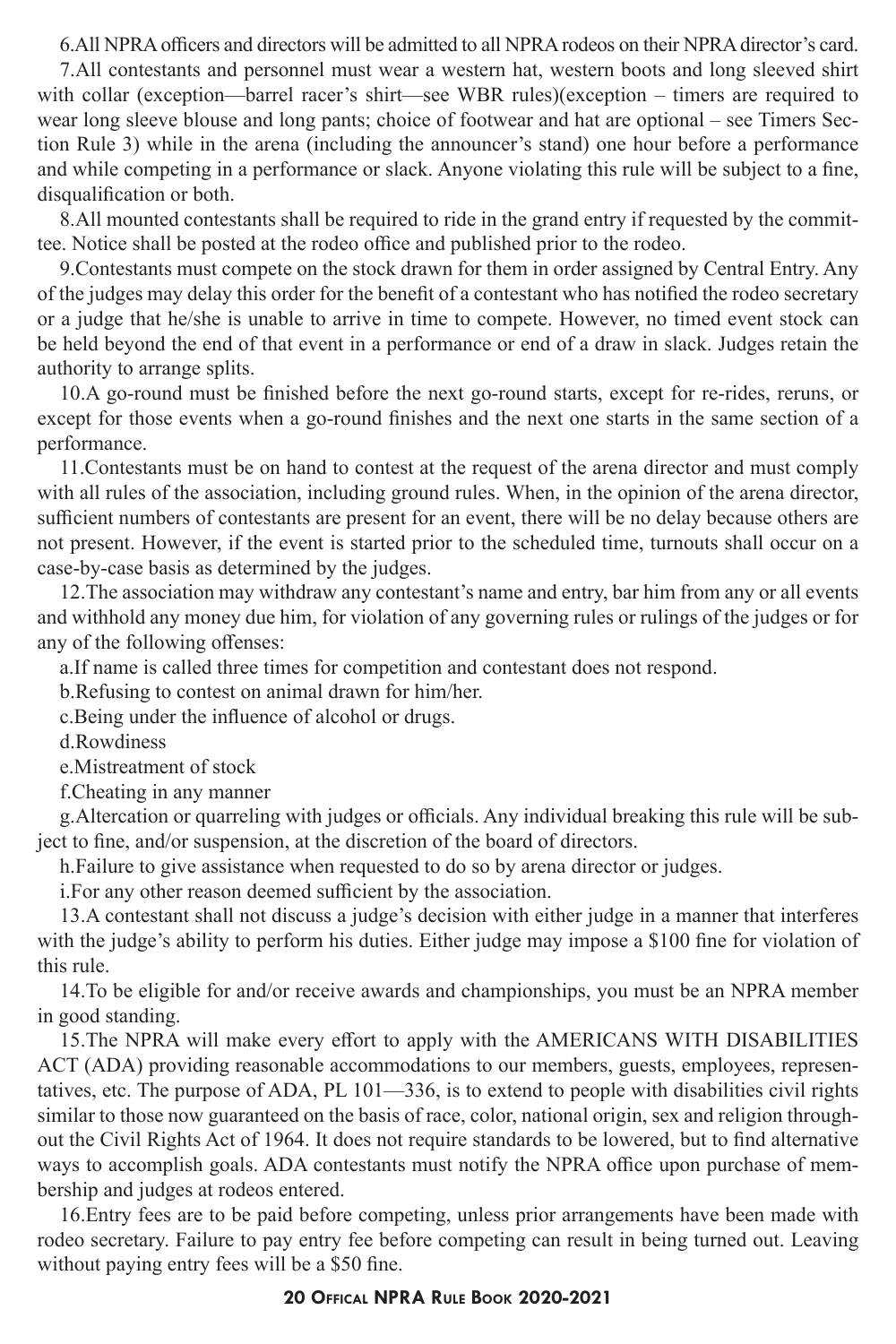#### **10.RODEO CONNECTION**

Rodeo Connection is the central entry system owned and operated by the NPRA. The rules that govern Rodeo Connection are set forth by the NPRA.

1.The entry dates and times will be listed in the Official NPRA Long Listings. Entries are on Tuesday from 10:00 am to 6:00 pm and call backs are on Thursdays 10:00 am to 6:00 pm unless advertised differently.

2.To enable you to enter non-NPRA rodeos also, entries will open 10 days ahead.

3.Because there is no advantage to being the first one entered, you may call any time during the entry hours. An added benefit is that each contestant can take care of his/her business as one sees fit, instead of having to find someone to call for him/her. It is also unnecessary for a group of contestants to call with an agreement to enter each other if they get through first because they will reach the entry office without difficulty.

4.Preferences:

a.Preferences: you can give two (2) preferences. You may use "slack" as a preference as long as you give a performance as your second or first preference.

b.An invalid preference will drop a priority by one. Examples of an invalid entry are: entering for slack when there is none, entering for slack with no other preference.

c.You can give a draw out parameter – if you cannot be up at a certain time you may say "draw out". If you don't get your preference you will be taken out of the rodeo. Rough Stock riders will be allowed to use an "out" preference only three (3) times per year. On the fourth (4th) "out" preference you may be drawn out and would be responsible for the Rodeo Connection fee. It is your responsibility to send to Rodeo Connection the central entry fee when you use the "out" parameter and are drawn out. If you fail to send this fee, the fee may be doubled and/or added to the contestant's next rodeo receipt.

Entry Procedure

During advertised hours, call Rodeo Connection at 503.829.8869 and enter, giving them the following information:

1.Name

2.Card or permit number – when entering other contestants, you must have their card numbers. Anyone without a card number when the books close will be drawn out. If you must ask to obtain the card number, there may be a \$5.00 charge.

3.Events you want to enter.

4.Your preferences – when you want to be up: you can give two (2) preferences with slack as a preference. You can give a draw out parameter – if you cannot be up at a certain time you may say "draw out". If you don't get your preference you will be taken out of the rodeo. It is your responsibility to send to Rodeo Connection the central entry fee when you use the out parameter and are drawn out. If you fail to send this fee, the fee may be doubled and/or added to the contestant's next rodeo receipt.

5.Names of buddies if you wish to buddy. The buddy system guarantees you someone to travel with, but there must be room for all of you in your preferred performance in order to get your preference. If there is not room for all, then all of you will be placed somewhere else. Contestants may buddy up to a maximum of four (4) people (this includes team ropers). Barrel racers and breakaway ropers may buddy additionally to other buddy groups. With the approval of contestant upon entering, one (1) member of a buddy group may be drawn out of the group if their event is full and the rest of the buddy group could get their preference.

6.If a multi-rodeo weekend, give information for all rodeos.

7.At the end of an entry, it is your responsibility to make sure the read-back is correct. It if is not, say something or else the books stand correct.

8.Operator will give you a verification number every time you call. The verification number iden-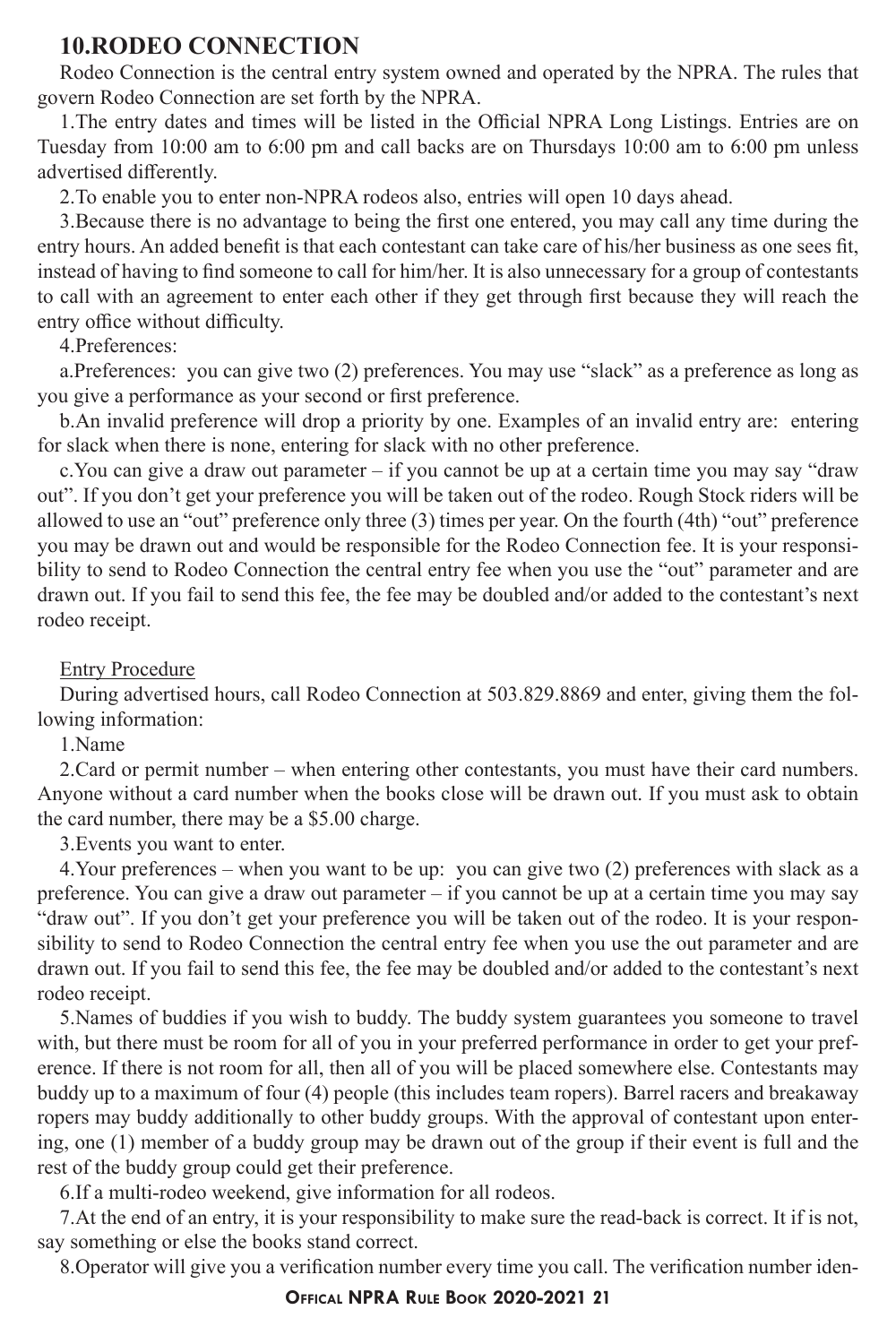tifies where each conversation is on the tape. Keep all verification numbers with you. This is your protection of what you were told. Without this number the books stand correct.

9.It is your responsibility to call back – 503.829.8869 – on call back day from 10:00 am to 6:00 pm. If you miss call backs, we will tell you when you are up if you reach us, but there may be a \$5.00 charge.

10.Two (2) contestants can rope together on one (1) head of stock only and a contestant may rope only one (1) head of stock in one go-round.

11.When a team roper calls to enter a rodeo, he must enter as a team and give the secretary his partner's name and association card number.

12.If a team roper draws out with a medical or turns out after the books are closed, the contestant entered with him/her may draw out, or may get another partner who is a NPRA member or a co-approving association member, for performance or slack; except team ropers who are already entered the legal number of times in the event. If one partner is already entered in the rodeo, he/she will be considered a late entry and points will not count. If a partner gets a new partner, the new partner will be liable for the entry fee at the rodeo and the partner that is not competing will be liable for the Rodeo Connection fee if it is a medical turnout or the fine for a turnout.

13.All ladies and boys fourteen (14) years of age and under will allowed to enter. The age of a boy shall be determined as of January 1 of the current year. A boy must either show proof of age at the beginning of the season which will thereafter be kept on file by the association secretary/treasurer or be able to show proof of age to the rodeo grounds secretary whenever asked.

14.Any boy who enters the association tie-down roping will relinquish his right to compete in the breakaway roping thereafter. A record of any relinquished rights will be kept on file by the association secretary/treasurer.

#### Random draw

1.After entries close, all entries are drawn randomly by the computer and listed in the order drawn. If a Rodeo Connection entry error is discovered at a rodeo, judges will draw affected contestants into the draw order, if appropriate.

2.Multi-eventors will get all their events on the same day which may include slack and a performance.

3.The contestants are then set up at the rodeo according to their preferences as much as possible. 4.Contestants are responsible for determining which performances to give as preferences and they will be accountable if it is an "undriveable."

5.If you are drawn out of a rodeo because your preferences were full when your draw number came up, you will be put on a waiting list for the requested performance. It is your responsibility to check with the on-grounds rodeo secretary to see if there have been any medicals/turnouts for that performance. This must be done before the draw for that performance. The contestant will be placed on the timer's/judges sheet in the turned-out position as "RC drawn out" not as a late entry.

6.Rodeos will have a minimum of 10 timed event contestant's per performance when slack is available unless the committee approves a lower or higher number of contestants per performance.

#### Limited No. of Contestants in Rodeo

1.The bull riding limit is as follows:

a.18 per performance through 3 performances

b.15 per performance through 4 performances

c.14 per performance through 5 performances

d.12 per performance thereafter.

2.If less than 15 contestants enter the bull riding they may receive two (2) head of stock. If more than 15 contestants enter the bull riding they will receive one (1) head of stock. Rodeo committees have the option to limit bull riding to the minimums, or to open the entries to include more contestants than the minimums.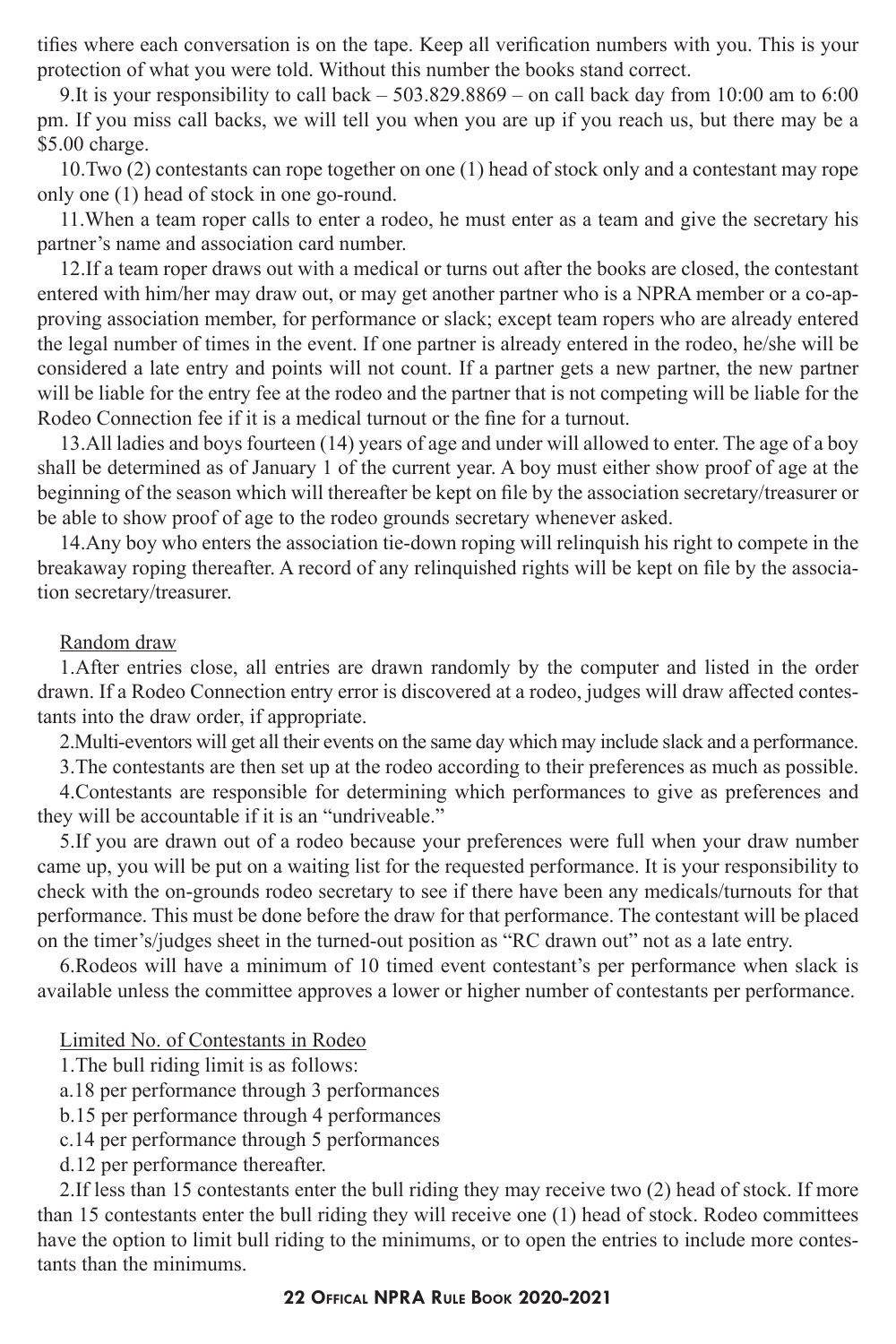3.Upon entering, the top 18 will receive a bull and the balance to be drawn randomly. Current year's standings will be used and balance to be filled with previous year's standings.

4.The bull riding waiting list shall be prepared by Rodeo Connection. Prior to reaching the rodeo grounds the secretary shall use the list as drawn. Contestants on waiting list have priority over contestant not on waiting list and must call the rodeo secretary if possible for turnouts.

5.Upon reaching the grounds, the first NPRA member/co-approving association member bull rider on the grounds who has paid his fees before the bull riding begins shall receive the first turnout bull. Contestants on the waiting list followed by contestants who entered late will have priority and judges will be notified, if possible.

#### Preferences

1.All NPRA card holders will be given preference over non-members at NPRA rodeos. You and your buddies must be a contesting member of the NPRA to be in the highest priority group.

2.In the bull riding at all NPRA rodeos, the top 18 riders who enter will receive a bull. The most current standings will be used to determine the top riders. The remaining entries will be filled by random computer draw.

3.Local contestants will not be guaranteed all their stock on the same day and will have no preference. They will be placed first in all events – except barrel racing where they will go last – in the performance that they have been drawn in.

4.Day permit contestants will not be guaranteed all their stock on the same day and will have no preference. They will be placed first in all events – except barrel racing where they will go last – in the performance that they have been drawn in.

#### Late entries

1.Late entries may be taken by the rodeo secretary prior to the draw of a performance to fill a performance. Late entries will not be taken in slack.

2.Each late entry shall be added to the draw so that all entries contest after local entries, but before Rodeo Connection contestants. Late entries will be added to the bottom of the draw sheet above local entries until the draw is completed. The late entrants will then be moved to the top of the list, after local entrants, so that the last late entry contests first and all late entrants compete before the first contestant on the Central Entry list, except barrel racers who will go after Rodeo Connection contestants, but before local entries.

3.Late entries will be taken from 8:00 am to 10:00 am Wednesday mornings after an entry day for contestants missing the normal entry. A charge of twenty-five dollars (\$25) will be assessed to the late entry, per contestant, which will be increased by twenty-five dollars (\$25) each late entry thereafter. Late entries will be included in the draw and money will count for standings and year end. (9-14-17 D. Bain)

#### Trades

1.The NPRA will use the trade out system to ensure contestants the opportunity to work all rodeos on a multi-rodeo weekend when possible. A contestant may not be moved without legally trading. Trades are made with the rodeo secretary. Trades will be made position for position. Both parties must contact the rodeo secretary to confirm a trade. Trading time limit is prior to the stock draw for a performance or slack.

2.To fill a position which has been a medical out, vet out or turn out, the timed event contestant will be first to compete in those events and the barrel racer will be last to compete – they are trading the performance not the position. This includes trading within a performance.

3.Multi-event contestants shall be allowed to contest in notified turnout positions, provided he/ she has notified the rodeo secretary before the draw and paid before the performance/slack.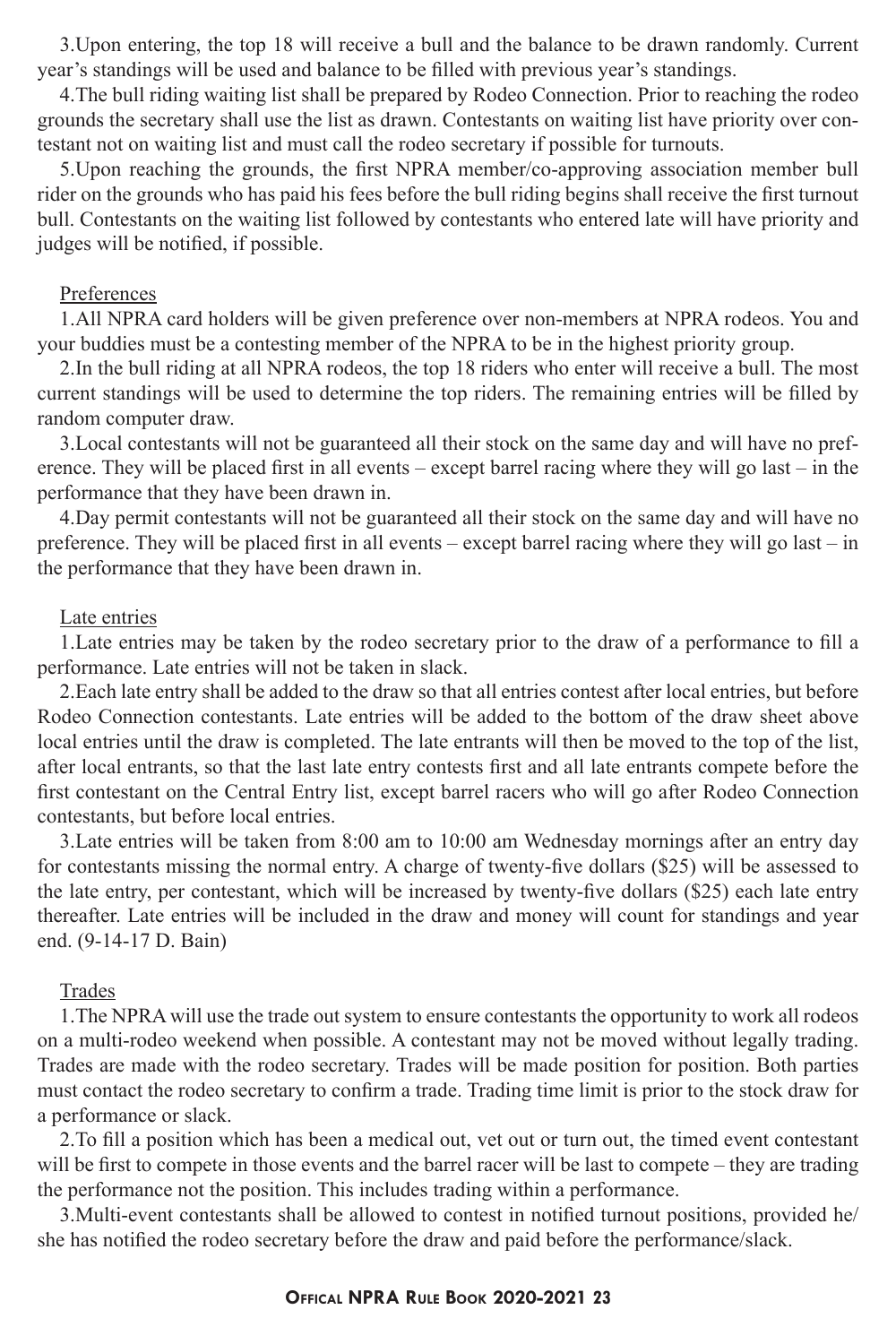#### Fine for illegal trades

Any judge or secretary moving a contestant without a legal trade per trades in rulebook (page 29), will be fined one hundred (\$100) dollars doubling the fine for each offense thereafter. Submitted by Schoorl 2017

#### Turnouts/Medical or Vet Releases

For your convenience, we have a turn out recorder. This recorder is for turn outs, vet outs, and medical outs ONLY. Call Rodeo Connection at 503.8289.8869, give your name (spell the last name), NPRA card number, and the rodeo you are turning out and events. Using the turnout line reduces the amount of the fine for turnouts.

#### Verification/Bonds

If any questions arise regarding the accuracy of the performance sheets, the following procedure applies:

1.If the contestant does not have a call-back verification number that is the end of the matter. The books stand correct.

2.In case of an entry discrepancy, contestant must give the rodeo secretary the verification number and post a \$50 bond. The judges will be notified and the contestant may compete.

3.In the event that the contestant is correct the bond will be refunded. If the contestant is wrong, (incorrect) the bond will be forfeited and contestant will be disqualified. The bond will be split 50/50 between the stock contractor and the rodeo secretary.

#### **Other**

1.Any member who is entered by another member, permit holder or non-member, will be held responsible for their fines and/or entry fees.

2.Halfway through entry hours, you may ask the operator how many entries there are so far in your event and what their preferences are.

3.Any person who is disrespectful, uses foul language or hangs up on a rodeo entry service operator will be assessed a \$100 fine.

#### Central Entry Vocabulary

1st Preference: When you would like to be up in the rodeo. (May give slack as a preference but remember that all performances will be filled before there is any slack.)

2nd Preference: Your second choice (May give slack as preference but remember that all performances must be filled before there is any slack.)

Buddy System: Guarantees you someone to travel with but may be detrimental to getting preference. May buddy with maximum of four (4) people. Buddies must give same preference.

Call Back: Rodeo is randomly drawn. You must call back to see when you are up.

Card Number: When asked for card number, give association entering under (NPRA, PWRA, ICA, etc.) and make sure that the number is correct. Example: NPRA C4367

Draw Out Parameter: you may designate at time of entry to be drawn out if you can't get your first or second preference. If you are using the draw out parameter you are required to call back during call-back hours.

Legal Trade: Legal trades are made between drawn positions and empty positions in a performance that has not filled. When trading into an empty position the timed event contestant will go first in that performance, barrel racers will go last. A contestant may never trade into a slack. (Submitted by J. Jardine 2018)

Multi-Eventor: Will get all events in same day unless otherwise requested.

Out if less than?:(increments of ten (10) example: draw out of the tie down roping if less than 20 (twenty) ropers.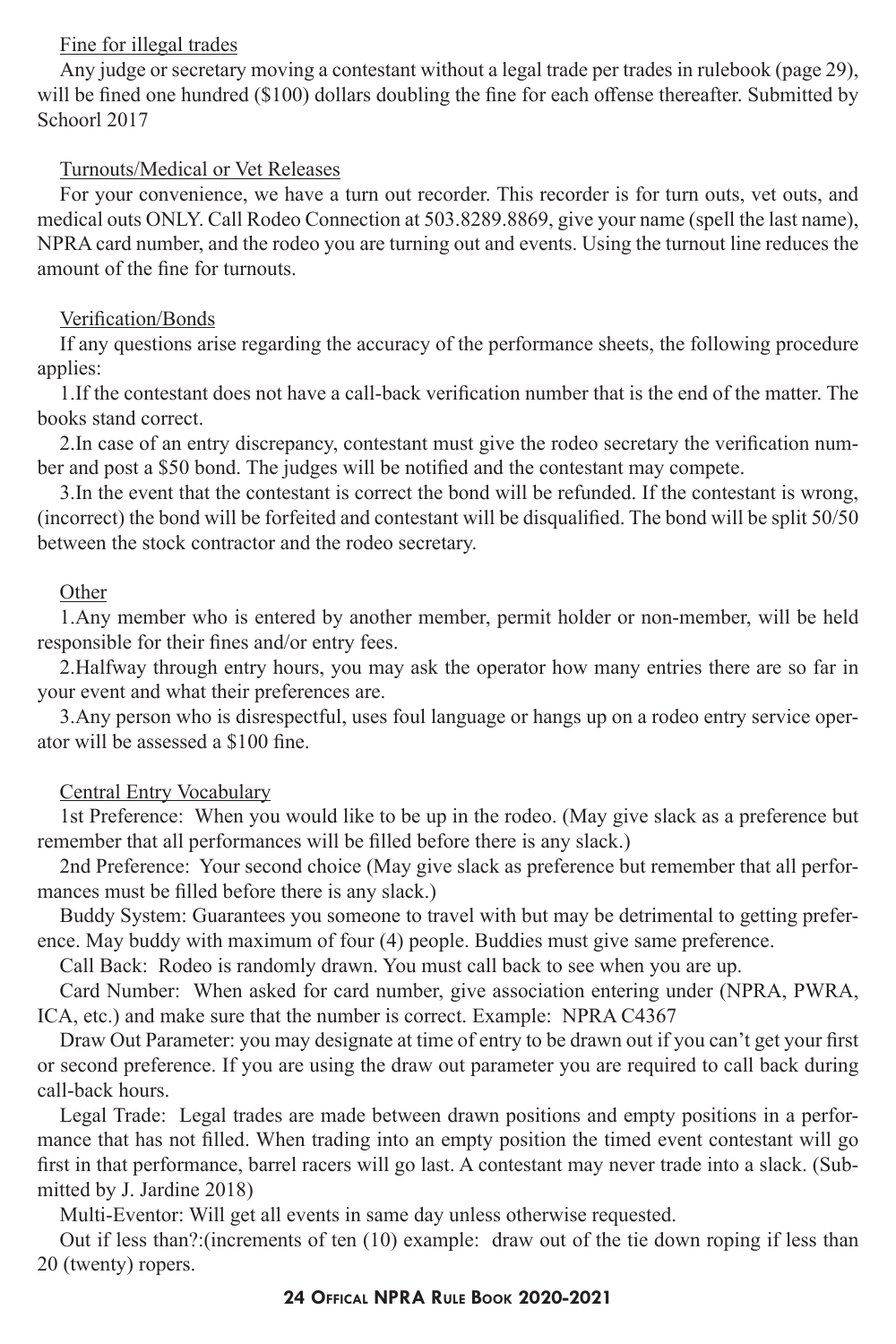Parameter: defined limits allowed

Trade-out Rodeos: On multi-rodeo weekends, contestants will be traded automatically so that they can make all rodeos involved, if possible.

Turnouts/Trade-outs: When a multi-event contestant is unable to trade-out all his/her events, he/ she must pay the entry fee for all the event(s) on the day he/she has traded to. The multi-event contestant shall be allowed to contest on turnout stock, provided he/she has paid the entry fee for that head of stock before the performance.

Verification number:Identifies where each contestant is on the tape. Required in case of a discrepancy.

#### **11.ENTRY FEES**

1.The minimum entry fee in Bareback Riding and Saddle Bronc Riding will be \$50. The minimum entry fee in following timed events: TDR, SW, TR (per man), BKR and WBR will be \$75. The minimum entry fee in the Bull Riding will be \$950.<del>(\$40 of which will go to day money) in an</del> approved performance Rodeos with a \$1000 or over added the entry fee will be \$75. (submitted by A. Crozier 2017)The minimum entry fee in Cow Milking will be \$60. When added money is \$1000 or over the fees will go to \$100 in the TDR, SW, TR (per man), BKR, WBR events and \$75 in the BB, SB and \$75 + \$40 day money in the BR. The committee has the right to raise the entry fees with NPRA Board approval. In addition to entry fees, contestants pay money toward specific funds and for using the central entry system. Those fees are listed at the end of this section.

2.Novice Bareback Riding lifetime earnings may be no more than \$1,500. Entry fee will be \$35. Novice contestant must have a NPRA permit. Novice contestant is allowed to rodeo on permit for one year without the \$500 maximum on a permit.

3.First year members and permit holders must pay cash. A secretary may accept a check from a first year member or permit holder with a "C" card holder's guarantee if he/she chooses.

4.No two-party checks will be accepted for entry fees.

5.Requests for withdrawal from any event or contest and the return of entry fees made prior to the close of the books shall be passed on by the management. After the advertised time for the books to close, no return or charge of entry fees shall be made except in cases of injury, illness or death of the contestant or immediate family member, firefighting, military deployment, or other hardship approved and verified by an appropriate document.

6.No rodeo shall be responsible to return a contestant's entry fee if he/she has contested in an event even once during a show. If the contestant is entered in other events in which he/she is unable to contest, entry fees for those events may be returned at the discretion of the management, provided the exceptions in the above rule 5 apply.

7.The association will guarantee any competing member's entry fees that are in good standing. Any non-member who does not have his entry fees paid by the time the books close will be the responsibility of the rodeo secretary.

8.Entry fees in all events must be paid before contesting on first head of stock or first run, unless arrangements have been made with rodeo secretary. If entry fees are not paid prior to the end of performance in which contestant is competing, a fine will be assessed. If the contestant leaves the rodeo grounds without paying entry fees, a fine will be assessed.

9.Local contestants will be charged a \$10 fee per event. The money collected will go into the finals fund. Barrel racers who are members of the WBRA only will pay an additional \$10 when entering a NPRA rodeo with WBRA co-approval.

#### Judges' and Timers' Fund

1.Each contestant must pay four dollars (\$4) per event to the rodeo secretary when paying their entry fees for the Judges' and Timers' Fund.

2.One dollar (\$1) of this money is the \$ split to be divided between the judges and timers, one dol-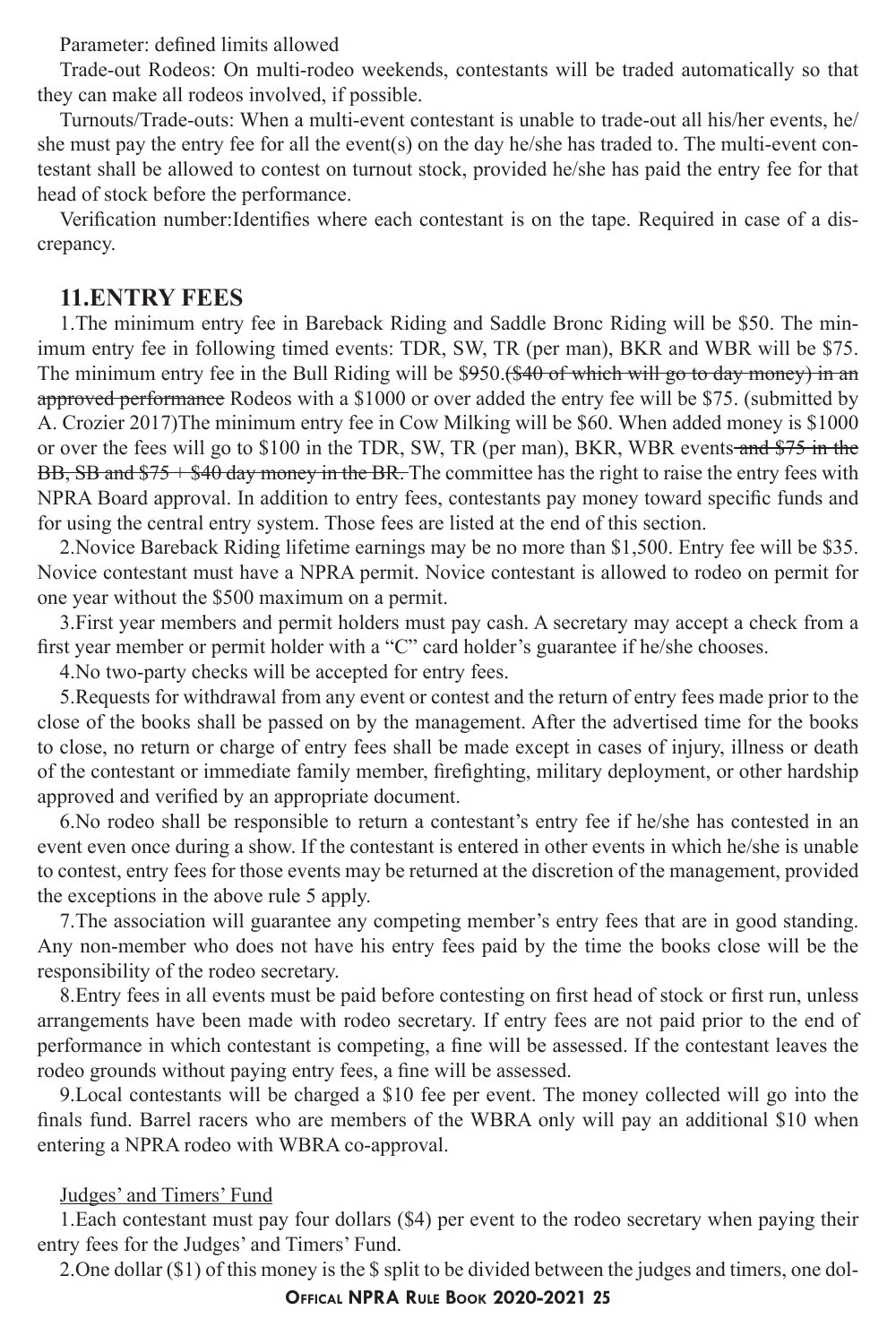lar (\$1) for the third judge, and two dollars (\$2) for the slack pay to judges and timers. The persons who are eligible for this extra money must be NPRA members in good standing. The timers, judges and flagger will still receive their regular pay from the committees.

#### Event Fund

1.Each event director will set the amount of the event funds that will be added to each entry fee per rodeo for the upcoming season. This will be done at the first directors meeting following the finals rodeo. The funds will be used at the discretion of the event director to benefit contestants within the event. The amount of the event fees for the upcoming year is listed in the chart at the end of this section.

2. Five Four-dollars (\$5 4) will be added to each entry fee per rodeo to be used for the NPRA Finals Rodeo.(submitted by J. Jardine 2018)

3.Barrel Racing Fund – Each barrel racer will pay six dollars (\$6) per run (four dollars (\$4) to go to the barrel racing fund/two dollars (\$2) to go to the person who provides the eye). If the NPRA eye is used one dollar (\$1) will go to the person who brings the eye (charged) to the rodeo.

#### Rodeo Connection Fee

1.Each contestant will pay seven dollars (\$7) for each NPRA rodeo entered. If contestant does not compete at entered rodeo, the seven dollar (\$7) fee must still be paid.

2.If a contestant uses an out preference and is drawn out of the rodeo, the contestant is still responsible for the seven dollar (\$7) Rodeo Connection fee.

| <b>EVENT</b>  |       | <b>TIMERS</b> | <b>ENTRY JUDGES/ FINALS</b> | <b>EVENT</b> | R/C | <b>DAY/EYE</b> | <b>TOTAL</b> |
|---------------|-------|---------------|-----------------------------|--------------|-----|----------------|--------------|
| ΒB            | \$50  | \$6           | \$5                         | \$7          | \$7 |                | \$75         |
| BB @ 1000     | \$75  | \$6           | \$5                         | \$7          | \$7 |                | \$100        |
| SB            | \$50  | \$6           | \$5                         | \$7          | \$7 |                | \$75         |
| SB @ 1000     | \$75  | \$6           | \$5                         | \$7          | \$7 |                | \$100        |
| <b>RBR</b>    | \$75  | \$6           | \$5                         | \$7          | \$7 |                | \$100        |
| BR            | \$50  | \$6           | \$5                         | \$7          | \$7 |                | \$75         |
| BR @ 1000     | \$75  | \$6           | \$5                         | \$7          | \$7 |                | \$100        |
| CR            | \$75  | \$6           | \$5                         | \$5          | \$7 |                | \$97         |
| CR @ 1000     | \$100 | \$6           | \$5                         | \$5          | \$7 |                | \$122        |
| SW            | \$75  | \$6           | \$5                         | \$6          | \$7 |                | \$99         |
| SW @ 1000     | \$100 | \$6           | \$5                         | \$6          | \$7 |                | \$124        |
| TR            | \$75  | \$6           | \$5                         | \$8          | \$7 |                | \$101        |
| TR @ 1000     | \$100 | \$6           | \$5                         | \$8          | \$7 |                | \$125        |
| ${\rm CM}$    | \$60  | \$6           | \$5                         | \$5          | \$7 |                | \$83         |
| <b>BKR</b>    | \$75  | \$6           | \$5                         | \$6          | \$7 |                | \$98         |
| BKR @ 1000    | \$100 | \$6           | \$5                         | \$6          | \$7 |                | \$124        |
| <b>WBR</b>    | \$75  | \$6           | \$5                         | \$4          | \$7 | \$2            | \$99         |
| WBR @ 1000    | \$100 | \$6           | \$5                         | \$4          | \$7 | \$2            | \$124        |
| <b>NOVICE</b> | \$30  | \$6           | \$5                         | \$7          | \$7 |                | \$5          |

#### **NPRA ENTRY FEES**

*Updated 1-30-19*

Committees have the right to raise the entry fees in most events with NPRA board approval.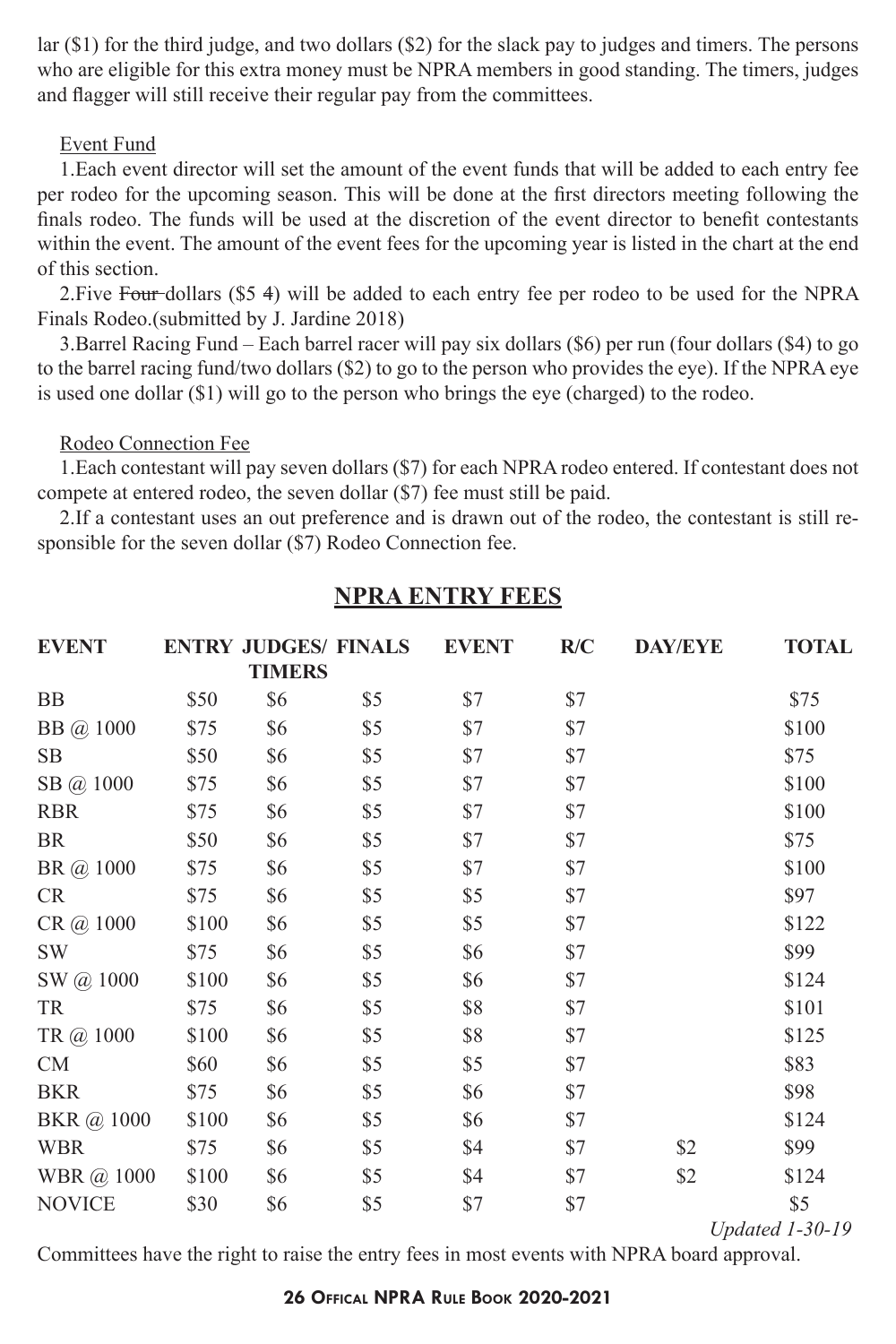#### **12.FINES OR SUSPENSION**

#### General Rules

1.The board reserves the right to suspend any member for misconduct at any time. The member may use the appeal process to contest the suspension.

2.Members attempting to fix, threaten, bribe, influence, harass, fight or quarrel, use foul language, or be disrespectful (in or out of the arena) with central entry personnel, judges, timers, rodeo secretary, rodeo contractor, committee members, law enforcement officials, emergency or medical personnel, or any officer or board member may be assessed a two hundred and fifty dollar (\$250) fine. For each offense in one (1) rodeo season, the fine will be doubled.

3.Any judge choosing to personally send a fine to the NPRA office must have it faxed or emailed to the NPRA office by 2:00 pm the first business day following the last performance, or the fine will be waived.

4.Any association member or non-member who writes an NSF check or uses a credit card/debit card that is "denied" for charges payable to the NPRA or their representative will automatically be suspended until these charges, fine and bank fees are paid. On the second NSF check during the same rodeo year, their name will be placed on a bad check list and they must pay cash for a period of one (1) year from the time that the NSF check is made good. In addition, the member will be subject to a \$25 fine.

5.If entry fees are not paid prior to the end of the rodeo in which contestant is competing, a ten dollar (\$10) fine will be assessed.

6.If the contestant leaves the rodeo grounds without paying entry fees, a fifty dollar (\$50) fine will be assessed for the first offense, and a one hundred dollar (\$100) fine will be assessed for the second offense.

7.All contract acts and non-contesting personnel hired by a rodeo committee or stock contractor in connection with a NPRA approved rodeo shall have a non-contesting or contract acts membership card. A rodeo committee, rodeo producer or stock contractor who hires non-member contract personnel will be subject to a one hundred dollar (\$100) fine per rodeo, per individual hired.

8.Any member of the association who has a grievance against the organization shall present same to the representative of his event. Any member who willfully causes trouble inside or outside the ranks of the association may be fined, suspended, or both.

9.Any member fined for any NPRA association rule infraction will pay double his/her last fine for the same infraction in one (1) rodeo season. The board of directors will suspend, for a minimum of one (1) rodeo season, anyone found guilty of the same infraction more than three (3) times in one season. The unintentional drag rule in tie down roping, Turnouts/Medical Outs, Vet Out or other unintentional fines and lost hat rule in barrel racing are exceptions to this rule and these exceptions are due within thirty (30) days of notice.

10.All infractions must be paid by the end of each year. An additional twenty-five dollar (\$25) fine will be assessed at the beginning of next year.

11.When stock contractor/lessor is assessed a fine, the fine must be paid in full to the NPRA office before said stock contractor is allowed to bring stock to another rodeo. If fine is appealed by board to a different amount, fine will be reimbursed to stock contractor.

12.In all events, stock will be numbered and drawn for by number, not name. The fine for unnumbered stock will be fifty dollars (\$50) per head for the first offense and will double thereafter.

13.Failure to free the hand from the rigging after the eight (8) second ride may result in a fine at the discretion of the judge, pickup man and/or stock contractor. Warning for first offense, twenty-five dollar (\$25) fine for the second offense, fifty dollar (\$50) for the third offense and progressing up in twenty five dollar (\$25) increments with additional offense.

14.All Bull horns must be blunted to the size of a 50 cent piece. The primary stock contractor will be fined fifty dollars (\$50) per head drawn for violation of this rule.

15.All steers will be number-branded on the horn or right side for team roping cattle and left side for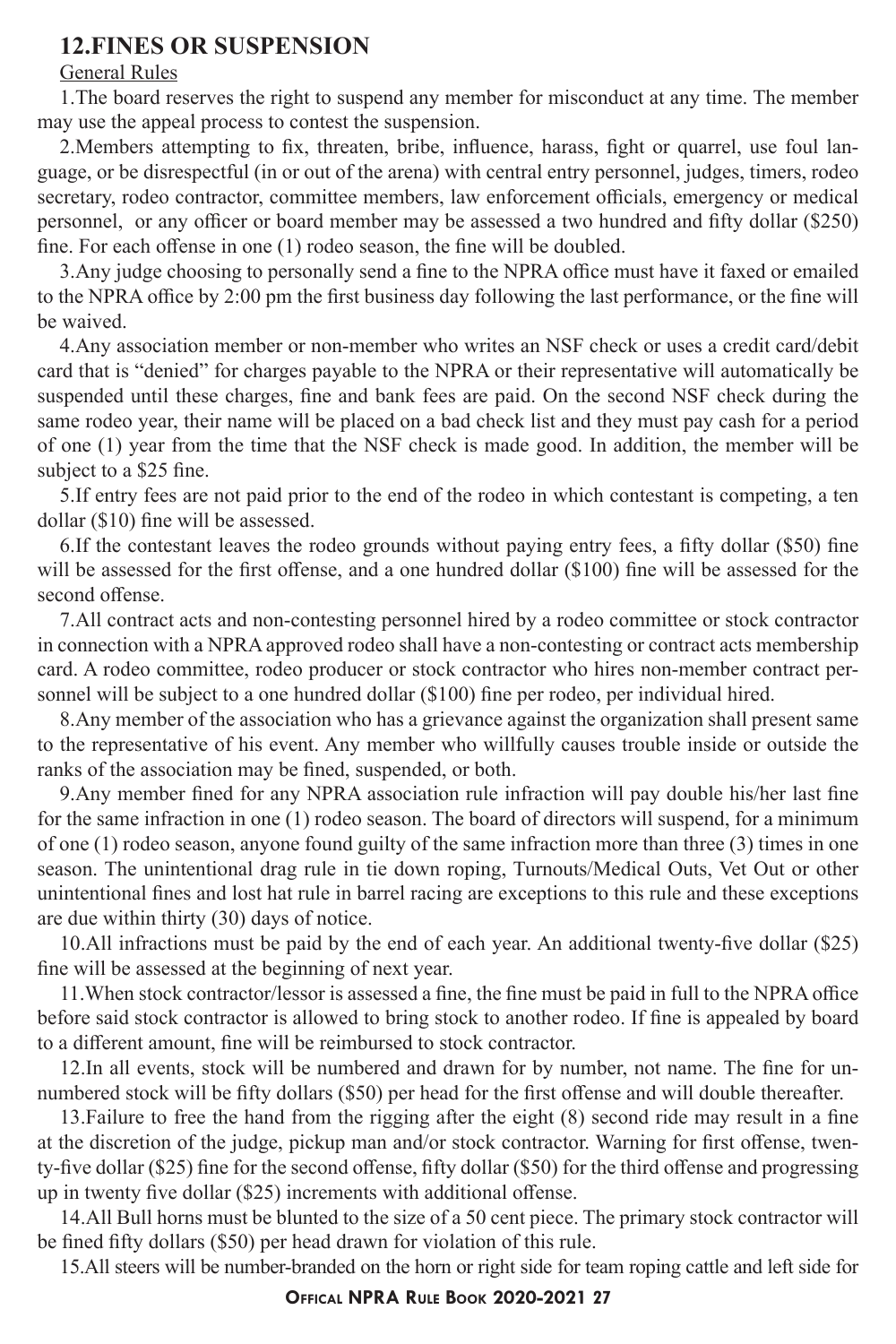steer wrestling cattle. The fines for the first rodeo that steers are used that are not numbered shall be fifty dollars (\$50) per head and doubled per head every rodeo thereafter. Fine to be levied by the event director.

16.Changing or altering number brands on cattle during the year will result in a one hundred dollar (\$100) fine per animal to the stock contractor.

17.No black-balled stock from any co-approving association will be allowed at NPRA rodeos. If contractor brings one and the stock is put in the draw, the contractor will be fined two hundred and fifty dollars (\$250).

18.Barrier box pads will be furnished by the stock contractor. The fine for not providing box pads shall be fifty dollars (\$50) for the first offense.

19.The fine for unintentionally dragging a calf five (5) feet but less than ten (10) feet shall be twenty-five (\$25) dollars per occurrence. The fine for unintentionally dragging a calf ten (10) feet or more shall be one hundred (\$100) dollars per occurrence. Intentionally dragging a calf, regardless of distance, shall result in a two hundred fifty (\$250) dollar fine for each offense, plus possible disqualification. Intentional shall be defined as caused by contestant. Repeated intentional drag fines will double. Fines must be paid within thirty (30) days.

20.A Contestant's appearance must be neat, clean, and professional. Any contestant whose appearance is deemed unprofessional will be fined at the discretion of the Board of Directors. The fine will be up to one hundred (\$100) dollars. Contestants must wear pants, long sleeve shirt, western hat and western boots for all rodeo performances and slack.

21.A twenty five (\$25) dollar fine will be assessed for excessive jockeying of horse or circling after entering the arena. You must proceed through the gate in a forward motion to position, turn and go. One (1) 360 degree turn/circle is permitted.

22.There will be a fifteen (\$15) dollar fine for losing hat in the arena during a barrel run.

23.Anyone setting the barrels on the official markers and practicing or working horse on pattern will be fined a minimum of twenty five (\$25) dollars.

24.A fifty dollar (\$50) fine will be assessed against any barrel racer refusing to assist a judge in marking the barrel pattern.

25.Any association member, including stock contractor, guilty of excessive mistreatment of livestock may be fined by the board of directors with fine not to exceed five hundred (\$500) dollars for the first offense.

26.Striking (includes hand) a horse in the head under any circumstances or abusive whipping in any event will result in a one hundred (\$100) dollar fine for the first offense.

27.A contestant who abuses an animal by an unnecessary non-competitive and/or competitive action (anywhere on the rodeo grounds) will result in a two hundred fifty (\$250) dollar fine and/ or disqualification. The fine will double for each offense thereafter. The board of directors will suspend, for a minimum of one (1) rodeo season, anyone found guilty of the same infraction more than three (3) times.

Turnouts/Medical Outs/Vet Outs

In addition to payment of entry fees:

1.Turnout fines per-rodeo shall be:

a.Ten dollars (\$10) (per event) if contestant notifies and send entry fees to rodeo to be included in payoff.

b.Twenty five dollars (\$25) if contestant notifies by calling the turnout line or notifying the rodeo secretary three (3) hours prior to the performance or slack that he/she is turning out.

c.Fifty dollars (\$50) if not notified.

d.Fifty dollars (\$50) if notified and present on the grounds.

e.Fifty dollars (\$50) additional fine if entry fees and fine are not into the NPRA office within thirty (30) days and every thirty (30) days thereafter an additional fifty dollar (\$50) fine will added until payment arrangements have been made.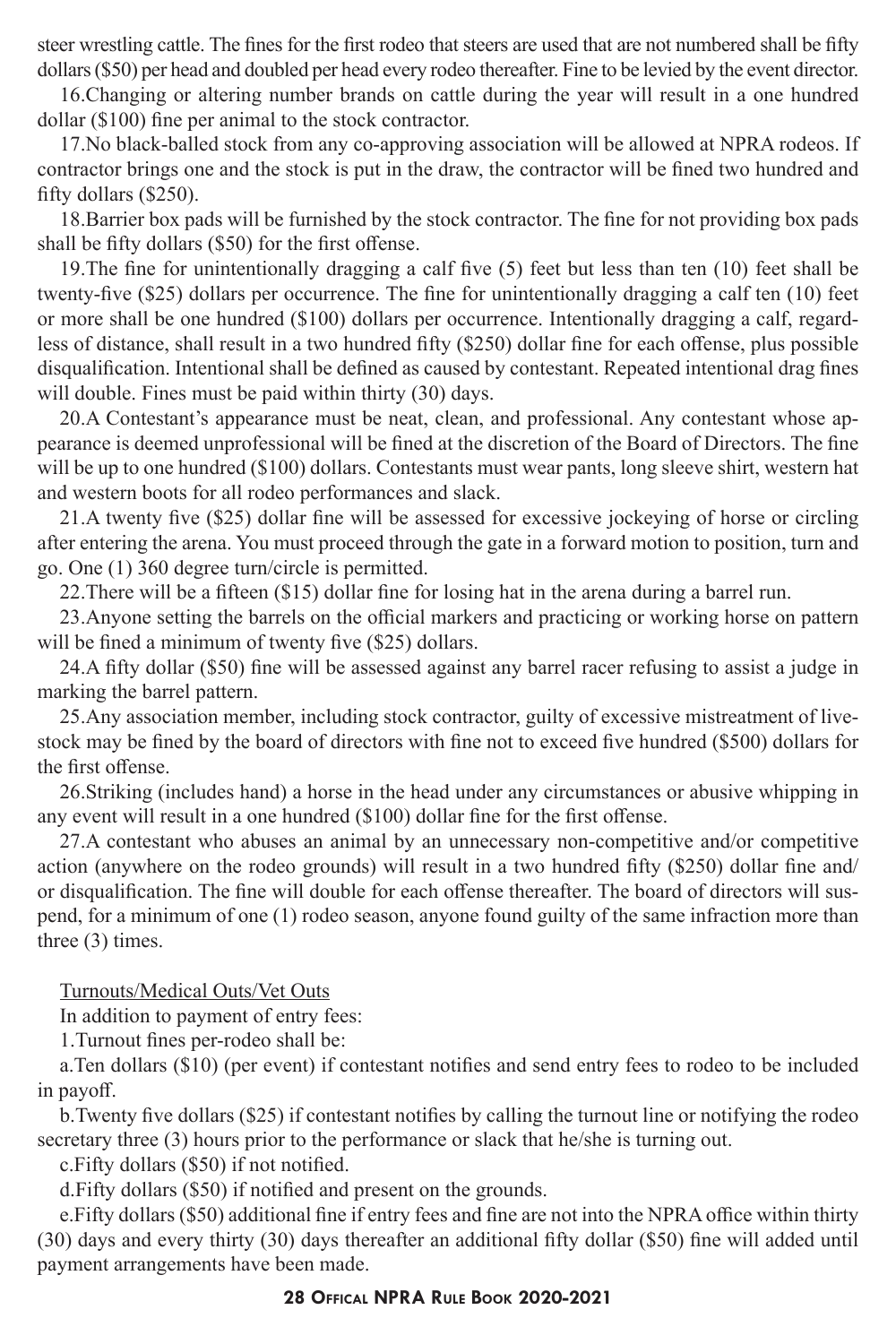1.Medical/Vet Release – A vet's release may be used by a barrel horse only. A contestant may doctor/vet release a rodeo in one or more events in a rodeo, thus waiving obligation for entry fees and turn-out fines if the contestant notifies the Rodeo Connection turnout line or rodeo secretary no later than three (3) hours prior to the performance for which the contestant is scheduled. A doctor verification on doctor's letterhead bearing the doctor's name, address and phone number, signed by a licensed doctor or other verifiable written evidence must be received by the NPRA office within seven days of the date of the rodeo. If a contestant draws out with a medical, the family member (minor child or spouse) entered at that rodeo may draw out without penalty. Rodeo Connection fees must be paid by all drawn out contestants.

2.Visible Injury or Illness – A contestant may "visible injury" thus waiving obligation for turnout fines if the contestant notifies the judge and rodeo secretary no later than three hours prior to the performance for which the contestant is scheduled. A Visible Injury/Illness Form is to be completed by a judge only if there is an obvious injury or illness. The form with the entry fees will be given to the rodeo secretary. The fees will be paid out at that rodeo. The completed form will be sent to the NPRA office with other reports. A visible injury may be used only for the rodeo where the form is signed. The contestant shall remain eligible to enter or compete in any NPRA rodeo following the performance which he has turned out because of a paid visible injury or illness.

3.Any contestant using a medical release from competition cannot participate in any other association approved competition for ten (10) days after the first turned-out performance. Any contestant using a vet release cannot participate in any other association approved competition on said horse for three (3) days.

4.Non-medical/vet turnout will result in contestant paying entry fees and a turnout fine. During a rodeo year, a contestant may use two (2) excused turnouts (medical and vet releases) per year. Excused turnouts can be a combination of two (2) medicals, two (2) vet releases or one (1) medical and one (1) vet release. The board of directors will review extenuating circumstances requiring additional medical and vet releases.

5.Fee for a medical or vet out will be ten dollars (\$10) per entered rodeo, payable to the NPRA, in addition to seven dollar (\$7) Rodeo Connection fee. Total due for any medical or vet out will be seventeen dollars (\$17).

#### Other Fines

1.Bareback Riding – Failure to free the hand from the rigging after the eight (8) second ride, at discretion of the judge, pickup men and/or stock contractor. Warning for first offense, twenty-five dollar (\$25) fine for the second offense, fifty dollar (\$50) for the third offense and progressing up in twenty-five dollar (\$25) increments with each additional offense.

2.Team Roping Partner Draw Out – If a team roper draws out with a medical or turnout after the books are closed, the contestant entered with him/her may draw out, or may get another partner who is a NPRA or co-approved association member, for performance or slack. The new partner will be liable for the entry fee at the rodeo and the partner that is not competing will be liable for the Rodeo Connection fee with a medical or the fine for a notified turnout.

3.After entering the FINALS RODEO the contestant is responsible for their entry fees unless the position can be filled prior to the first performance. To fill the position the contestant must notify the NPRA office so the next eligible contestant by order of point standings that has entered the FINALS RODEO can be offered the position. Vet or medical releases will not be accepted as a release of payment of fees. Payoffs will be based on the number of entries at the close of entries. The NPRA will guarantee the entry fees at the FINALS RODEO ONLY based on the number of entries at the time the books closed.

#### Appeal Process

Any member who has been fined or suspended may submit a written request for a hearing before the board of directors and posting a bond of not less than fifty dollars (\$50) with the secretary/trea-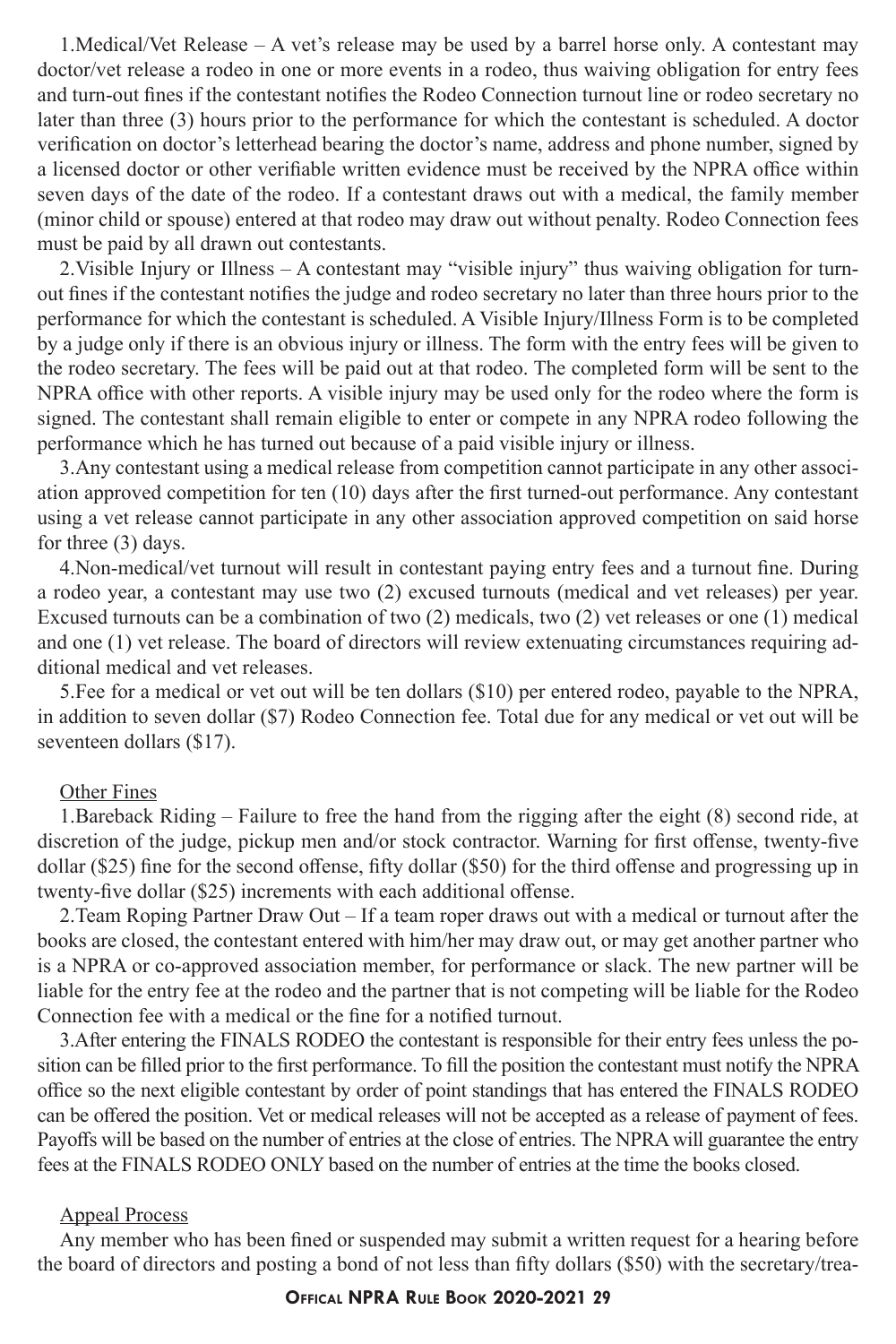surer. If the board of directors finds him/her guilty by the majority vote the fine and/or suspension will stand and the bond is forfeited and applied to the fine. If the fine and/or suspension are overturned, the bond will be refunded.

#### **13.PAYOFF**

1.The purse includes all added money and entry fees in each event of each NPRA approved rodeo. Three percent (3%) shall be taken out of the purse and entry fee money in each event separately before the payoff is figured. An additional one percent (1%) will be taken out of the total purse for each co-approving association.

2.Rodeo secretaries must draw out entry fees not paid before the payoff to not pay anything off that hasn't been paid in. Contestants not showing up will be liable for his/her entry fees to the NPRA office before being able to work another rodeo.

3.The payoff percentage scale will be:

- •1 place  $-100%$
- •2 places  $60\%$ ,  $40\%$
- •3 places 50%, 30%, 20%
- •4 places 40%, 30%, 20%, 10%
- 5 places  $30\%, 25\%, 20\%, 15\%, 10\%$
- $\bullet$ 6 places 29%, 24%, 19%, 14%, 9%, 5%
- $\bullet$ 7 places 26%, 22%, 18%, 14%, 10%, 6%, 4%
- •8 places 23%, 20%, 17%, 14%, 11%, 8%, 5%, 2%
- •9 places 20%, 17%, 15%, 13%, 11%, 9%, 7%, 5%, 3%
- •10 places 19%, 17%, 15%, 13%, 11%, 9%, 7%, 5%, 3%, 1%

4.Anytime there is a one-head rodeo the following will be paid in all events. (Total Purse is after percentage is taken out):

#### **All events except Team Roping**

| •Up to $$499$                                                   | 3 places                                 |  |  |  |  |
|-----------------------------------------------------------------|------------------------------------------|--|--|--|--|
| $\$500 - \$1999$                                                | 4* places *or 20 tie-down ropers or less |  |  |  |  |
| $\$2000 - \$4499$                                               | 6 places                                 |  |  |  |  |
| •\$4500 and over                                                | 8 places                                 |  |  |  |  |
| Team Roping Payoff per Team (divide by 2 to get payoff per man) |                                          |  |  |  |  |
| $\cdot$ Up to \$999                                             | 3 places                                 |  |  |  |  |
| $\$1000 - \$3999$                                               | 4* places *or 20 teams or less           |  |  |  |  |
| $\$4000 - \$8999$                                               | 6 places                                 |  |  |  |  |
| •\$9000 and over                                                | 8 places                                 |  |  |  |  |
|                                                                 |                                          |  |  |  |  |

5.All two (2) go-round rodeos will pay four (4) monies and four (4) monies in the average.

6.In case of two (2) or more go-rounds, purse and entry fees are added together and divided 66  $2/3\%$  to day monies, 33  $1/3\%$  to each go-round on two (2) go-round show, and 33  $1/3\%$  for the average after the association percent is taken out.

7.No ground money will be paid at association rodeos. If fewer contestants make qualified rides or times than payoff places, the total purse will be divided among the qualifying contestants according to percentages based on the number of qualifying contestants. If no qualified times are made in a timed event, the total purse money for the event shall revert back to the association.If no qualified rides are made in a rough stock event, the total purse money for the event shall go to the stock contractor. A. Crozier 2017 If no qualified rides are made in the bull riding the total purse money shall be put into the bull riders fund to be used as bonus money at the finals, but the bonus money shall not count toward year end standings. (Submitted by A. Crozier 2017)

8.A contestant must compete in every go-round to be eligible for average payoff.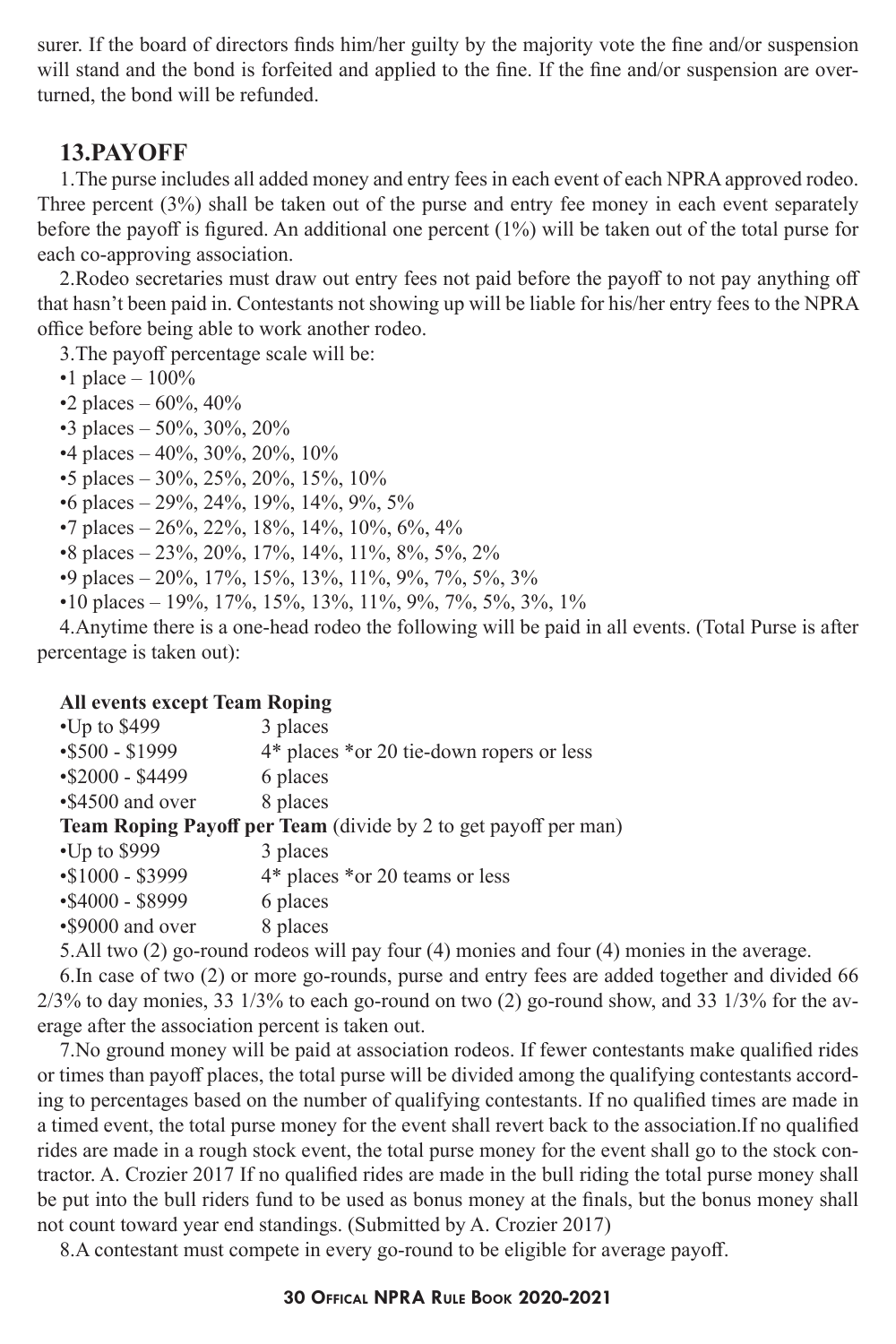#### **14.STOCK DRAW**

1.In all events, stock will be numbered and drawn for by number not name. The fine for unnumbered stock will be fifty (\$50) dollars per head for the first offense and will double thereafter.

2.Rough stock draw shall be done on chips with the animals branded number and name. Draw shall be done out of a hat or non-see thru container by a judge. At least two judges shall be present at time of draw. The draw will be done no more than two and a half (2.5) hours prior to performance.

3.All judges should be present or one judge and a director/representative of the association must be present at the drawing of stock for contestants.

4.Contestants will be notified of the location for drawing stock and are encouraged to be in attendance.

5.The second go-round shall not be drawn before the first go-round is completed in the timed events. In rough stock events, stock may be drawn at the convenience of the contractor, committee, and judge. The draw order will be reversed on every other go-round in a multi-go-round rodeo unless this is inconvenient for the rodeo.

6.A contestant shall not compete on the same head of stock twice in the same event at the same rodeo with the exception of re-rides and re-runs in the same go-round. If contestant draws the same animal and the mistake is not noticed until too late to make the correction via the misdraw rule, the contestant will draw from the available re-ride/extras and the animal initially drawn shall be placed in the re-rides/extras.

7.If an animal in the draw or drawn becomes sick or injured, a judge must pass on the animal's liability to be used before it can be eliminated. At any time judges determine that an animal is unfit to compete on or that an animal is essentially impossible to make a qualified ride/run on, the judges may remove the animal from the draw for the remainder of a rodeo.

8.An event director along with two judges may declare an animal unsatisfactory if the animal meets any one of the following qualifications:

•Is considered by the director and judges to be unhealthy or not suitable for competition;

•Has in the past caused safety concerns for a contestant or their horse;

•Would cause an uneven competition if used;

•Has in the past demonstrated a disposition to act in a manner which may cause bylaw or rule violations or human problems if used in a timed event;

•Does not comply with one or more provisions of the NPRA bylaws or rules or if such animals used would result in a violation of one or more bylaw or rule;

•The stock contractor/lessor has the right to appeal the decision.

9.At a given rodeo the declaration of an animal being unsatisfactory must be done prior to the establishment of the heard for that given rodeo. Should an entire heard be declared unsatisfactory in accordance with the guidelines established, the primary stock contractor would be allowed ten (10) days from day of notification to replace entire herd with acceptable stock/cattle. Upon notification, either written or verbal, the primary stock contractor or rodeo committee shall eliminate such animals from competition draw. Continued use of said animals after notification will result in a two hundred fifty dollars (\$250) per head fine per competition levied against offending party.

10.Animals in the riding events must have been tried at least once before being used in an association rodeo.

11.No black-balled stock from any co-approving association will be allowed at NPRA rodeos. If a contractor brings one and the stock is put into the draw, the contractor will be fined two hundred fifty dollars (\$250).

12."When either rough stock or timed event stock are misdrawn (i.e. any animal that must be replaced due to health, injury, availability, or number not distinguishable from other, or contestant left out of draw) and there is adequate time prior to a paid performance to correct the misdraw or anytime during slack, the following draw-away procedure shall be used:

a.When sleepers/re-rides are available the first sleeper/re-ride drawn will be considered the extra.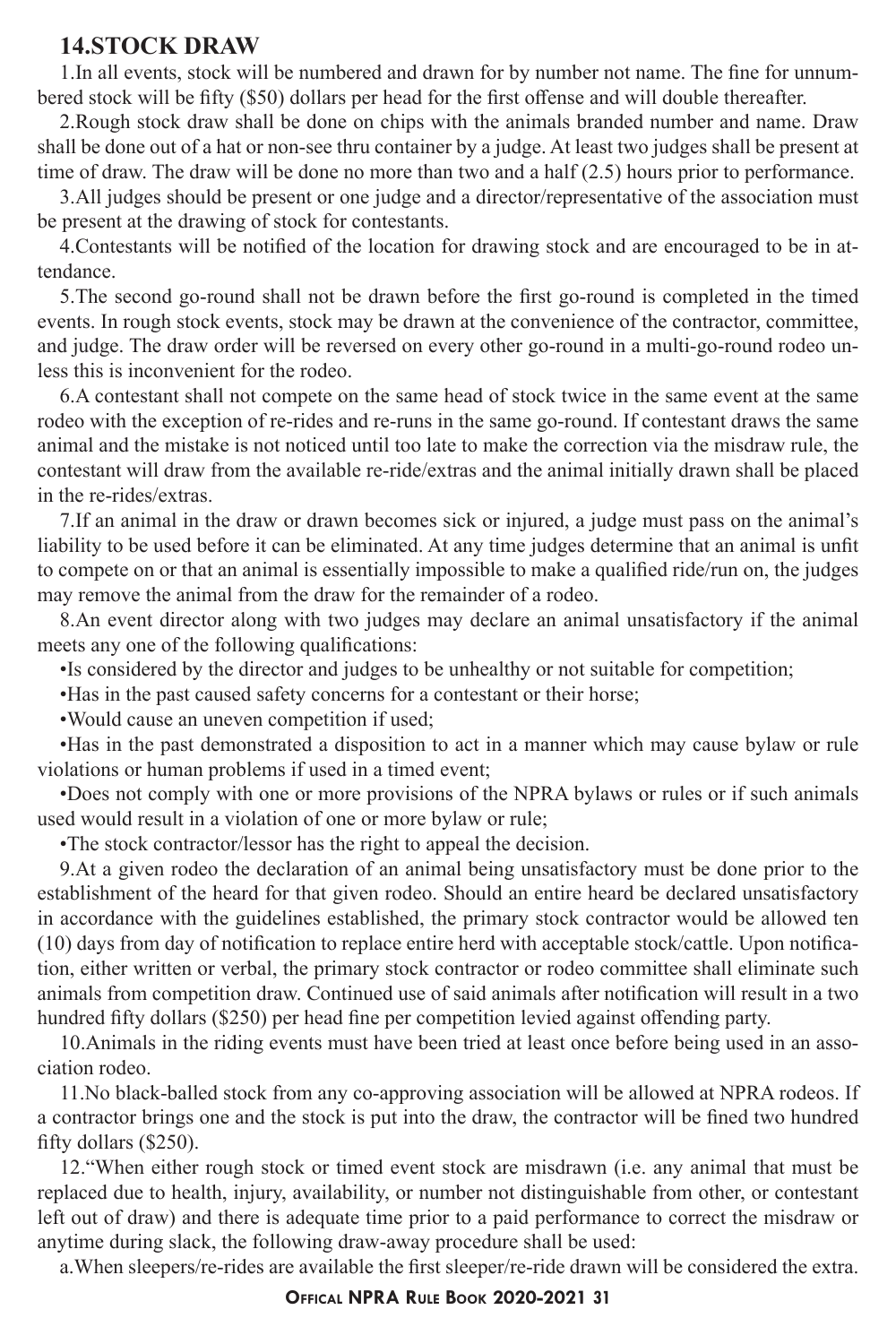b.All unused animals below the misdraw up to the end of the draw on the animals including all sleepers/re-rides will be drawn at to replace the misdraw.

i.If a sleeper/re-ride is drawn, it will go to the contestant with the misdraw and no other contestants will be affected.

ii.If an animal originally drawn by another contestant is drawn, the animal drawn will go to the contestant with the misdraw and the contestant originally having the animal will get the extra (first sleeper/re-ride drawn).

1)If no sleeper/re-rides (extras) are available, the last unused animal drawn in the original draw of the animals will be designated as the extra.

2)If the misdraw happens to be the last animal drawn in the draw and there are no sleepers'-rides, the procedure will be reversed in that all unused animals above the misdraw will be used to conduct the draw-away procedure.

3)Each misdraw will be corrected one at a time in the order they were misdrawn using the above procedure, but if four (4) or more animals are misdrawn in a draw before misdraws are discovered, all unused animals with the exception of re-rides will be returned to the hat and redrawn.

4)When there is not time prior to a paid performance to use the above misdraw procedure, the first sleeper (extra/re-ride) will replace misdrawn animals.

#### Drawing Rough Stock

In addition to the general draw rules:

1.Judges shall draw a minimum of two re-rides at the same time, but prior to drawing regular mounts for each performance. Contractors may feature 75% or 100% of the animals selected for contestants in the draw for each performance. If 100% of the animals are featured, there shall be twice the minimum re-rides in the draw, for three or more contestants. If there are two or less contestants only two re-rides are required(submitted by D. Bain 8/2019). The first contestant awarded a re-ride shall take the first drawn animal, and the second drawn animal will be used next. The first turn-out animal will be the next re-ride, then the second turn out animal, etc.

#### Timed Event Draw

1.All contractors must have not less than 25% of cattle to contestants, except in the tie down roping and steer wrestling where all contestants must have not less than 33% of calves/steers to contestants, or the number of contestants in any performance, whichever is greater.

2.The sections shall be set up in accordance with the number of animals to be used.

3.All animals selected to be used will be drawn for by number. Stock removed for being unsatisfactory will not be put back in the draw for that rodeo for any purpose.

4.No timed event animal will be "drawn/run" twice until all selected animals have been "drawn/ run" once with the exception of reruns. Process will be repeated keeping the "draws/runs" on the stock even. A drawn animal is considered a run animal.

#### Posting Draw

1.The rodeo secretary shall post a list of contestants and the number of their drawn stock (including re-rides) and position, including times and scores, in each go-round in an appropriate place. Judges, contractor and other personnel will receive copies of the draw.

2.The order of the events to be run in slack will be posted unless it is run in the same order as the rodeo.

#### **15.ROUGH STOCK EVENT GENERAL RULES**

Equipment must comply with all association rules.

Rough Stock Contestant Qualification

1.Ride for eight (8) seconds after the horse/bull leaves the chute. Time to start when the animal's inside shoulder crosses the plane of a closed chute gate. Time to be signaled by the timer's buzzer.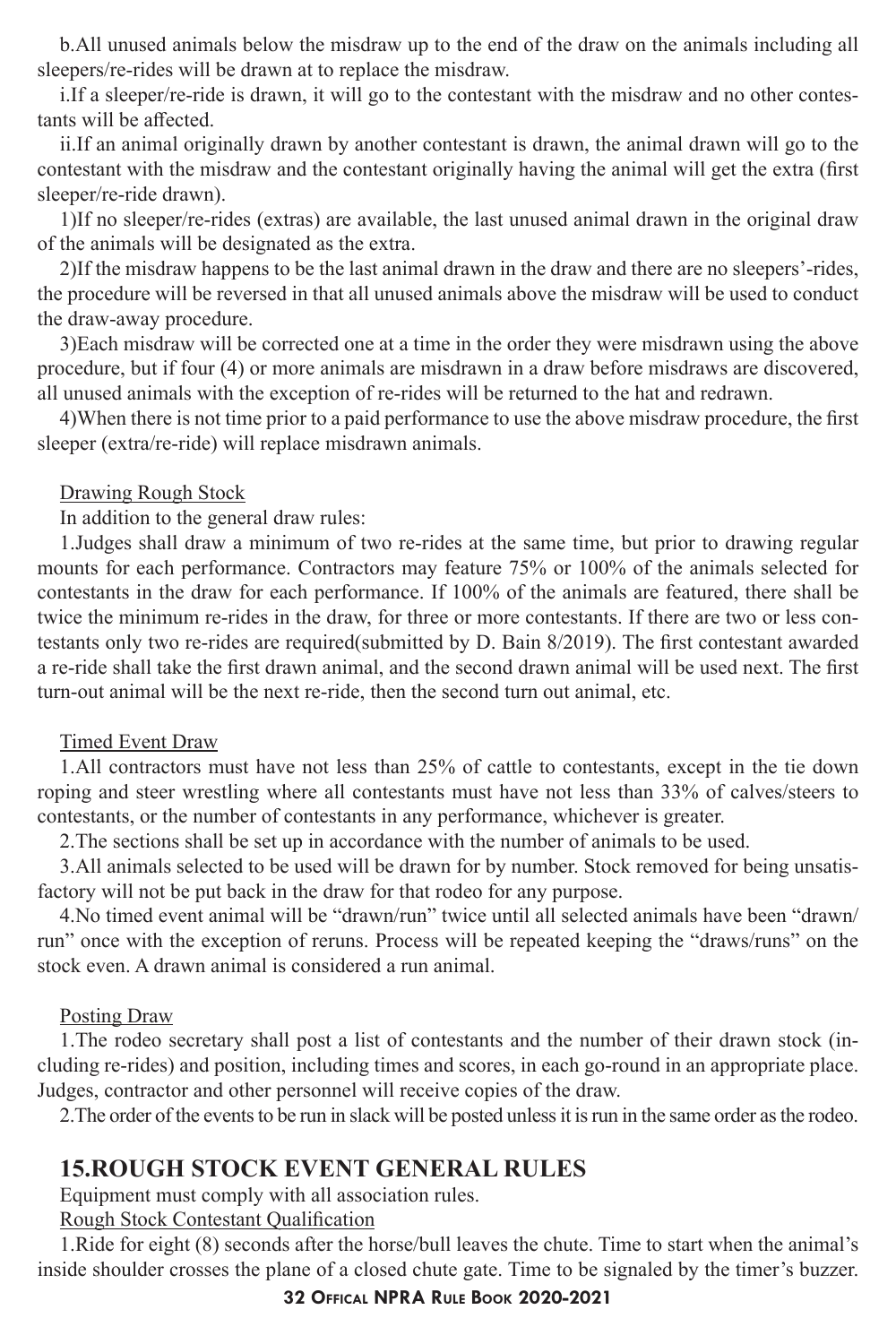The latch side judge's watch is official time, but if it fails, the other judge's watch is official The back judge's watch is the official time in the bull riding ONLY. The latch side judge will run backup watch for backup only. (submitted by J. Schoorl 8/2020) If horn sounds early, the contestant is still deserving of a score. If the score is affected by a short time, a re-ride option may be given.

2.In the bareback and saddle bronc riding event, the rider must have spur rowels over or in front of the break of the shoulders and touching horse when horse's front feet hit the ground its initial move out of the chute. Either judge may waive this rule as a result of a foul or a stalled animal.

3.At all NPRA Prime Rodeos, rough stock contestants may enter twice. Contestants may enter twice for the same performance only. Entry draw will happen as usual with contestant's first position then all contestant's that entered twice will draw for the remaining positions in that performance. Once the performance is filled, remaining second positions will be drawn out. Unless Committees specify otherwise in their advertised approval, performances will be limited to twelve (12) in the Bareback/Saddle Bronc Riding and eighteen (18) in the Bull Riding. Only the first positions drawn will count towards the All Around. All monies won will count towards the event standings. Committees and contractors will work together to accommodate contestants with multiple entries, e.g., the first section of horses will be first draw of the bareback and broncs. (submitted by NPRA office 2018)

4.Rough Stock contestants may late enter for any performance, even if they are previously entered in the rodeo, provided contestant is not entered in another NPRA rodeo on the same date. No late entries or money won will count toward year end or standings. (submitted by J. Catlin 8/2019)

5.No hotshot allowed behind the bucking chutes to shock bucking stock out. Hotshots only allowed in the back pens for sorting (submitted by J. Catlin 9-2019)

#### Rough Stock Contestant Disqualifications

1.Being bucked off or losing riding hand contact with rigging, rein or bull rope before the sound of the horn or less than eight (8) seconds on the judge's watch, whichever occurs first.

2.Touching animal, equipment or self with free hand/arm.

3.Rigging, saddle or rope coming off horse during the eight (8) second ride, with or without breaking.

4.Holding on to the chute gate, thus preventing the gate from being opened after contestant has indicated he is ready.

5.Grasping any part of the arena fence or chute gate during the eight (8) second ride.

6.Using any substance other than dry resin or benzoin on glove, chaps, rigging, saddle, or bull rope.

7.Riding with sharp spur rowels.

8.Failing to be above animal with glove on when prior animal leaves arena and contestant is next to go.

#### **16.BAREBACK RIDING**

In addition to rough stock general rules, the following apply to bareback riding:

1.Riding will be done with one hand rigging. Riders must use their own rigging. Rigging must not be over ten (10) inches in width at the hand-hold and not have over six (6) inch D rings, or be a freak. Padding must be under the rigging extending under the bars of the hand-hold. Rigging must have leather latigos. See PRCA Rule R10.4.1 for other acceptable rigging specifications.

2.Bareback pads shall completely cover the underside of the rigging. Pads used under riggings must extend two (2) inches behind the rigging. Pads used under riggings must be one (1) inch thick hair pad or 1 ¼" thick foam pad and must be leather covered on both sides. In addition to the pad, a piece of leather a minimum of one-eighth (1/8) inch thick must be glued or sewed to the pad, and centered in comparison to the total body length of the rigging. This piece of leather shall be placed so that one (1) inch of it extends behind the rigging. See PRCA Rule R10.4.2 for other acceptable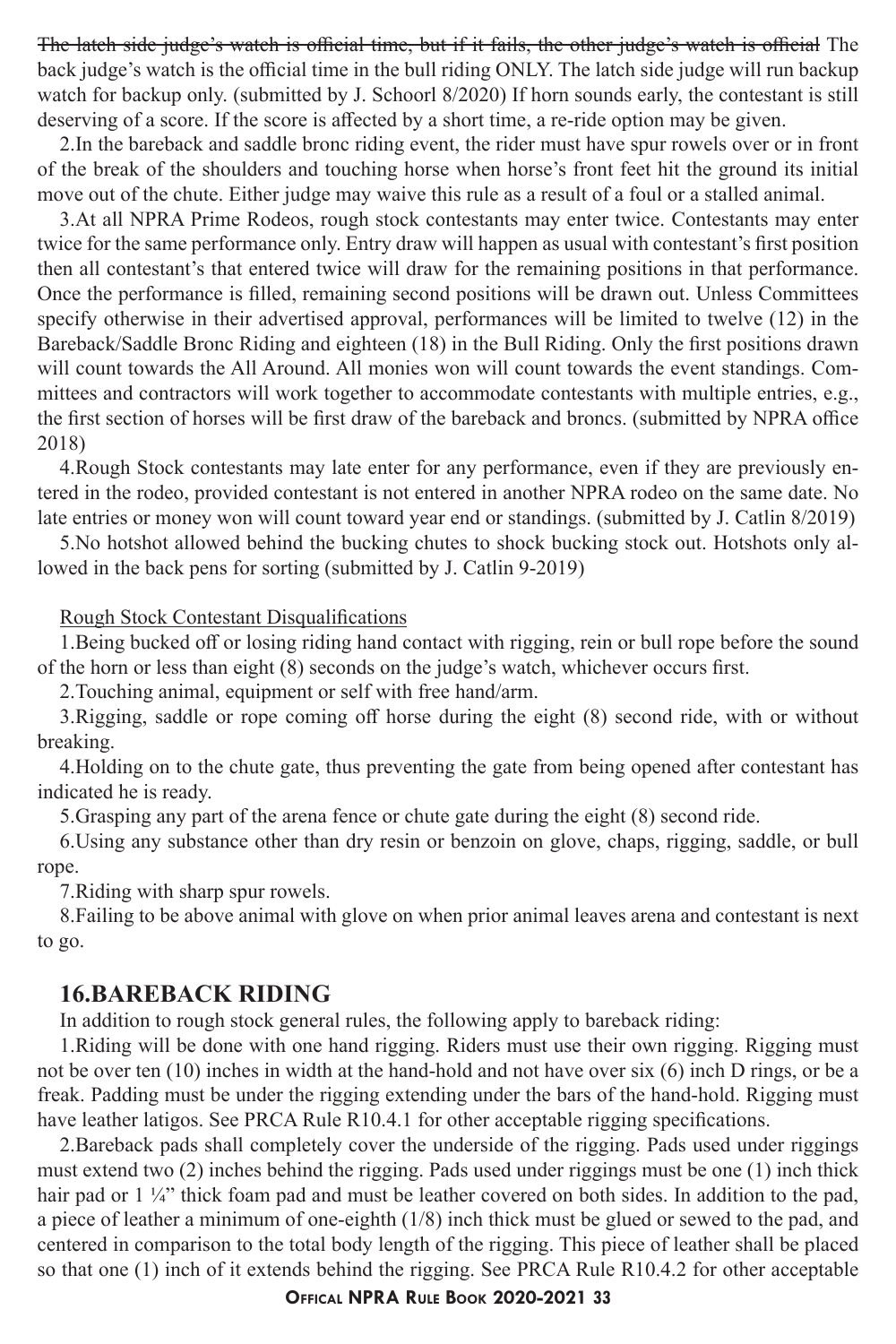pad specifications.

3.Cinches on bareback riggings shall be at least eight (8) inches in width at the center, but may be tapered to accommodate cinch "D" ring. See PRCA Rule R10.4.3 for other acceptable cinch specifications.

4.Spur rowels must have five or more points.

5.Contestant and/or stock contractor will have the right to call on the judges to determine whether the bareback rigging complies with the regulations and whether or not the horse is properly flanked or cinched.

6.Failure to free the hand from the rigging after the eight (8) second ride may result in a fine at the discretion of the judge, pickup man and/or stock contractor. Warning for the first offense, twenty five dollar (\$25) fine for the second offense, fifty dollar (\$50) for the third offense and progressing in twenty five dollar (\$25) increments with each additional offense.

#### Novice Bareback Riding

1.Novice membership is for Bareback Riding.

2.Novice member dues are \$50.

#### Novice Events

1.The NPRA will encourage their rodeo committees to offer Novice Bareback Riding with a minimum of one hundred dollars (\$100) in added money. Novice Bareback contestants cannot have won more than fifteen hundred dollars (\$1500) lifetime earnings. Membership is not mandatory, but is necessary to be eligible for finals and/or year-end awards.

2.Entry fees for novice events will be thirty dollars (\$30) in the purse. In addition, novice entries will pay the other associated fees as in other events (Finals Fund, Judges fee, Rodeo Connection fee, and committee charge.

3.Rough stock for the Novice events will be drawn for as in all NPRA events.Two re-ride animals are required in the re-ride draw for novice events. If there is only one novice contestant, then only one re-ride animal is required. (submitted by D. Bain 8/2019)

4.All novice events will be governed by the NPRA rulebook. Membership fees and entry fees will follow the scales established for the novice events.

5.If there are no qualified eight (8) second rides in the Novice Riding Event at the rodeo, the total payoff monies will be submitted to the NPRA office with the rodeo results and the money will be placed in a fund to be used at the NPRA Finals for additional added money in that Novice Riding Event. The Novice Rough Stock Riding events will be judged the same as the regular corresponding events.

#### Bareback Riding Contestant Disqualifications

1.Riding with locked spur rowels or spurs with rowels having less than five (5) points.

2.Violating the spur-out rule.

3.Taking any kind of finger tuck, finger wrap, or using finger tape.

4.Using gloves, palm pieces, or adhesives other than those indicated in PRCA Rules R10.4.4 and R10.4.5.

#### **17.SADDLE BRONC RIDING**

In additions to rough stock general rules, the following apply to saddle bronc riding:

1.Contestants are to use own saddle with leather latigos. Cinches shall be at least eight (8) inches in width at the center, but may be tapered to accommodate cinch "D" rings. See PRCA Rule R10.5.1 for other acceptable saddle and cinch specifications.

2.Spur rowels must have five (5) or more points.

3.Contestants or stock contractor will have the right to have judges pass on whether or not the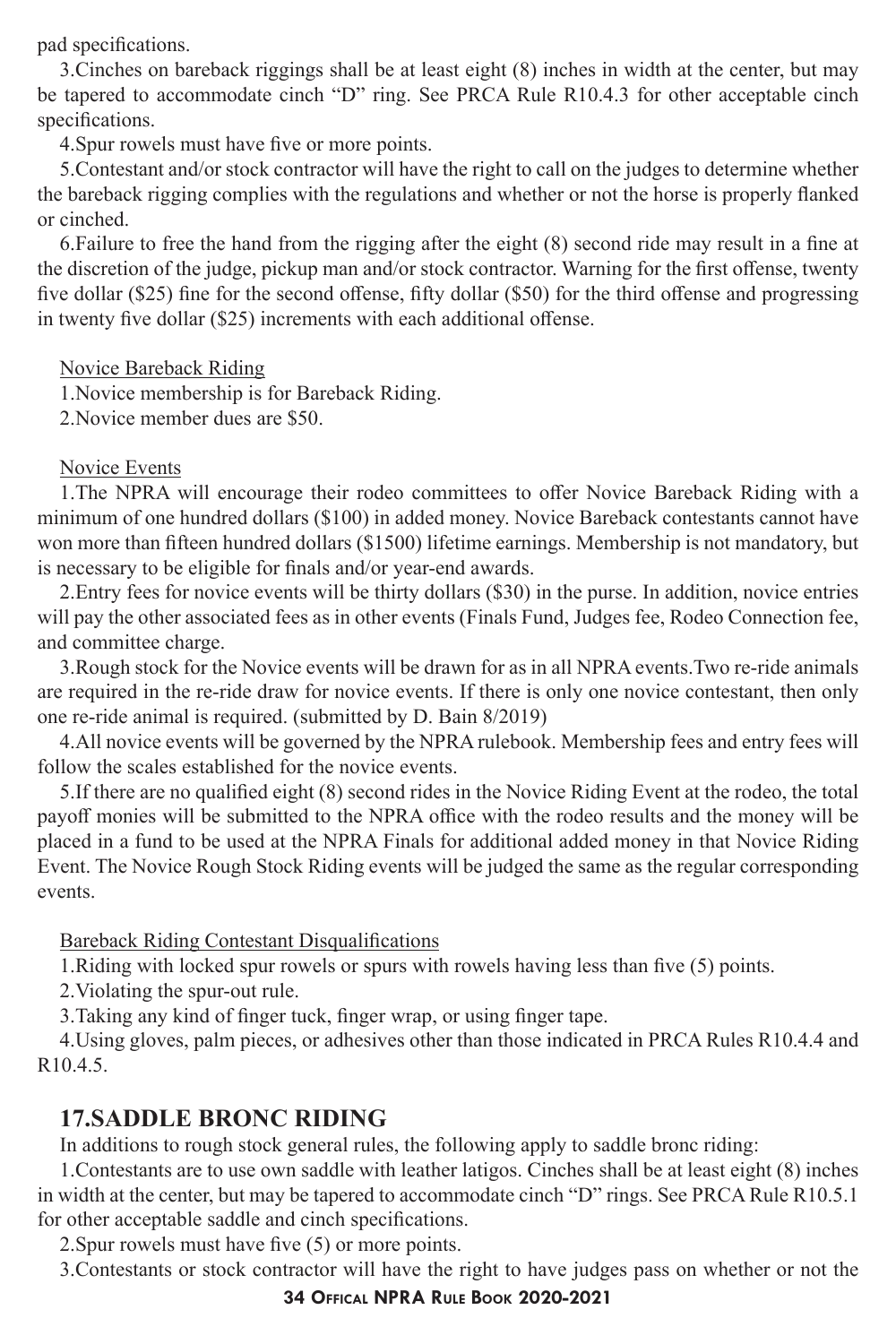horse is properly saddled and flanked to buck its best. Position of back cinch shall be over the break of the horses belly and any question of tightness shall be left to the discretion of the judges.

4.Halters may be provided by contestants or stock contractors. Contestants and stock contractors must agree halters are acceptable and;

a.If any halter comes off horse during an eight (8) second ride, contestant is not eligible for a reride. I.E. the fit and tightness of a bronc halter is the sole responsibility of the contestant.

b.If contestant's halter breaks, contestant is not eligible for a re-ride.

c.If stock contractor's halter breaks, contestant shall be awarded a re-ride if a qualified ride is made to the point of the break.

#### Novice Saddle Bronc Riding

1.Novice membership is for Saddle Bronc Riding.

2.Novice member dues are fifty dollars (\$50).

#### Novice Events

1.The NPRA will encourage their rodeo committees to offer Novice Saddle Bronc Riding with a minimum of a hundred dollars (\$100) in added money. Novice Saddle Bronc contestants cannot have won more than fifteen hundred dollars (\$1500) lifetime earnings. Membership is not mandatory, but is necessary to be eligible for finals and or year-end awards.

2.Entry fees for novice events will be thirty dollars (\$30) in the purse. In addition, novice entries will pay the other associated fees as in other events (Finals Fund, Judges fee, Rodeo Connection fee, and committee charge).

3.Rough stock for the Novice events will be drawn for as in all NPRA events.Two re-ride animals are required in the re-ride draw for novice events. If there is only one novice contestant, then only one re-ride animal is required. (submitted by D. Bain 8/2019)

4.All novice events will be governed by the NPRA rulebook. Membership fees and entry fees will follow the scales established for the novice events.

5.If there are no qualified eight (8) second rides in the Novice Riding Event at the rodeo, the total payoff monies will be submitted to the NPRA office with the rodeo results and the money will be placed in a fund to be used at the NPRA Finals for additional added money in that Novice Riding Event. The novice Rough Stock Riding events will be judged the same as the regular corresponding events.

Saddle Bronc Riding Contestant Disqualification

1.Riding with locked spur rowels or spurs with rowels having less than five (5) points.

2.Violating spur out rule.

3.Changing hands on rein, wrapping rein around hand, or hand not on the same side as the rein. 4.Losing stirrup.

#### **18.RANCH BRONC RIDING**

The NPRA will now offer Ranch Bronc Riding as an optional event. As a Rodeo Committee interested in offering Ranch Bronc Riding, you would need to add at least five one hundred dollars (\$500). The entry fees for this event will be a minimum of seventy-five dollars (\$75) plus the NPRA fees. Membership will be the same as in all of the other events. Event funds will be the same as the Saddle Bronc Riding Event.(submitted by D. Bain 8/2019)

a.Suggested Ground Rules

i.Eight (8) second ride

ii.Rider must start one handed until he is past the end of the chute at its farthest point in the arena a.After contestant is past the end of the chute gate at its farthest point he may ride two handed. iii.Spurs must be same as Saddle Bronc riders, 5-star, free rolling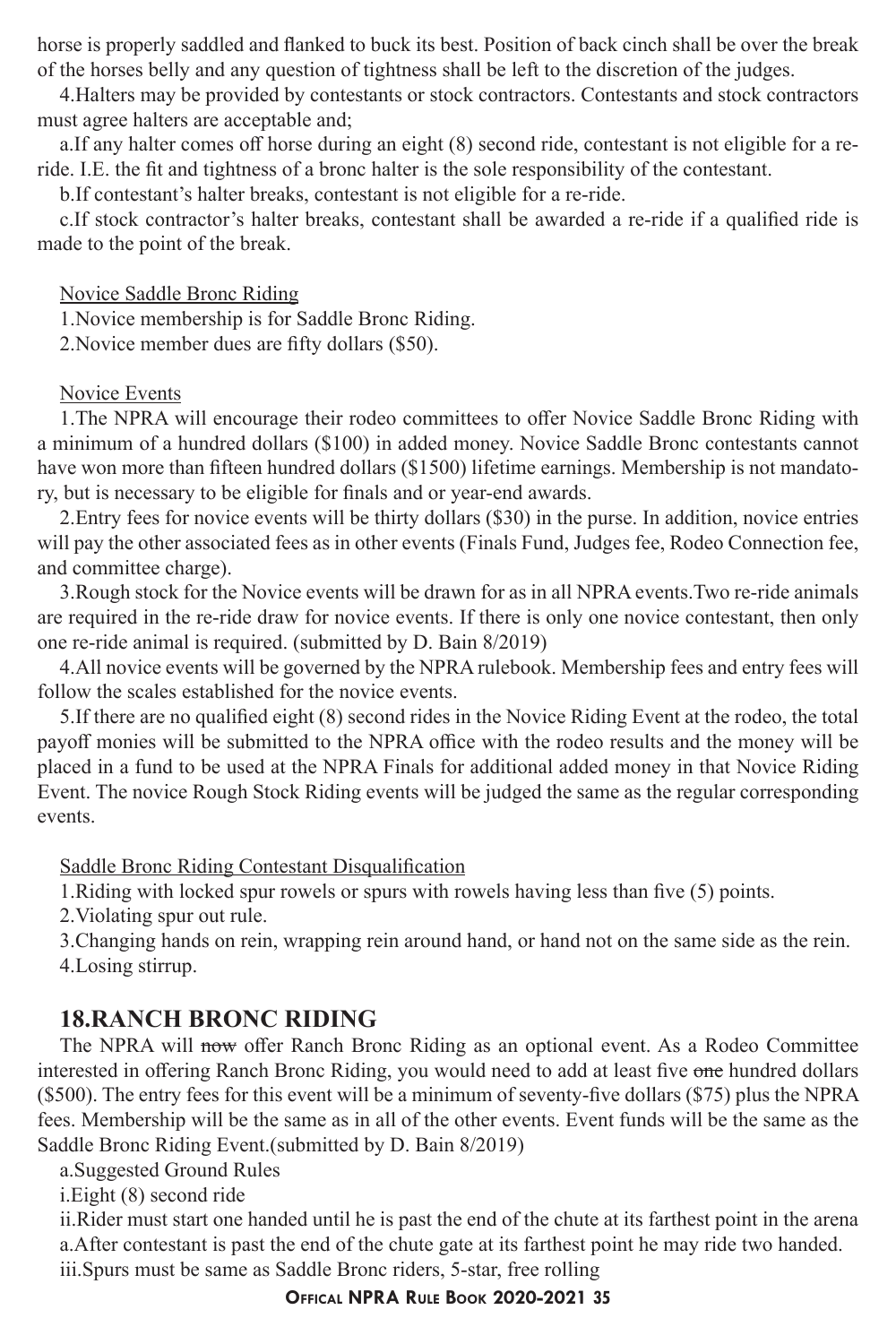iv.Standard saddle or slick fork with or without bucking rolls

v.No hobbling or binding of stirrups in any way

vi.Horses may be throat latched at the contractors discretion

vii.Rein must be attached to halter

viii.No chapping a horse at the gate. (Throwing or slapping chaps or rain coat at horse.)

ix.Same rein must remain on the halter and must maintain control for the duration of the ride

x.No spur out/mark out required (if they do it should be rewarded)

xi.After the contestant crosses the plane of the gate at the farthest point in the arena the rider can hold on to the horn, cantle rope, night latch, or rope strap

xii.Fanning of hat is allowed but not quirts or whips

xiii.Loss of stirrups is allowed but points may be deducted for doing so

xiv.If horse goes down to knees, belly, hip or shoulder the rider must ride them down and ride them up. (may take away points for how long the horse is down)

xv.If the horse goes down and touches both hip and shoulder on ground (laying flat) the rider must declare to receive a reride

xvi.Riders will be rewarded points for control, aggressiveness, exposure, length of spur stroke and drag time. The wildest, yet controlled ride should win.'

xvii.Rerides will be given according to rules listed under Rerides in the current rule book.

xviii.Ranch Saddle Broncs must be drawn according to NPRA riding event Drawing Livestoc rules with one exception:a.Paint brands on animals are allowed

#### **19.BULL RIDING**

In addition to rough stock general rules, the following apply to bull riding:

1.Riding to be done with one hand and loose rope, with our without handhold. No knots or hitches to prevent rope from falling off bull when rider leaves animal. See PRCA Rule R10.6.1 for other rope, hook, post or ring restrictions.

2.Rope must have bell. Bell must be under bell of bull, but not hang more than two (2) inches from bull rope.

3.Contestant may have no more than two (2) men on chute at a time to help pull bull rope.

4.Bull riders will be limited to pulling their ropes three times.

5.Contestant will have the right to call on judges to pass on whether or not the bull is properly flanked to buck to the best of his ability.

6.All bull horns must be blunted to the size of a fifty cent (.50) cent piece. The primary stock contractor will be fined fifty dollars (\$50) per head drawn for violation of this rule.

7.If a bull hips himself changing his momentum causing the rider to be bucked off, regardless if the rider himself is touched by the object, he is subject to a re-ride.

#### Bull Riding Contestant Qualifications

1.If rider makes a qualified ride eight (8) seconds with any part of the rope in the riding hand he is to be marked.

#### Bull Riding Contestant Disqualifications

1.Not having a bell on bull rope.

2.Riding with spur rowels with more than five (5) points or placing spurs or chaps under rope when rope is being tightened.

#### Limited No. of Contestants in Rodeo

1.The Bull Riding limit is as follows:

a.Eighteen (18) per performance through three (3) performances.

b.Fifteen (15) per performance through four (4) performances.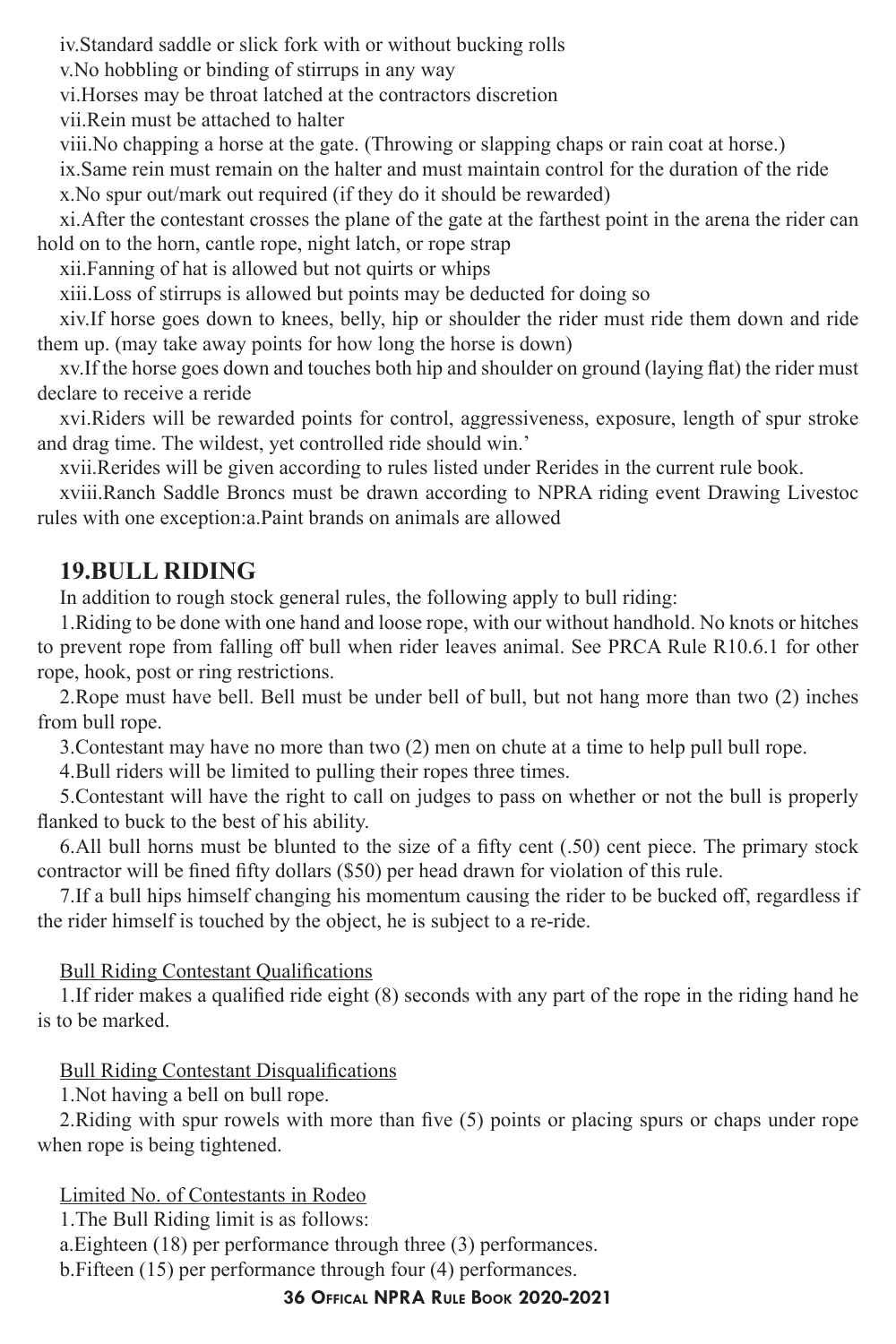c.Fourteen (14) per performance through five (5) performances.

d.Twelve (12) per performance thereafter.

2.If less than fifteen (15) contestants enter the bull riding, they may receive two (2) head of stock. If more than fifteen (15) contestants enter the bull riding they will receive one (1) head of stock. Rodeo committees have the option to limit bull riding to the minimums, or to open the entries to include more contestants than the minimums.

3.Upon entering, the top eighteen (18) will receive a bull and the balance to be drawn randomly. Current year's standings will be used and balance to be filled with previous year's standings.

4.The bull riding waiting list shall be prepared by Rodeo Connection. Prior to reaching the rodeo grounds the secretary shall use the list as drawn. Contestants on waiting list have priority over contestant not on waiting list and must call the rodeo secretary, if possible, for turnouts.

5.Upon reaching the grounds, the first NPRA member/co-approving association member bull rider on grounds who has paid his fees before the bull riding begins shall receive the first turnout bull. Contestants on the waiting list followed by contestants who entered late will have priority and judges will be notified, if possible.

#### **20.RE-RIDES**

1.At the discretion of either judge a re-ride may be awarded.

2.The condition of personal equipment is the responsibility of the contestant; therefore, broken personal equipment will not be grounds for a re-ride.

#### Stock Fouls Rider at the Chute

1.If, in the opinion of a judge, an animal fouls the contestant at the chute, he may be awarded a re-ride option if he declares himself. The contestant may be awarded a re-ride option whether he declares himself or not if a judge rules he did not have a reasonable chance to declare.

2.If rider is fouled in chute, causing him to miss horse out, but makes honest attempt to spur him out and qualifies, the judges shall waive spur-our rule and mark the rider.

3.If contestant draws an animal that fouls him in chute, he is entitled to a re-ride if he fails to get out on the animal after two attempts.

4.The association or judges have the right to rule out extremely dangerous animals in the chute.

#### Stock Falls

1.If animal falls, rider is eligible for a re-ride and a re-ride option if a judge feels fall significantly affected bucking performance. Rider may take same animal back, provided stock contractor is willing, or he may have a re-ride drawn. If rider takes same animal back, he must take the marking with the exception of a foul, fall, or other things not related to bucking performance.

2.If animal falls, and if cowboy rides animal up and goes on and contests, he will be marked, provided he makes a qualified ride and doesn't touch the animal or himself with free hand while animal is on the ground, with final decision left to the judges. Touching the ground is permissible.

3.A fall is defined as an animal going down to at least; both front knees or both hind hocks.

Stock Fails to Buck or Stops

1.If animal fails to buck or stops any time during the eight (8) seconds, rider is eligible for a reride. Rider may take same animal back, provided that the stock contractor is willing, or he may have drawn re-ride. If rider takes same animal back, he must take the marking with the exception of falls, fouls, interference and other things not related to bucking performance.

2.If a riding event animal stops after an initial start and outside help restarts animal, rider does not have to qualify to be eligible for a re-ride.

#### Flank Comes Off

Rider may be given a re-ride option on same horse or bull, given a re-ride option on drawn re-ride horse/bull or take his marking, if flank comes off or breaks provided he completes a qualified ride.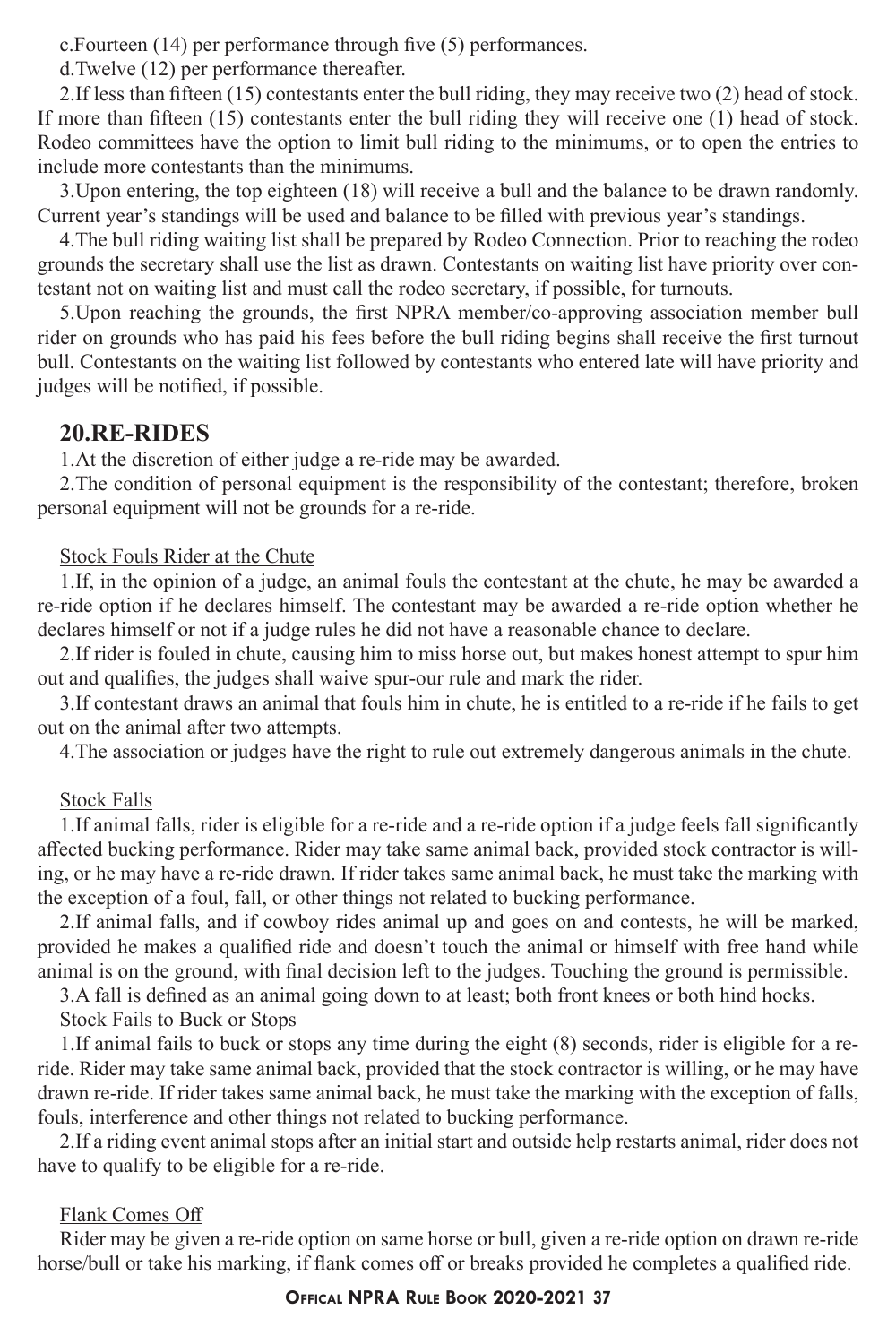#### **21.TIMED EVENT GENERAL RULES**

#### Numbering Stock

1.All steers will be number-branded on the horn or right side for team roping cattle and left side for steer wrestling cattle. The fines for the first rodeo that steers are used that are not numbered shall be fifty dollars (\$50) per head and doubled per head every rodeo thereafter. Fine to be levied by the judges or event director.

2.All cows and calves will be ear tagged for one year with the same color of tags.

3.If there are ear tags as well as brands on cattle, they must coincide.

4.Changing or altering number brands on cattle during a year will result in a one hundred dollar (\$100) fine per animal to the stock contractor.

#### Stock Requirements

1.All contractors must have not less than twenty-five percent (25%) of cattle to contestants, except in the tie down roping and steer wrestling where all contractors must have not less than thirty-three percent (33%) of calves/steers to contestants, or the number of contestants in any performance, whichever is greater.

2.The contractor shall contact the event director or director at large within forty-eight (48) hours of the rodeo when fresh or add-on calves will be used.

3.All tie down calves must be weaned two (2) weeks prior to the start of the rodeo. They may not be weaned for the weekend then put back on the cow.

4.All fresh tie-down calves may be flanked and tied prior to the first draw at rodeos at which they will be used. Event director or representative must verify tying of calves.

5.All tie down calves brought up from the breakaway roping shall be considered "fresh" and follow the rules for tying fresh calves.

6.Team Roping and steer wrestling cattle will be of same sex – if heifers, upon event director's approval only. Mixed pen shall be subject to fine of fifty dollars (\$50) per head, per run.

7.Calf roping calves shall have horn two (2) inches long or less on either side. Breakaway cattle will have a horn length of three (3") inches or less on either side. Team Roping steers must have at least six (6") inches of horn on both sides. Steer Wrestling steer's horns shall be a minimum of nine (9") inches long on both sides. The measurement will be from the bottom of the base of the horn to the tip.

8.The horn spread of cattle (including cow milking cows) shall be no more than twenty-eight (28") inches tip to tip unless approved by the event director. Stock contractors are expected to cooperate in trimming steers horns to allow them to freely pass through chute.

9.Team roping and steer wrestling cattle's horns will be blunted to the size of a dime.

10.To keep steer wrestling steers even, a director or representative will have the right to throw or eliminate any steer, at least one (1) hour before the draw of the first performance or slack, under the supervision of a judge and the contractor or his representative.

11.Any steer wrestling cattle held over from one year to the next cannot be used except by event director approval.

12.Any steer wrestling or team roping steer identified by the event director as being unfit for use and black-balled, must be horn branded with an "X". The fine to the stock contractor for returning the steer to the draw shall be fifty dollars (\$50) per head and doubled per head every rodeo thereafter.

13.Cow milking cows and calves shall be separated at least one (1) hour before rodeo or slack. Roper has option of posting fifty dollar (\$50) bond to have a cow checked by a judge, if he feels the cow has no milk, as soon as possible after the draw and before contested on. If cow is found to be dry, the contestant shall receive his bond back and be drawn another cow.

14.No black-balled stock from any co-approving association will be allowed at NPRA rodeos. If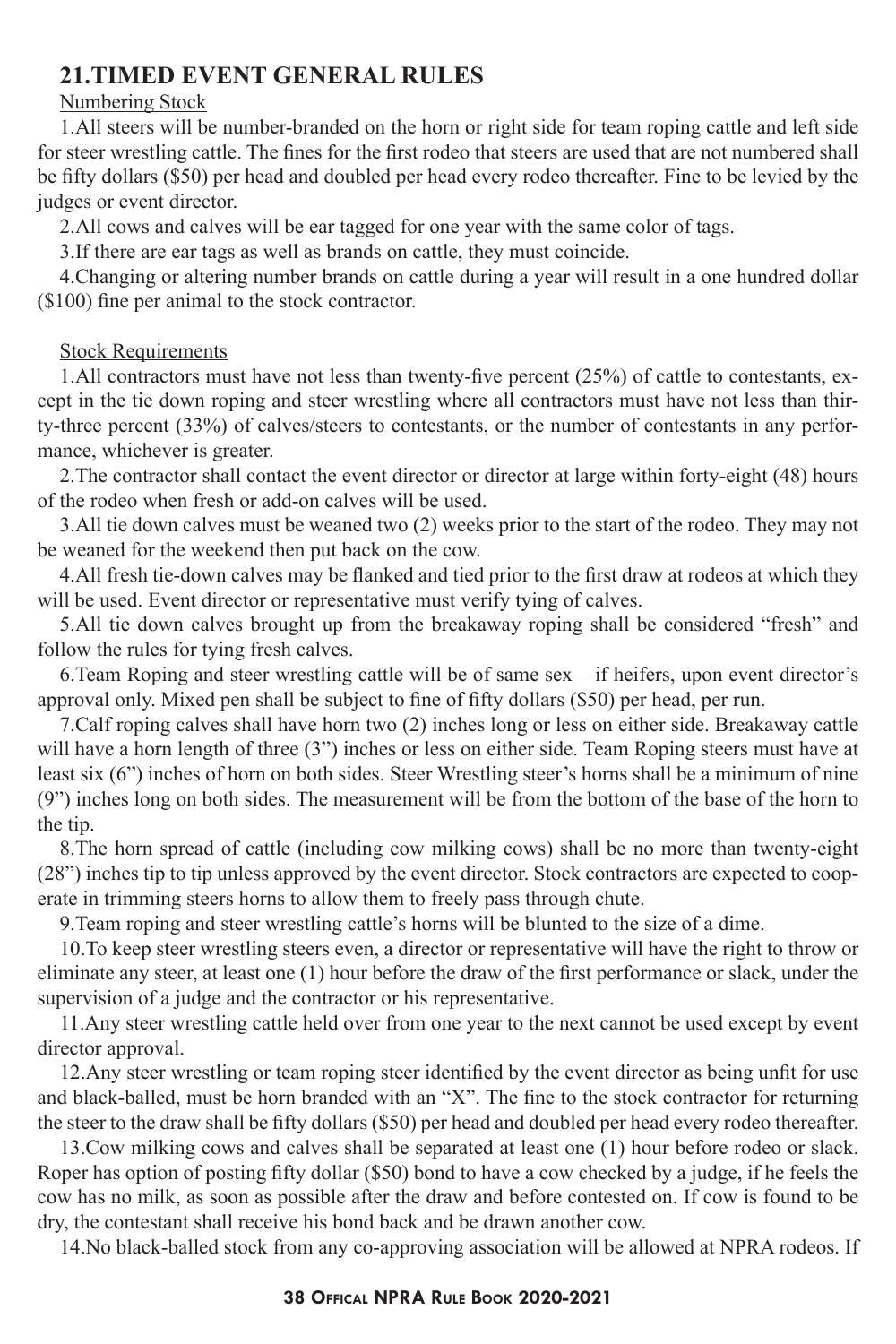a contractor brings one and the stock is put into the draw, the contractor will be fined two hundred fifty dollars (\$250).

15.Judges and contractor shall be in attendance when directors eliminate animals to make an even herd.

16.All timed event cattle with the exception of cows must be run through the arena at least twice prior to the rodeo.

17.Any director who approves cattle that don't meet the NPRA requirements must notify the judges of that rodeo.

#### Cattle Weight

1.Tie down calves can be no more than two hundred seventy-five (275) pounds. and recommended minimum weight is no less than two hundred (200) pounds. The tie down roping director must be notified if there is a deviation from the recommended minimum weight.

2.Breakaway calves can weigh no more than four hundred (400) pounds. Recommended minimum weight no less than two hundred and fifty (250) pounds. Pens used should be uniform in size, within fifty – seventy-five (50-75) pounds of each other.

3.Team roping steers will weigh a minimum of four hundred fifty (450) pounds and a maximum of six hundred fifty (650) pounds.

4.Steer wrestling steers will weigh a minimum of four hundred fifty (450) pounds and a maximum of six hundred (600) pounds.

#### Barrier Rules

1.All barriers in all timed events will be mechanical. The barrier height to be standardized thirty-two (32) to thirty-six (36) inches. Barriers must be a side-pull with pulley and neck rope pulling from side of the chute. Chutes must have a clearance of at least twenty-eight (28) inches for steers.

2.Barrier box pads will be furnished by the stock contractor. The fine for not providing box pads shall be fifty dollars (\$50) for the first offense.

3.Panel boxes shall have adequate backing behind box pad, either plywood or plank boards to a minimum height of forty-eight (48) inches and width of forty-eight (48) inches. Pipe rail boxes are exempt.

4.Neck ropes must be tied with string. No metal snaps, elastics, Velcro, or hardware shall be used on neck ropes for cattle used in the timed events.

5.Barrier ropes must be tied with string and pigtail shall be ten (10) inches long or less.

6.Barrier judge is responsible for changing barrier string when broken, whenever it may have been weakened, or on request of next contestant. If two or more strands of string are required, the string shall be wrapped continuously two or more times to create equal tension on each strand.

7.A judge is to be on hand at the barrier at all times when there is a timed event going on.

8.If a contestant is fouled at the barrier or if there is a failure in the barrier equipment, the contestant must declare himself if he knows he gets fouled or he must qualify if he doesn't know he gets fouled to be eligible for a re-run. If a contestant breaks the barrier prior to a foul or barrier malfunction, the barrier penalty shall be carried to the re-run.

9.When contestant asks for stock, gate is to be opened and stock belongs to contestant regardless of bad breaks such as horse wheeling at barrier, horse beating animal out of barrier, etc.

10.Any time the primary line judge determines that a contestant has obviously beaten the barrier; a ten (10) second penalty shall be assessed even though the barrier string may not have broken.

11.If any part of the pigtail is carried more than ten (10) feet from the pin, the broken barrier may be waived providing the contestant did not obviously beat the barrier as determined by the primary line judge.

12.Should the barrier break at any point other than the designated breaking point, the barrier judge will determine whether there will be a ten (10) second penalty. If the contestant obviously beats the barrier, ten (10) seconds will be added to his time. If not, this will not be considered a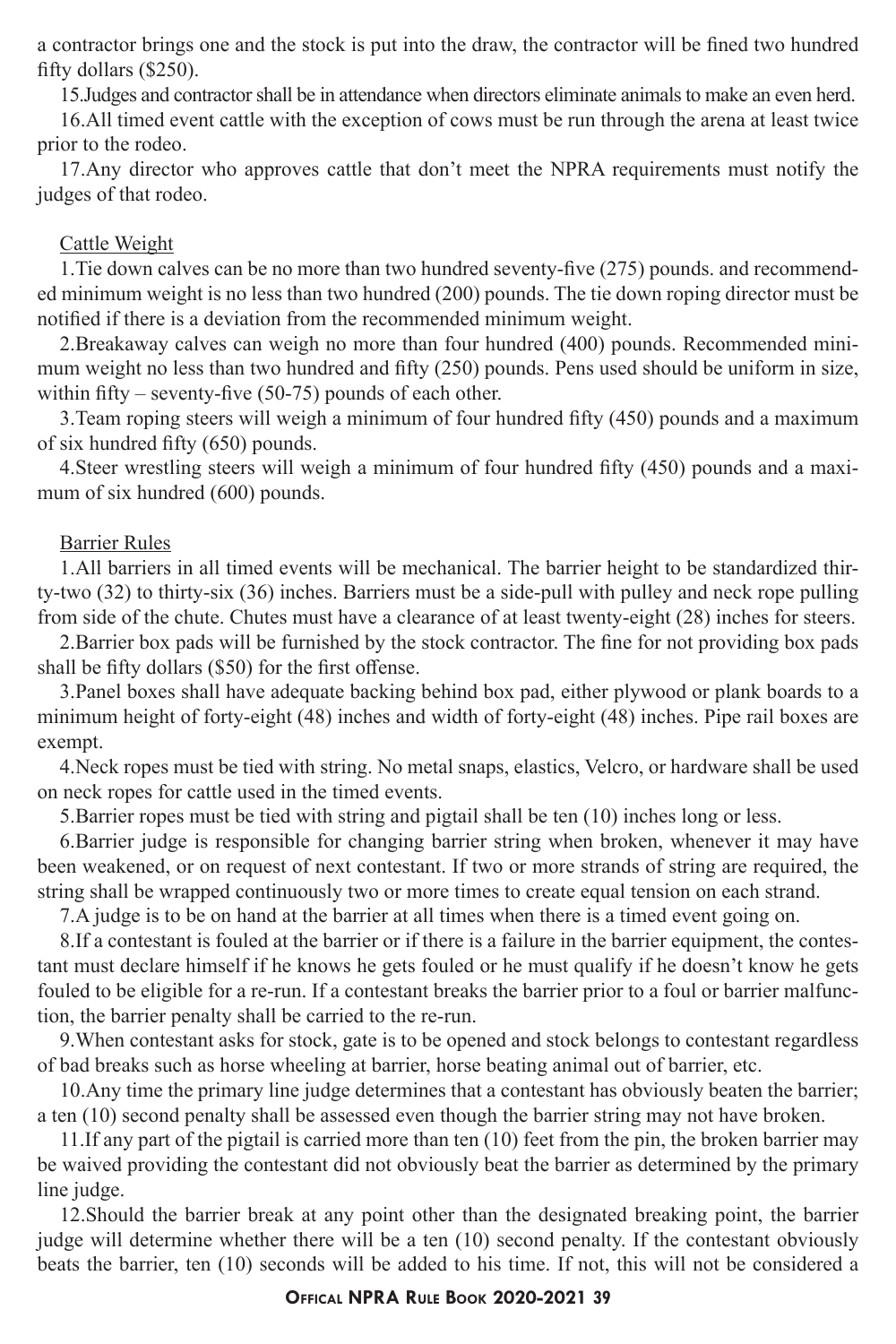broken barrier.

13.When judge/director feel that the conditions warrant, lining is permitted beyond the score-line not to exceed twenty-five (25) feet.

14.Barriers not being used during a timed event must be kept free of horses during all timed events.

15.If header ropes steer, but heeler declares team as a result of a foul, malfunction, interference, etc., team will be eligible for a re-run.

#### Score Lines

Scores shall be set in accordance with the procedure in the PRCA Judges Handbook, Score Lengths Section.

1.Tie Down Roping/Breakaway Roping – The scoreline may be no shorter than the length of the calf roping box minus four (4) feet, unless approved by the roping director or his/her representative. When fresh calves that have never been roped are used, the score will be four (4) feet under the length of the box. Calves on cows after two (2) rodeos will not be considered fresh when setting the score. The score used in the breakaway roping may be different than tie down roping depending upon the quality of the breakaway cattle.

2.Team Roping – The minimum length of the team roping score line shall be the length of the box minus two (2) feet. In all cases maximum score line cannot exceed eighteen (18) feet or as arena conditions allow.

3.Steer Wrestling – The score line may be no longer than the length of the steer wrestling box minus five (5) feet unless approved by steer wrestling director or his representative.

4.Cow Milking – to be flagged at gate.

#### General Timed Event Rules

1.There will be a time limit in all timed events. The timers shall signal by buzzer or whistle indicating "no-time" at the end of the following time limits: Tie Down Roping – 30 seconds; Breakaway Roping – 30 seconds; Steer Wrestling – 60 seconds; Team Roping – 30 seconds; Cow Milking – 60 seconds (head-mug – 90 seconds). A contestant must immediately quit competing at the time limit whistle.

2.Time will be recorded in tenths of a second (example: 8.2 seconds)

3.The catch pen gate will be closed in all timed events except Breakaway Roping where the gate will be open in all one-go around rodeos.

4.If stock gets out of the arena, the flagger is to drop the flag to stop the time and roper will get the same stock back. Roper must start from inside the box without the barrier rope. Time to start as flagged by the line judge at the gate with time the roper spent before stock got out added to the total time, including any penalties. If rope was on stock when escape occurred, the rope shall be put on in the chute. The barrier box is considered part of the arena.

5.If animal gets out of arena and no time is recorded, the roper will get stock back with 10 (ten) seconds added to time.

6.If time is not recorded when a field flagger flags out a contestant who has another loop or jump coming, the contestant has the option of taking the same animal back, with 10 (ten) seconds added to the new time. Contestant must start from inside the box without the barrier rope. See PRCA Rule R 11.3 for other barrier and flagger/timer malfunctions.

7.If a contestant is fouled at the barrier or if there is a failure in the barrier equipment, the contestant must declare himself if he knows he gets fouled or he must qualify if he doesn't know he gets fouled to be eligible for a re-run. If a contestant breaks the barrier prior to a foul or barrier malfunction, the barrier penalty shall be carried to the re-run.

8.Attempting in any way to tamper with animal or chutes.

9.If cattle does not break neck rope string upon chute gate opening giving timed event contestant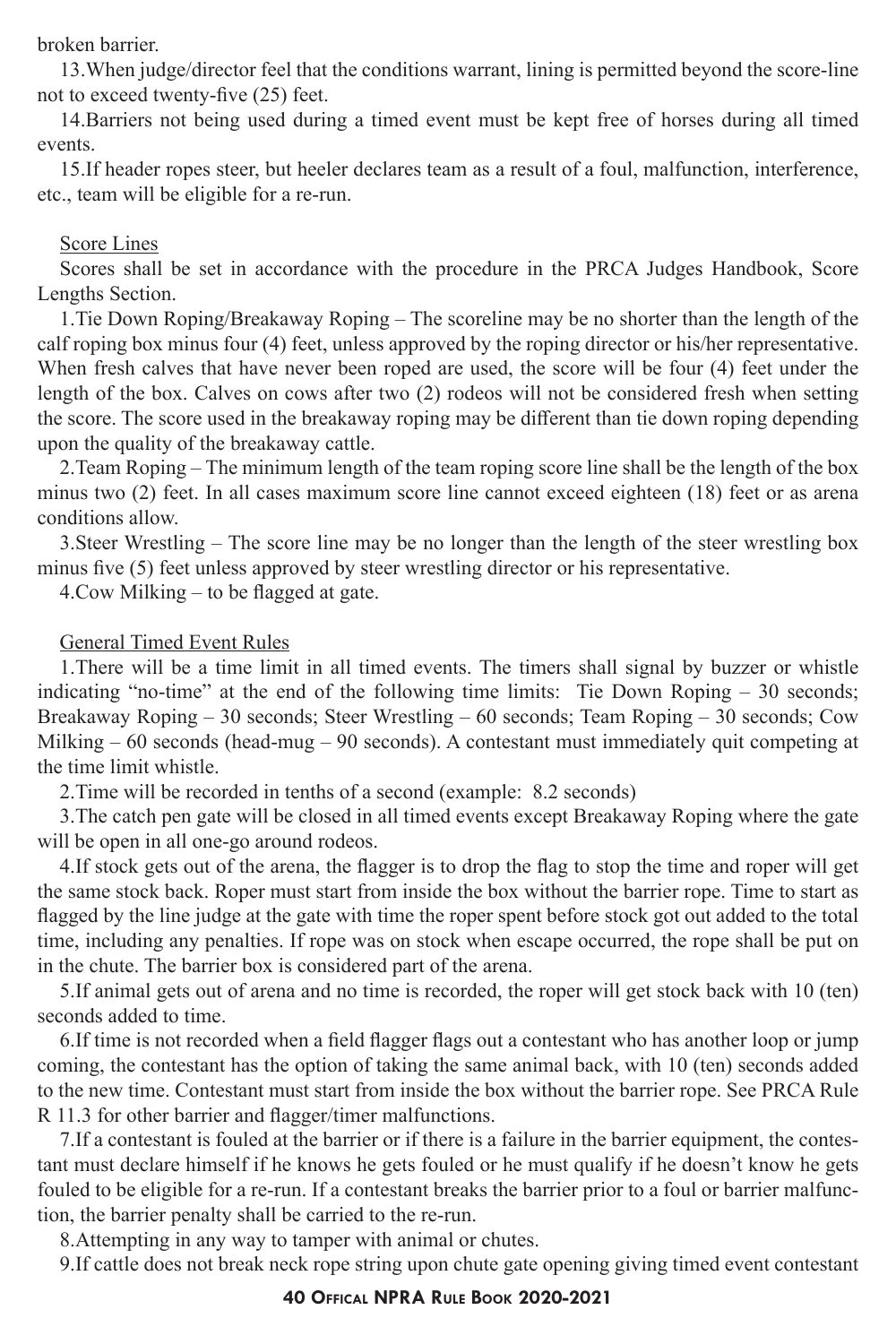a fair shot, they will receive a re-run on extra if not induced by contestant. That animal will be pulled from the remainder of the rodeo. (submitted by D. Howell 2017)

#### Contestant Rules

1.It is the contestant's responsibility to verify that they are competing on the stock drawn for them. In the event an animal is wrongly contested on they will receive a no time. However, if the judge verified the animal at the contestant's request, they will receive a re-run on the animal that was drawn for them.

2.Producers should not be responsible for putting stock out of the chute; each contestant should furnish his/her own pusher. Pushers cannot leave the mouth of the gate until animal crosses the score line.

3.Striking horse in the head under any circumstances (includes hand) or abusive whipping in any event will result in a two-hundred-fifty dollar (\$250) fine for the first offense. The fine will double for each offense thereafter. The board of directors will suspend, for a minimum of one (1) rodeo season, anyone found guilty of the same infraction more than three (3) times.

4.A member who abuses an animal by any unnecessary non-competitive or competitive action (anywhere on the rodeo grounds) will receive a two-hundred-fifty dollar (\$250) fine and/or disqualification. The fine will double for each offense thereafter. The board of directors will suspend, for a minimum of one (1) rodeo season, anyone found guilty of the same infraction more than three (3) times.

5.A fifty dollar (\$50) fine shall be assessed for any horse(s) stalled/stabled in the timed event boxes overnight.

6.Excessive jockeying by contestant in the timed events may result in a judge giving the contestant sixty (60) seconds to start their run. The judge shall declare the start of said sixty (60) seconds.

7.Contestants must compete in drawn order unless the same horse is being ridden back to back. In that case, the first contestant below those needing the split will be moved up to create the split. One split at a time starting with the first received split will be made until all splits have been made. Splits according to the above procedure may be made when hazer's horses are being used for several steer wrestlers to minimize delays during the steer wrestling.

#### **22.TIE DOWN ROPING**

In addition to general timed event rules, the following apply to tie down roping:

1.Two loops will be permitted if two loops are carried. Should contestants miss with both, he must retire and no time will be allowed.

2.Rope may be dallied or tied hard and fast – either is permissible.

3.Contestant must adjust neck rope and reins in a manner that will prevent the horse from dragging the calf. If a horse drags the calf the field judge may stop the horse.

4.If a jerk line is used, the jerk line will be a maximum length of fifteen (15) feet and one-half (1/2) inch in diameter.

5.If a roper's hand is on the calf when the calf falls after initial jerk, calf is considered thrown by hand.

6.Untie man must not touch calf until the judge passes on the tie.

#### Tie Down Roping Contestant Qualifications

1.Any catch is a legal catch.

2.Contestant must dismount, go down rope and throw calf by hand and cross and tie at least three legs. Tie must be one full wrap around at least three legs and finished with a half hitch or hooey. At least three legs must stay tied and crossed for six seconds (see the following Rule 5).

3.If a calf is down when the roper reaches it, the calf must be let up to its feet or lifted high enough that it could stand on all four feet if dropped and must be thrown by hand.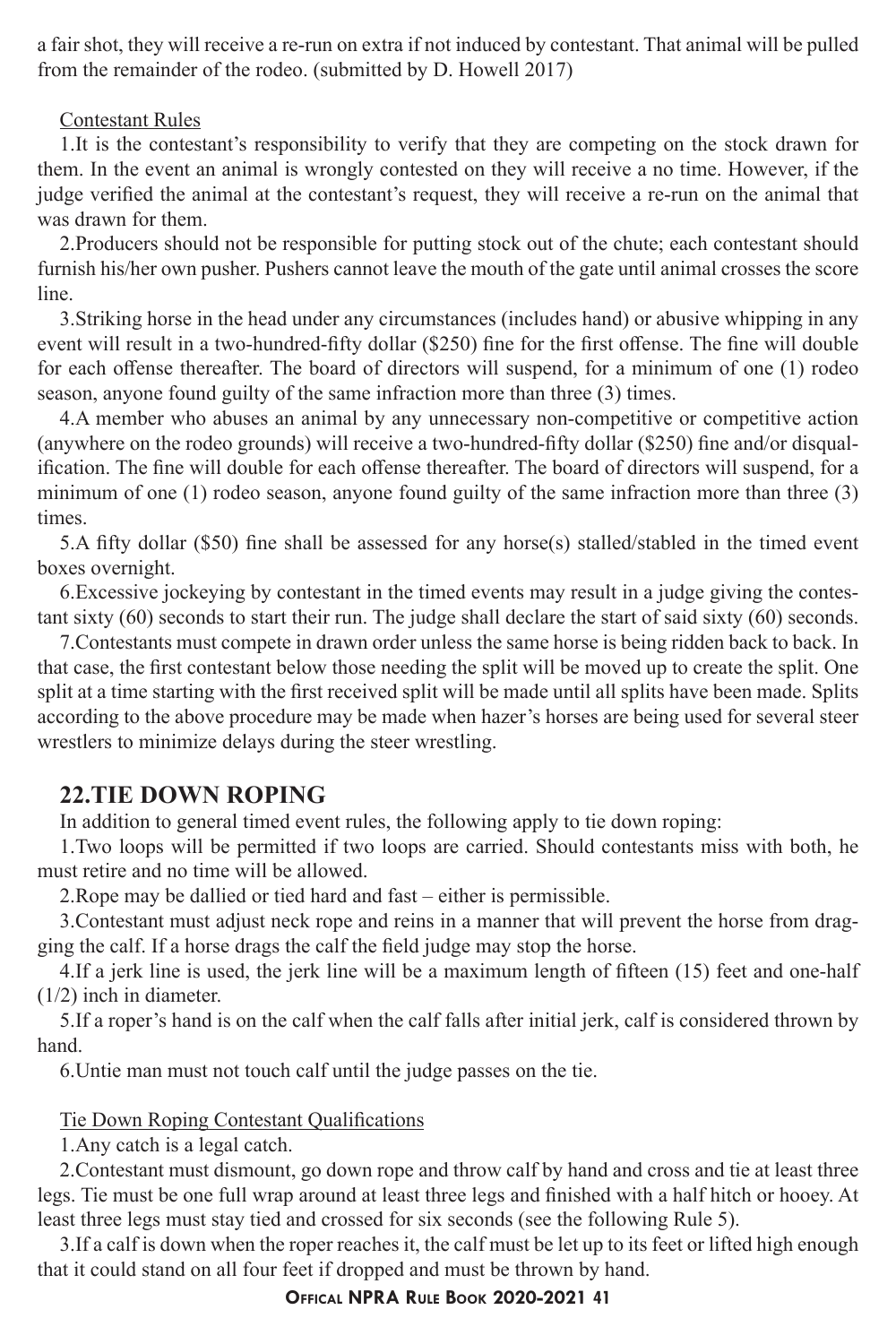4.Rope must hold calf until roper gets hand on calf.

5.The time for a calf to be securely tied is six (6) seconds. Roper's hands must leave the string to signal time. The time shall start when the roper gets on his horse and the horse takes one step forward and there is two to three feet of rope on the ground. A slack rope on the ground when roper remounts does not constitute starting the watch, and the horse must step forward to begin the six (6) second procedure. If, for any reason, the rope becomes tight, the judge shall stop the watch and wait for the contestant to again give slack. The watch shall again be started to continue the six (6) second count. If rope is off calf after roper signals for time, the six (6) second procedure shall start after the roper clears the calf.

6.The fine for unintentionally dragging a calf five (5) feet but less than ten (10) feet shall be twenty-five (\$25) dollars per occurrence. The fine for unintentionally dragging a calf ten feet or more shall be one hundred dollars (\$100) per occurrence. Intentionally dragging a calf, regardless of distance, shall result in a two hundred fifty (\$250) fine for each offense, plus possible disqualification. Intentional shall be defined as caused by contestant and shall include both physical and verbal actions. Repeated intentional drag fines will double. Fines must be paid within thirty (30) days.

Tie Down Roping Contestant Disqualifications

1.Roping calf without releasing loop from the hand.

2.Intentional jerk-down and or abuse will result in disqualification and a one hundred (\$100) dollar fine, doubling the fine for each offense thereafter. Jerk down will result in disqualification; second (2nd) offense is disqualification and one hundred (\$100) dollar fine and doubling fine each offense thereafter. Jerk down will be defined as over backwards with the calf landing on his back or head with all four feet in the air. (Submitted by Schoorl 2017) The board of directors will suspend, for a minimum of one (1) rodeo season, anyone found guilty of the same infraction more than three (3) times. When fresh calves are used, the jerk-down rule will not be enforced.

3.If calf does not stay legally tied during the six (6) second procedure and legs become uncrossed or calf gets to his feet, the roper will be flagged out and marked no time.

4.Touching pigging string after signaling for time.

5.Grabbing catch rope after signaling for time, or any physical or verbal act to purposely tighten catch rope.

6.Exceeding the thirty (30) second time limit

7.Touching calf after signaling for time.

8.Missing with first loop and second loop and second loop becoming uncoiled or loose and touching the ground.

9.No neck rope on calf horse.

10.Catch rope being off calf when touched by roper.

11.Not getting calf up if calf is down when touched by roper.

#### **23.TEAM ROPING**

In addition to general timed event rules, the following apply to team roping:

1.Two (2) contestants can rope together on one (1) head of stock only and a contestant may rope only one (1) head of stock in one go-round.

2.When a team roper calls to enter a rodeo, he must enter as a team and give the secretary his partner's name and association card number.

3.A one go-around rodeo will be two (2) loops; two (2) or more go-rounds will be three (3) loops.

4.Any heeler 50 years of age or older may tie on hard and fast to the horn with the use of a breakfree safety device. Minimum length of the rope to be no less than sixteen (16) feet. Any malfunction of roper's equipment may result in a no time.

5.If a team roper draws out with a medical or turns out after the books are closed, the contestant entered with him/her may draw out, or may get another partner who is a NPRA member or a co-ap-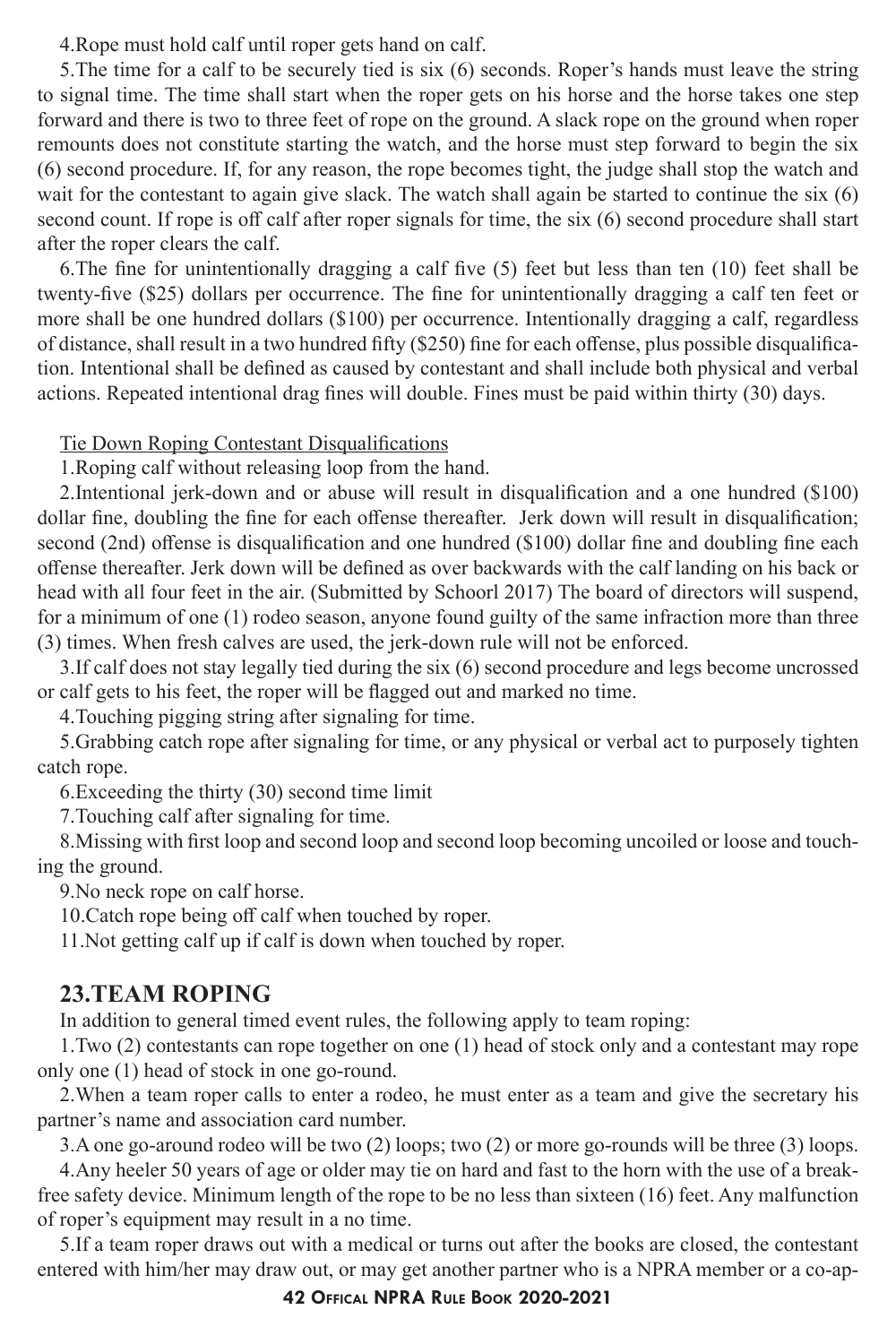proving association member, for performance or slack; except team ropers who are already entered the legal number of times in the event. If one partner is already entered in the rodeo, his/her points will count. If the new partner is not already entered in the rodeo, he/she will be considered a late entry and points will not count. If a partner gets a new partner, the new partner will be liable for the entry fee at the rodeo and the partner that is not competing will be liable for the Rodeo Connection fee if it is a medical turnout or the fine for a turnout.

6.Money won heading will count towards the heading standings, and money won heeling will count toward the heeling standings.

7.For the finals rodeo the designated number of contestants to compete in an event as the top headers and the top heelers will be eligible. Ropers must partner with another contestant that has qualified and entered the finals rodeo.

Team Roping Contestant Qualifications

1.Each contestant will carry one rope. Header must throw first loop.

2.Roper must dally to stop or turn steer. No tie ropes allowed.

3.Steer to be roped first by head or horns or head and one horn.

4.Steer to be roped by one or both hind feet.

5.Straight time for two (2) hind leg catch. Five seconds added to time for one hind leg catch.

6.The steer's body must be turned and moving forward before the heel loop can be thrown. However, if the steer stops, it must only be moving forward for the heel loop to be legal. Any heel loop thrown in the switch will be considered crossfire and no time will be recorded.

7.Time will be taken when steer is roped, both horses facing steer, with ropes dallied tight. The amount of "V" allowed shall be consistent with considerations for the animal's health and arena conditions. Horse's feet must be on ground and ropers must be mounted to be flagged. Steer must be up when roped by head and heals.

8.Steer must be kept stretched until inspected by field judge.

9.The following catches are legal head catches: around both horns, around the neck or a half head.

10.Any question as to catches in this contest will be decided by the field flagger.

11.Illegal catches will be flagged when the ropers declare themselves by dallying, and facing. Then, the team will be flagged out for illegal catch.

#### Team Roping Contestant Disqualification

1.Roper roping steer without turning loose the loop will be considered no catch.

2.Any catch by the header except both horns, half-head or neck catch.

3.Allowing steer to back into heel loop.

4.Dropping rope at any time.

5.Illegal head catches are, but not limited to: if hondo passes over one horn and the loop over the other; if loop crosses itself in a head catch; if loop is in the steer's mouth.

6.A catch declared a crossfire.

7.Handling the steer roughly at any time.

8.Exceeding the thirty (30) second time limit.

9.Header not throwing first loop.

10.Steer not standing when roped by both head and heels.

11.Front leg in heel loop.

#### **24.STEER WRESTLING**

In addition to general timed event rules, the following apply to steer wrestling.

1.The steer wrestling event must be run before the barrel racing in a performance or slack.

2.The fairness of catch and throw will be left to the flagger and their decision will be final.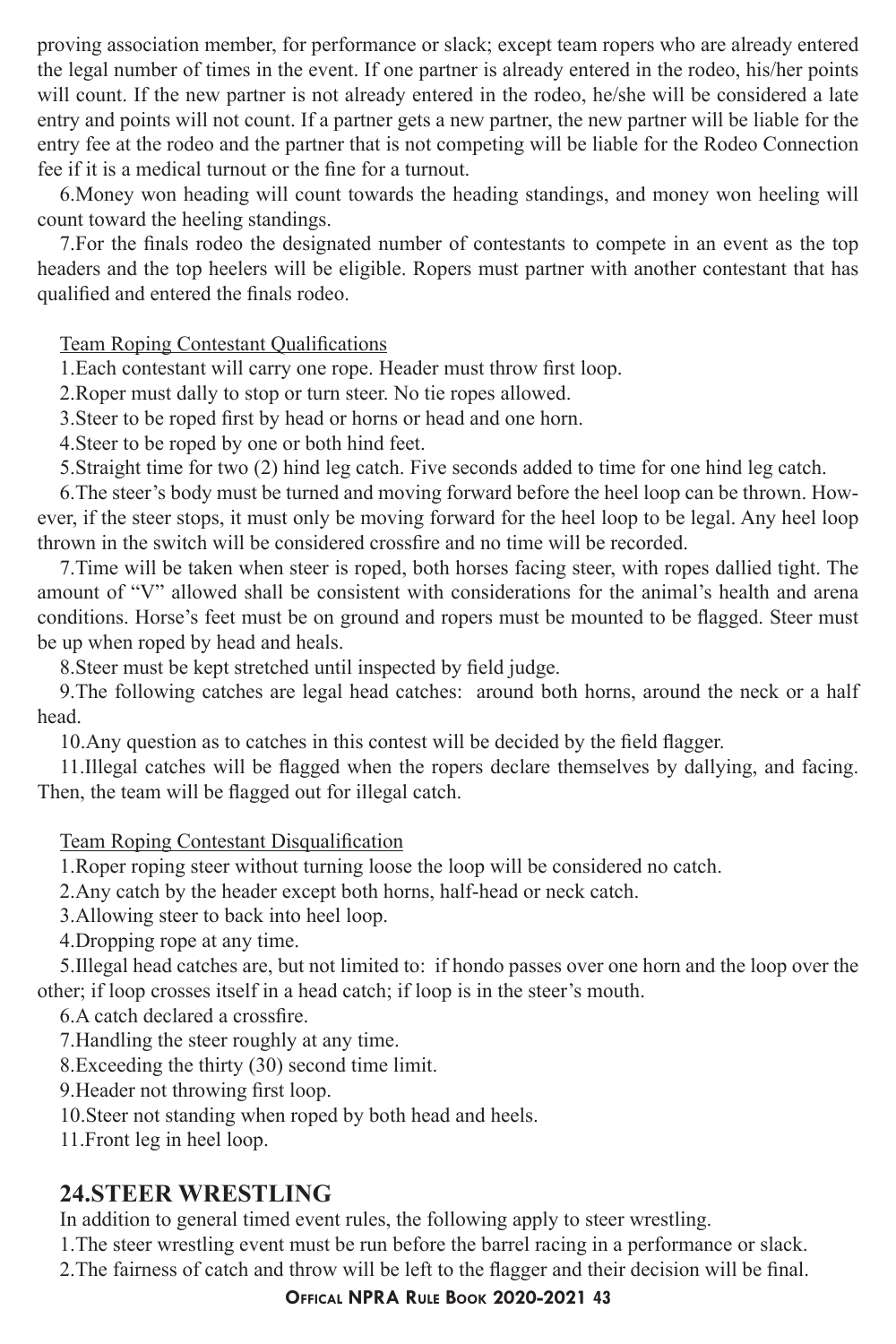3.Contestant and hazer must use same horses with which they leave chutes.

4.No penalty for breaking horn.

5.Steer must be caught from horse. If contestant loses contact with steer, he must re-catch it within one step or remount and jump from the horse. Contestant will be allowed two (2) jumps at a steer within a sixty (60) second time limit.

#### Steer Wrestling Contestant Qualification

1.Contestant must furnish his own hazer and horses.

2.One hazer allowed.

3.After catching steer, wrestler must bring it to a stop or change its direction and twist it down.

4.If a steer is accidentally knocked down or thrown down by wrestler putting animal's horns in ground, it must be let up on all four feet and then re-thrown.

5.Steer will be considered down only when it is lying flat on back or side, all four feet and head straight and steer wrestler must have hand on steer to be flagged.

Steer Wrestling Contestant Disqualification

1.Any contestant using a hazer who is not a NPRA member, local, co-approving association member, or permit holder.

2.Rendering any assistance to contestant while contestant is working steer will result in fifty (\$50) dollar fine to hazer and disqualification of the steer wrestler.

3.Exceeding the sixty $(60)$  second time limit.

4.Dogger taking more than one (1) step to re-catch steer.

5.Not stopping or changing the steer's direction prior to throwing steer.

#### **26.WILD COW MILKING**

In addition to general timed event rules, the following apply to cow milking:

1.Committees have the option to require contestants to head mug the cows during the Wild Cow Milking. It must be stated as a ground rule on the approval form and listed in the rodeo guide. Head Mug is defined as follows: Mugger will be required to get to the head of the cow as soon as practical. He must then release the rope and hold the cow by the head.

2.The milker may dally and hold the cow until the mugger gets to the head of the cow, or he may undally and go down the rope to the cow.

3.Clear glass bottles, uniform in size, must be used. Contestants are responsible to get their own bottle before entering the roping box.

4.There will be one milker and one mugger to each team.

5.Milker will be allowed to leave starting place lap and tap with cow. Time to start as flagged at gate by the line judge.

6.The finish line in the cow milking must be marked with a rope.

7.There will be a sixty (60) second time limit, to be signaled by a buzzer, after which the contestants must release the cow. In a "head mug" only rodeo there will be a ninety (90) second time limit, to be signaled by a buzzer, after which the contestants must release the cow.

8.Timers shall be required to signal, by a buzzer, if the time has exceeded sixty (60) or ninety (90) second time limit or sixth (6th) place time.

#### Cow Milking Contestant Qualification

1.Roper must dally. Rope will not be tied hard and fast.

2.Must be a clean neck, half head or horns catch. Head catch must be legal prior to the mugger touching the rope or cow, whichever occurs first.

3.The rope must be free of the horse and saddle when milker comes in contact with the cow, OFF means off clean, not touching the horse or saddle.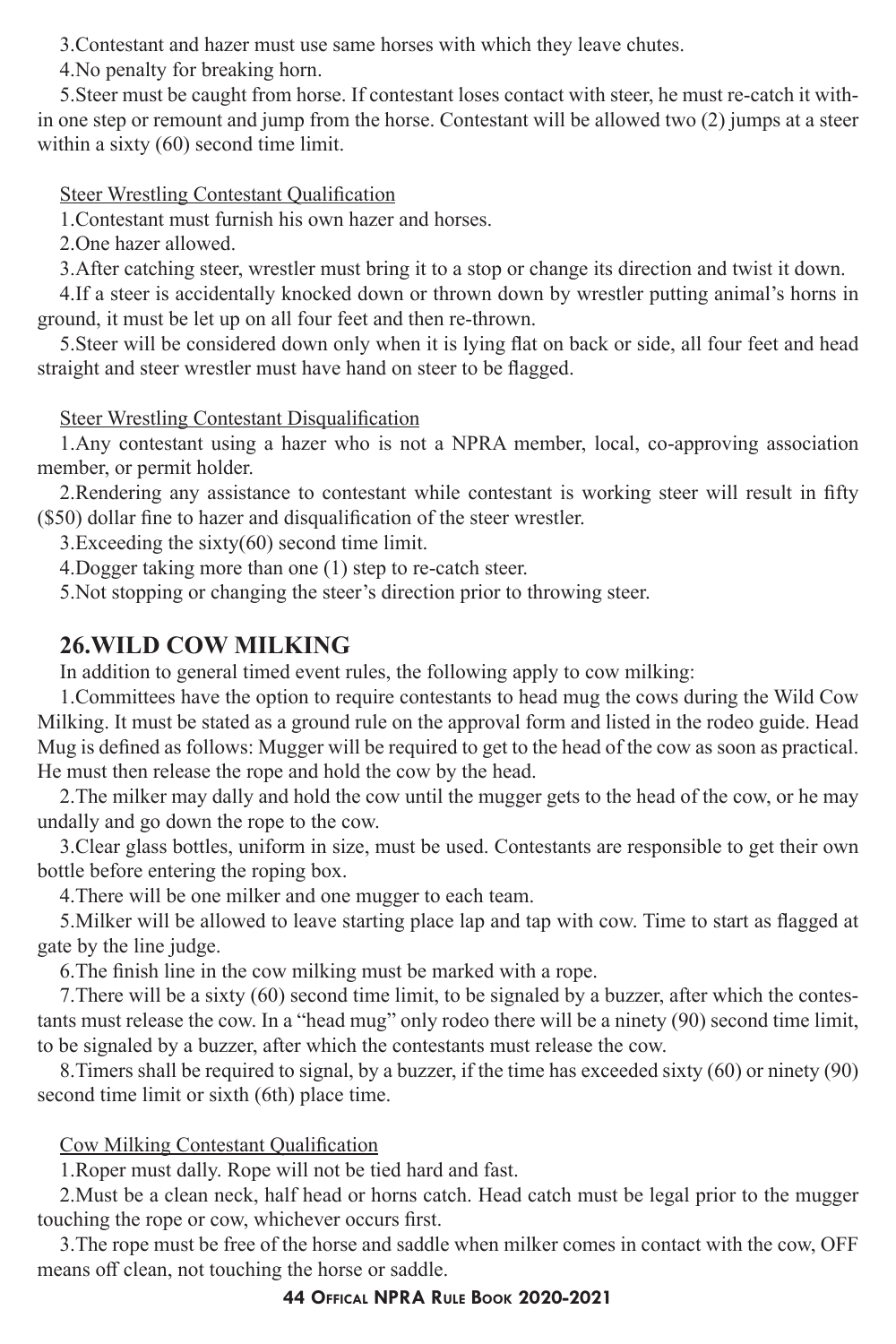4.The rope must be off the cow before the milker crosses the line. OFF means off clean, not touching the cow.

5.The cow milker must, immediately upon crossing the finish line, hand the bottle to the judge for determination as to the amount of milk. Milk must drip from the bottle. The judge must carry a stop watch and allow five (5) seconds for the milk to drip.

Cow Milking Contestant Disqualification

1.Holding or grabbing cow by the tail at any time.

2.Any contestant using a mugger who is not a NPRA member, co-approving association member, permit holder, or local.

3.Milking cow when she is not standing on all four feet.

4.If rope is dropped by both mugger and roper at the same time before the cow is milked.

5.If rope is not free of horse and saddle when roper comes in contact with cow, OFF means off clean, not touching the horse or saddle.

6.If rope is not off of cow when milker steps in finish circle, OFF means off clean, not touching the cow.

7.Not dallying.

8.Touching bottle after handing it to judge.

9.Exceeding the sixty (60) second time limit or ninety (90) second time limit if head mugged.

#### **26.BREAKAWAY ROPING**

In addition to general timed event rules, the following apply to breakaway roping:

1.All ladies and boys fourteen (14) years of age and under will be allowed to enter. The age of a boy shall be determined as of January 1 of the current year. A boy must either show proof of age at the beginning of the season which will thereafter be kept on file by the association secretary/treasurer or be able to show proof of age to the rodeo grounds secretary whenever asked.

2.Any boy who enters the association tie-down roping will relinquish his right to compete in the breakaway roping thereafter. A record of any relinquished rights will be kept on file by the association secretary/treasurer.

3.At one go-round rodeos, only one loop is permitted. There will be a thirty (30) second time limit and the catch pen gate will be open.

4.At two go-round rodeos, paying an average, two (2) loops will be permitted, provided roper carries two (2) ropes, with both being tied to the saddle horn by string and each is thrown only once. Catch pen gate will be closed. There will be a thirty (30) second time limit.

5.The rope shall be tied securely enough to the saddle horn with string to allow a tug by the barrier judge and not break. A knot must be tied at the end of the rope. The string and a flag or ribbon that is visible to the barrier and flag judge must be attached to the rope at the end of the rope next to the knot. The barrier judge may request rope to be re-tied before permitting contestant to compete.

#### Breakaway Roping Contestant Qualifications

1.Ropers will start from the box on the right behind the barrier. Breaking the barrier is a ten (10) second penalty.

2.Catch must be clean neck catch only. Rope must draw up behind the head and ears, come tight around the neck only. Any front legs, body, back legs and tail will result in a no time.

3.The calf must break the rope away from the horn.

Breakaway Roping Contestant Disqualifications

1.Any calf to touch or cross the line at the catch pen gate before the rope has broken away. The line will be an imaginary plane between the gate posts.

2.Missing the first loop and the second loop becoming uncoiled or loose and touching the ground. 3.Roper breaking rope from the saddle horn.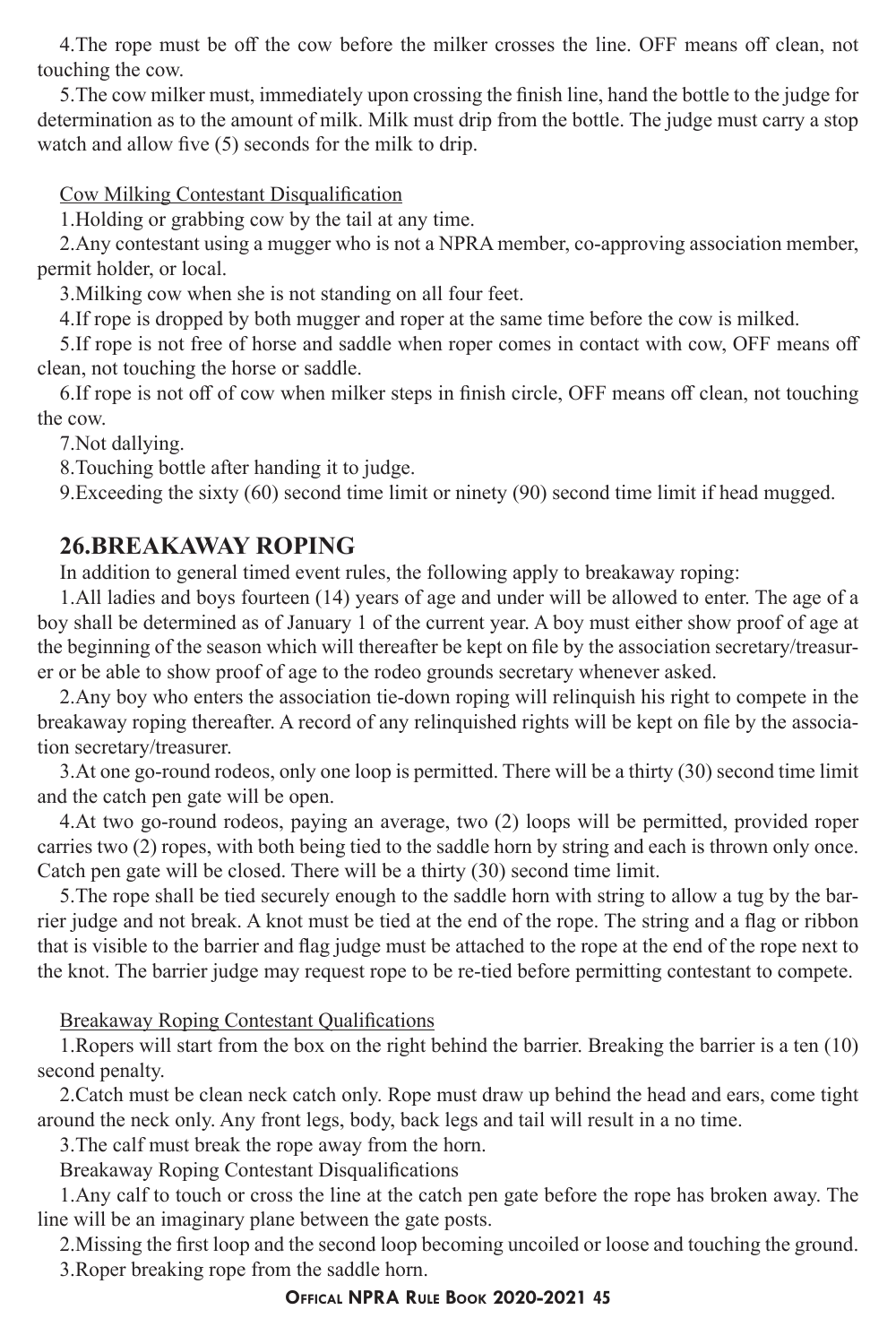4.If nylon-type-horn-string is provided by rodeo officials and is not used.

5.If cotton-type-horn-string is used contestant will be disqualified.

6.Exceeding the thirty (30) second time limit.

7.Catch other than clean neck catch.

8.Not tying string and ribbon to end of rope at knot.

#### **27.WOMEN'S BARREL RACING**

In addition to general timed event rules, the following apply to barrel racing:

1.Contestant's appearance must be neat, clean and professional. Any contestant whose appearance is deemed unprofessional will be fined at the discretion of the Board of Directors. The fine will be up to one hundred (\$100) dollars. Contestants must wear pants, long sleeve shirt, western hat and western boots for all rodeo performances and slack.

2.Barrel horses cannot be ridden by more than one contestant, per rodeo.

3.Running start is allowed. One circle is allowed. Contestant may cross the starting line anywhere between the first and second barrels, or between the electric eyes if they are used. Entrance and exit gate to remain the same for all contestants and consistent throughout the rodeo.

4.A twenty-five (\$25) dollar fine will be assessed for excessive jockeying of horse or circling after entering the arena. You must proceed through the gate in a forward motion to position, turn and go. One (1) 360 degree turn is permitted.

5.A barrel racing horse can be lead through the gate to compete as long as the helper is in dress code and does not cross the starting line.

6.In case of a draw-out in a paid performance, exhibition runs will be after paid contestants.

7.During the barrel racing event, field judges must be available to determine any irregularities in pattern or arena, set up barrels as needed, keep pattern clean (pick up hats, bell boots, etc.) and verify contestants at gate.

8.If racer feels she has been fouled or interfered with, she must declare to be eligible for a re-run.

9.The NPRA/Barrel Racers/Barrel Racing Director, request the opportunity to ask the NPRA Rodeo Committees to rake the barrel pattern after every six (6) barrel racers.

10.All shirts will have to have a collar and buttons or snaps down the front. No holes in your jeans.

Barrel Racing Contestant Qualification

1.Go to either right or left barrel first, but must make two left turns and one right turn or two right turns and one left turn.

2.Five (5) seconds will be added to the contestant's time for each barrel knocked over.

Barrel Racing Contestant Disqualification

1.Failure to follow course disqualifies contestant for the go-round and the finals.

2.Losing your horse upon falling.

3.Competing on a horse that has already been competed on by another contestant at that rodeo.

4.Making an exhibition run during slack or performance on a horse prior to any competition run.

5.Not entering and exiting arena through designated gates.

#### Timing

1.The NPRA barrel racing event director or a designated NPRA member will furnish the rodeo committee with an electric eye for use at their rodeos. If the stock contractor furnishes an electric eye for their rodeo, they would receive the two (\$2) dollars each barrel racing contestant pays for the upkeep of the eye. If an electric eye furnished by a stock contractor does not work, the two (\$2) dollars for each missed run that the barrel racer pays for the upkeep of the eye, will go to the barrel racing fund.

2.It shall be timers' responsibility to assure the electronic eye is available and ready for the barrel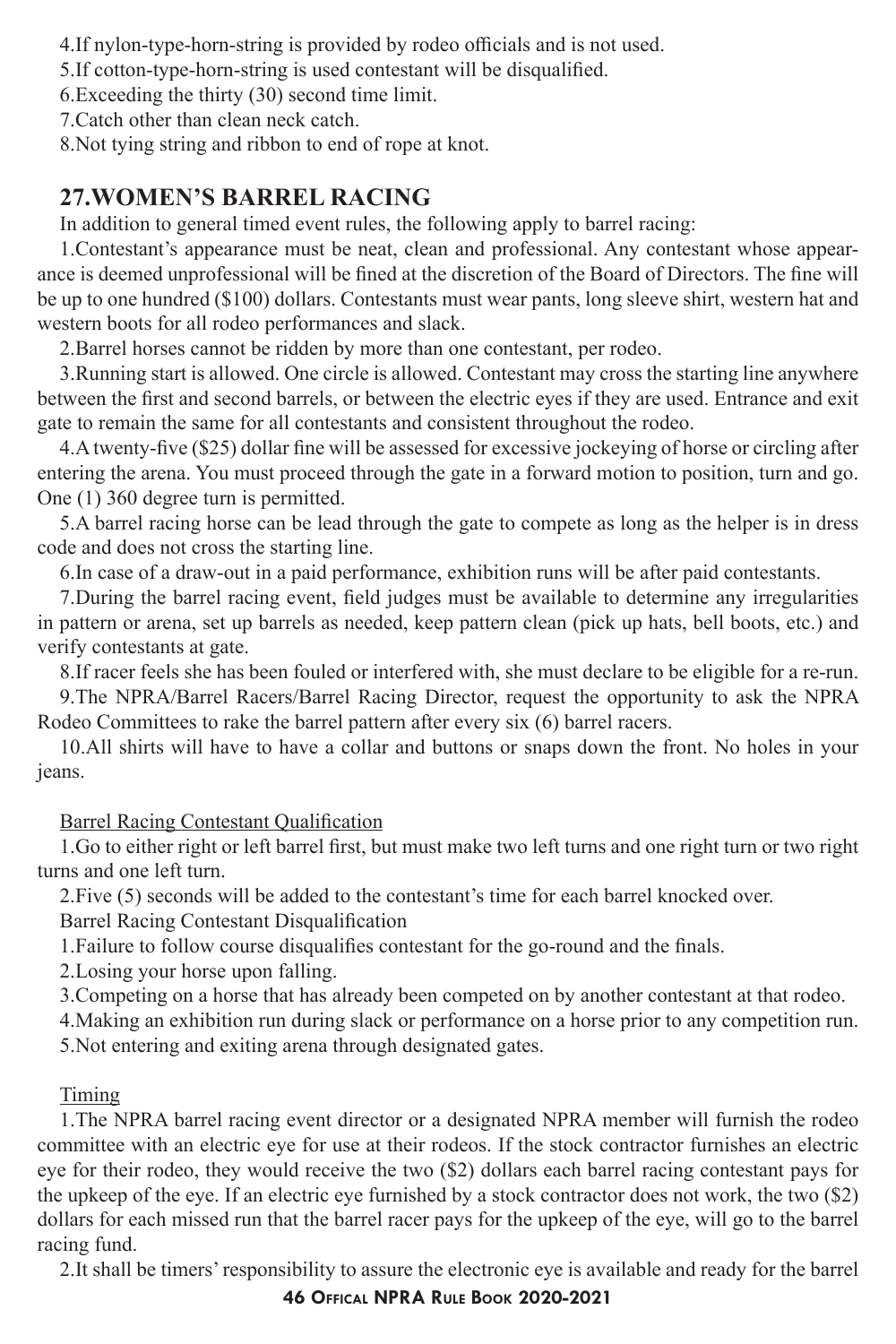racing event.

3.Time will begin as soon as the horse's nose crosses the starting line between the two electric eyes and will be stopped when the horse's nose passes over the finish line.

4.If the eye malfunctions the barrel racer will automatically be given the back-up manual time in tenths (10th's). A re-run option will only be given if there is interference, during the barrel racer's run which affects her run (bull, dog, etc. in arena). If a five (5) second penalty occurs before the interference it will be carried forward to a re-run. When a re-run is required for anyreason, there shall be a delay of thirty (30) minutes if contestant so desires.

5.Complete electric timer must be backed up by the flagman who will stand directly behind one timer post in the arena. One timer will record the times that appear on the electric-eye-controlled readout in 100th's (hundredths). The second timer will operate the backup manual watch and record the time in 10th's (tenths). She will operate from the flagman's signals. When using an electric eye and it fails to operate correctly for more than one half  $(1/2)$  of the total contestants, use the backup recorded times in the 10th's (tenths) for the rodeo or go-round. If the electric eye fails to work during the first performance, every attempt should be made to have any electric timer for the remainder. Electric eye time to 100th's (hundredths), backup time to 10th's (tenths). Rodeo which is hand flagged in its entirety is timed to the 10th's (tenths).

#### Barrel Racing Course

1.Clover Leaf Pattern – Standard distance: 90 feet x 105 feet with a 60-foot starting line. A standard pattern must be set if possible. The score line shall be a minimum of 45 feet from the fence. Specify in and out gates and whether open or shut. Persons measuring and marking barrel pattern must give a copy to a judge or the rodeo secretary.

2.If a standard course cannot be marked, then the distance between the second and third barrel will not be more than the distance between the first and second barrel plus twenty (20) feet. (Example: 70' between the first and second barrel, then no more than 90' from the second to the third barrel.)

3.Distance from the fence: first and second barrel shall be placed at least fifteen (15) feet from any fence. Third barrel shall be placed at least twenty-five (25) feet from any fence.

4.The barrels must be marked with a tape measure. No automatic measuring devices will be used.

5.When setting barrels on markers, center of barrel should be positioned over where the marker comes out of the ground.

6.It shall be mandatory that stakes be used for the starting line when the electric eye is used.

7.Barrels used must be 55 gallon metal barrels with top and bottom intact (not open ended). If metal barrels are not available, 55 gallon plastic barrels may be used adding four (4") inches of water or sand to each plastic barrel.

8.Barrels must be set a minimum of twenty (20') feet off markers when practicing.

9.Any local barrel event scheduled during a performance must be placed in schedule of events after NPRA barrel race event. Barrels must be placed a minimum of (15') feet (if possible twenty (20') feet) from NPRA barrel markers. It is the flag judge's responsibility to oversee.

#### Arena Conditions

1.Each performance will be limited to 12 contestants. If the committee chooses to run more than twelve (12) in a performance they are responsible to tractor drag after twelve (12) and they will tractor drag consistently in slack. If no slack at rodeo, tractor drafter after twelve (12) or evenly between contestant's run (ex: twenty (20) in performance drag after ten (10). When a tractor drag is required, it will occur after the designated number of contestants drawn regardless if there have been turnouts, vet or medical releases.

2.The ground shall be worked the same prior to slack as it was prior to performances. If barrel racing is the last event in the slack performance the barrel pattern in its entirety, including the start and stopping area shall be worked by tractor before commencing. (submitted by D. Bain 2018)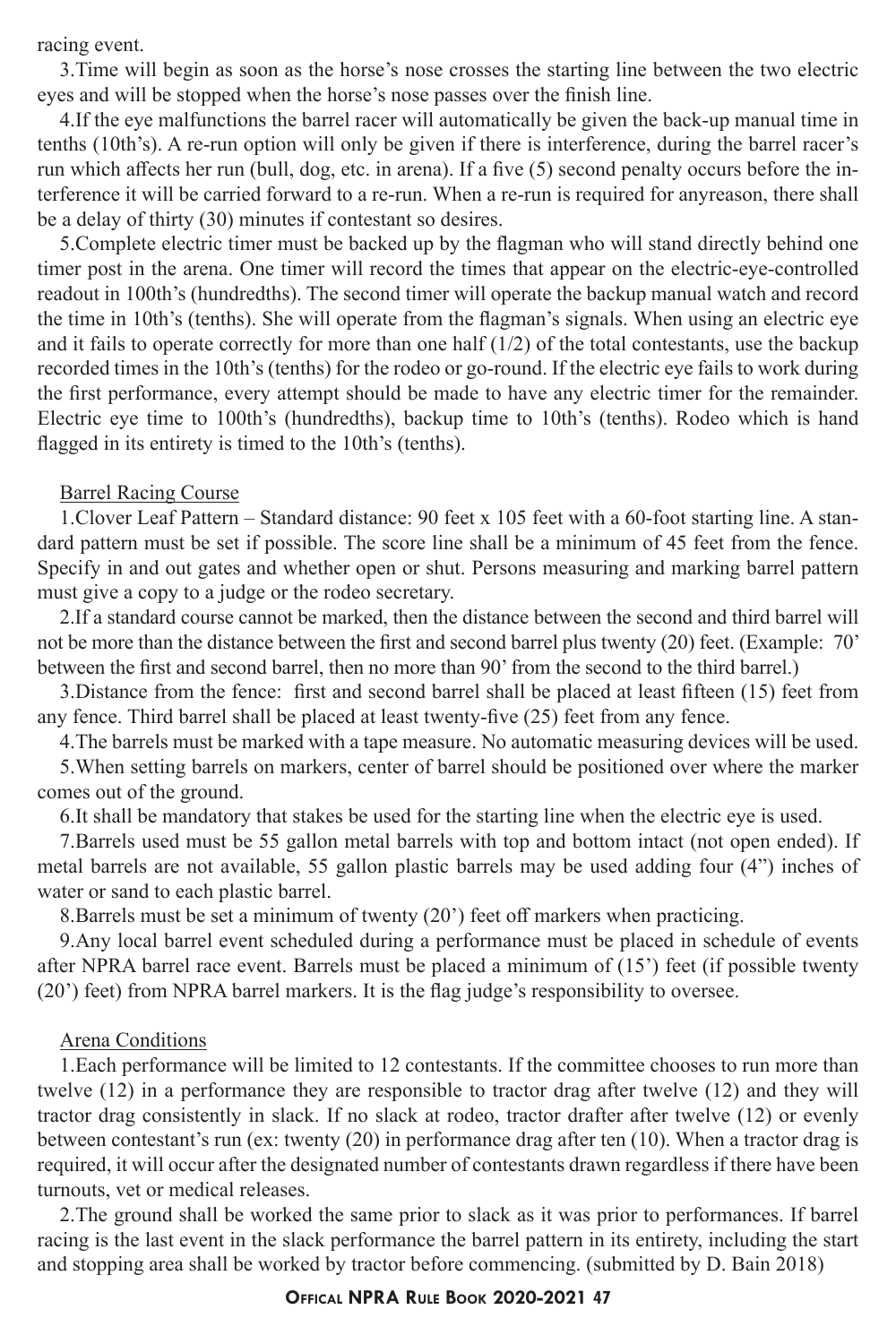3.A Best Footing Award may be awarded to the committee who has made extra effort to insure the best possible ground conditions for the barrel racing event. The barrel racing director will determine the method of selection for this award.

#### Vet Release

1.Any contestant using a vet release cannot participate in any other barrel racing competition on said horse for three (3) days. Any violation will result in a one-hundred (\$100) fine.

2.A vet release must be provided to the rodeo secretary or NPRA office if a barrel horse is unable to compete. The release must be received by the NPRA office within seven (7) days of turned out performance or contestant will be liable for entry fee and turnout fine.

Barrel Racing Fines

1.There will be a fifteen (\$15) dollar fine for losing hat in the arena during the run.

2.Anyone setting the barrels on the official markers and practicing or working horse on pattern will be fined a minimum of twenty-five (\$25).

3.A fifty (\$50) dollar fine will be assessed against any barrel racer refusing to assist a judge in marking the barrel pattern.

#### **28.RULES TO INSURE HUMANE TREATMENT OF LIVESTOCK**

1.A qualified veterinarian should be available at all events.

2.Animals for all events will be inspected before the draw, and no sore, lame, sick or injured animals with defective eyesight shall be permitted in the draw at any time.

3.Should an animal become sick or injured between the time it is drawn and the time it is scheduled to be used in competition that animal shall not be used in competition and another animal drawn for the contestant as provided in the Association rule book.

4.Any association member, including stock contractor, guilty of excessive mistreatment of livestock may be fined by the board of directors with fine not to exceed five (\$500) hundred for the first offense.

5.Striking a horse in the head under any circumstances (includes hand) or abusive whipping in any event will result in a one hundred (\$100) dollar fine for the first offense.

6.A conveyance must be available to remove animals from the arena in case of injury.

7.No stimulants or hypnotics to be used or given any animal used for contest purposes.

8.The arena shall be free of rocks, holes and obstacles.

9.Clowns are not to abuse stock in any fashion.

10.Contestant may be disqualified for any mistreatment of livestock.

11.No stock should be confined in vehicles beyond a period of twenty-four (24) hours without being unloaded, properly fed and watered. When animals are carried in conveyances in which they do have proper food, water, space and opportunity to rest, the provision for unloading shall not apply.

12.Association members who abuse an animal by any unnecessary non-competitive and/or competitive action (anywhere on the rodeo grounds) will result in a two hundred fifty (\$250) dollar fine and/or disqualification. The fine will double for each offense thereafter. The board of directors will suspend, for a minimum of one (1) rodeo season, anyone found guilty of the same infraction more than three (3) times.

#### Rough Stock Events

1.No sharp or cutting objects in cinch, saddle girth, or flank straps shall be permitted. Only sheepskin-lined flank straps shall be used on bucking horses and shall be of the quick-release type. Sheepskin-lined flank straps shall be placed on the animal so the sheepskin covered portion is over both flanks, and the belly of the animal.

2.No locked rowels, rowels that will lock on spurs or sharpened spurs may be used on bareback or saddle bronc horses.